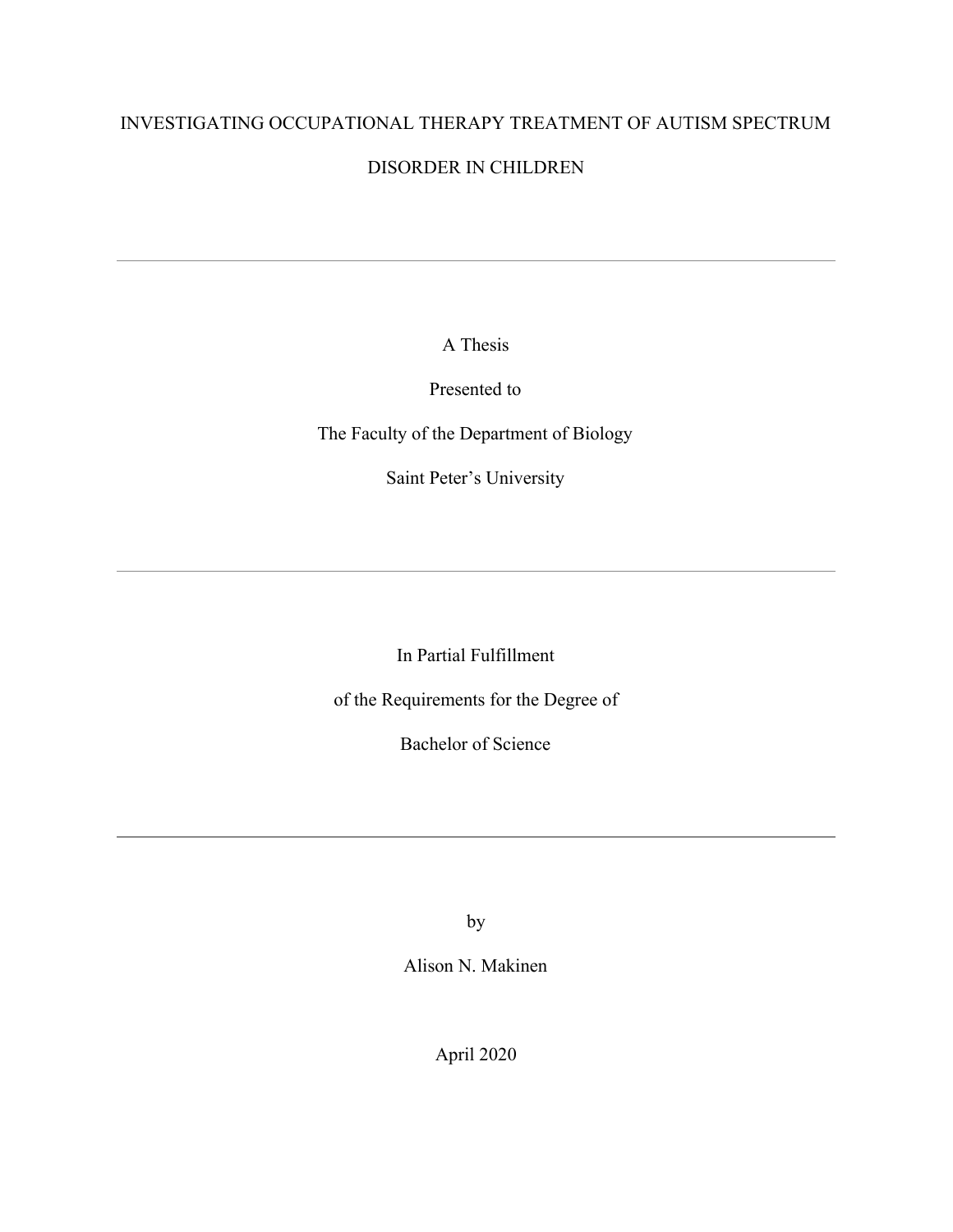| Table of Contents |
|-------------------|
|                   |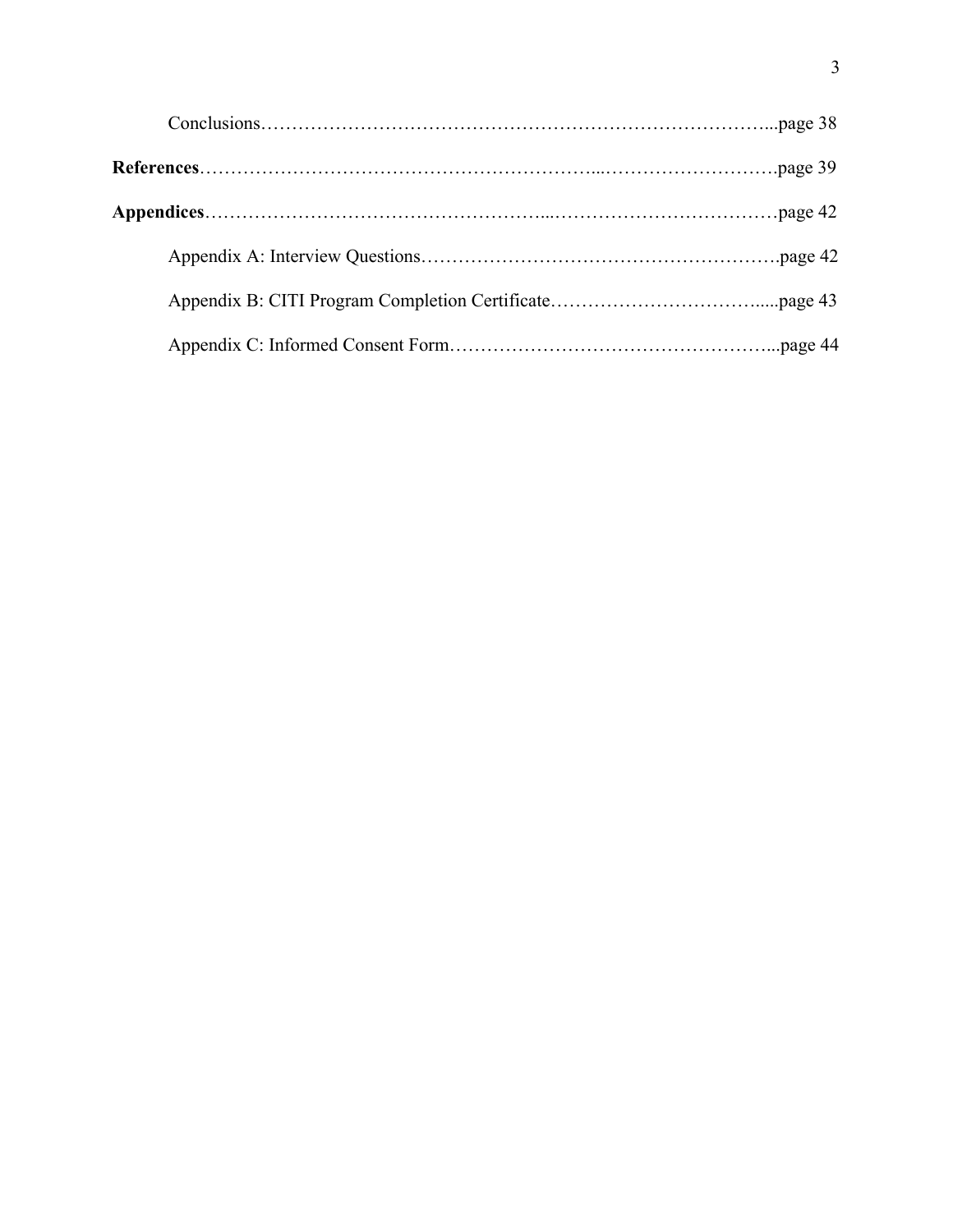#### **Abstract**

Autism spectrum disorder (ASD) is a developmental disability highlighted by a series of diagnostic criteria including social communication and social interaction deficiency, and the presence of repetitive behavioral and interest patterns that have the potential of continuing throughout life. Although autism spectrum disorder has always been on the radar of health professionals everywhere, it has garnered much attention and prevalence over the past few decades. There is no known cure for autism spectrum disorder at this time, and it is not clearly known as to why the number of children affected by it continues to rise exponentially. Over the years, research surrounding treatment for those with autism spectrum disorder has revolutionized, bringing to light new therapy treatment techniques, focusing on sensory-motor adaptation, balance, nutrition, and sensory integration. Occupational therapists help children individually with autism spectrum disorder in school settings, in clinical settings, and even in home settings. However, an occupational therapist is just one title on a list of health professionals who work together to improve the lives of those with autism spectrum disorder and their families By working with a team of well-equipped doctors, occupational therapists, educational psychologists, clinical psychologists, and other qualified professionals, the person with autism spectrum disorder is set up for a lifetime of growth and success, despite the challenges ASD brings. The purpose of this research is to explore the treatment options for autism spectrum disorder in children, evaluating what works best across each age group. In order to complete this thesis, a plethora of literature surrounding the realm of occupational therapy treatment as well as autism spectrum disorder was studied, and interviews with professionals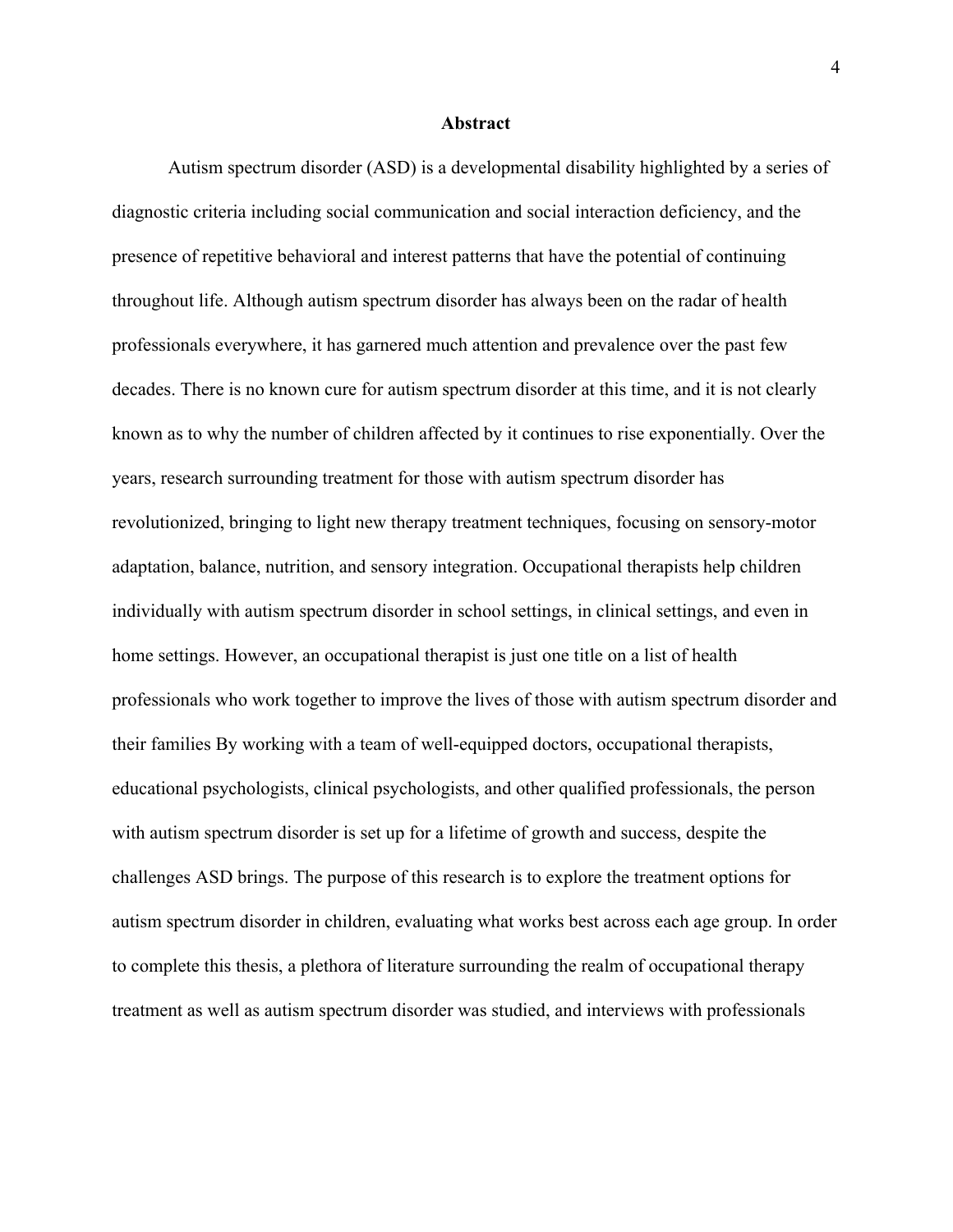were conducted. Once all the information had been collected, conclusions were drawn and comparisons were made.

#### **Chapter I: Introduction**

Autism spectrum disorder will affect most everyone at some point in their lifetime. The growing numbers of cases indicate that each and every person will know someone with autism spectrum disorder, whether it is their son, their daughter, their neighbor, their nephew, or their granddaughter. Today, around one in every sixty children has some form of autism spectrum disorder, compared to the one in every two-hundred children statistic that stood firm in the twentieth century (Baio et al. 2018). While this is a bleak realization to come to, there are a plethora of treatment techniques available, from traditional ones to modern ones. Occupational therapy, although a relatively new profession, is a practice involving much assistance to those affected by ASD, with most autistic children working with an occupational therapist on a regular basis.

The purpose of this analysis is to evaluate the varying treatment options of autism spectrum disorder across childhood, leading those affected to a potential successful and fairly independent adulthood. Upon understanding the incredibly unfortunate prevalence of autism spectrum disorder, a question is presented: for children with autism spectrum disorder, what kind of different treatment techniques will allow a child the greatest potential for living a full adult life? To dive deeper into this, an abundance of literature on the topic was analyzed, studying all facets of autism spectrum disorder from the past forty to fifty years. It was then essential to speak to the health professionals, people who work firsthand with children with autism spectrum disorder on a daily basis. In order to gain knowledge on their perspectives, thoughts, and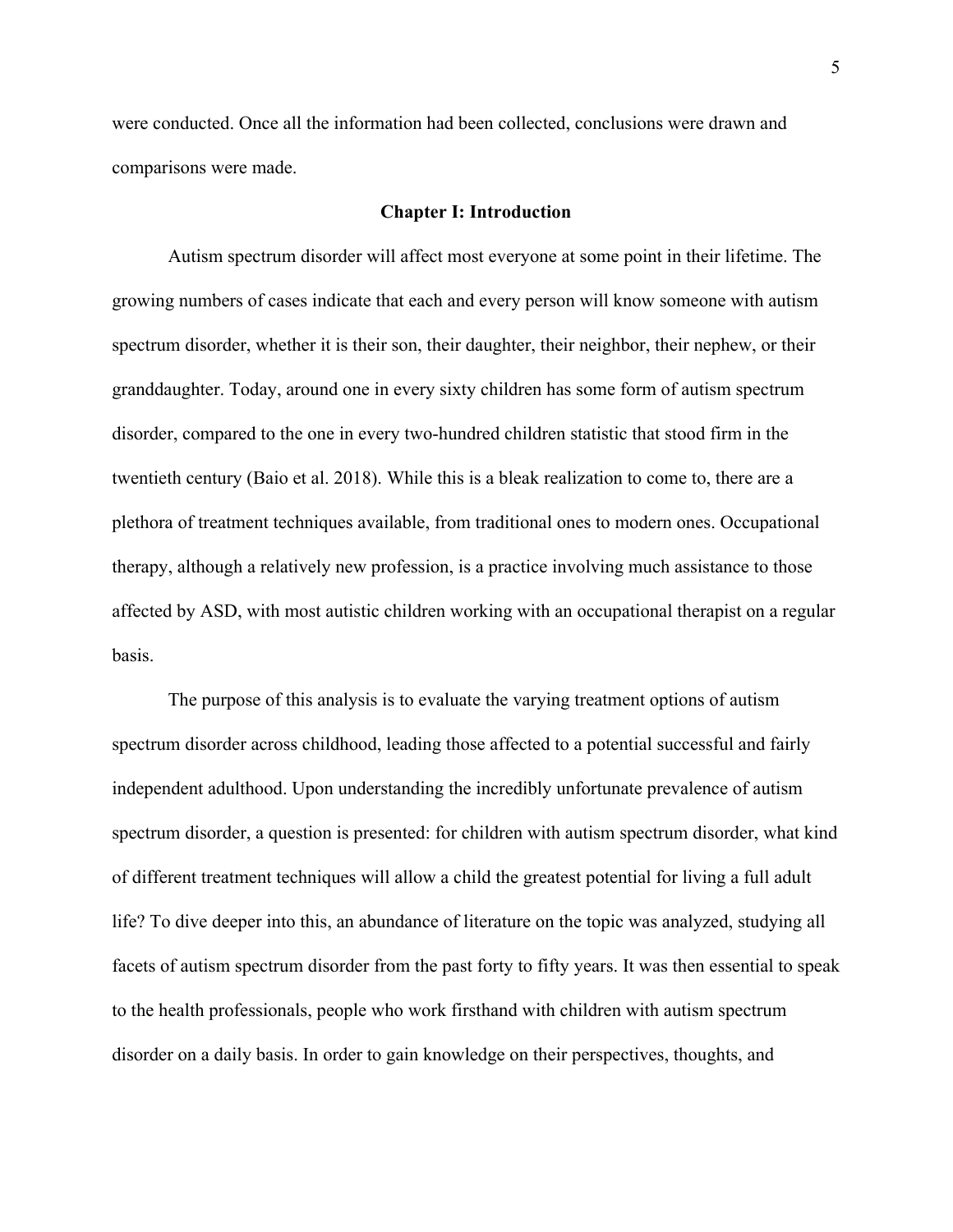experiences, then comparing what they shared with what was obtained through research in an effort to answer the formulated research question. In order to effectively treat children with ASD, all areas of the disorder must be so emphasized in that career today: autism spectrum disorder.

#### **Chapter II: Literature Review**

#### The Growing Realm of Autism Spectrum Disorder

Autism spectrum disorder (ASD) is defined as a developmental disability highlighted by a series of diagnostic criteria including social communication and social interaction deficiency, and the presence of repetitive behavioral and interest patterns that has the potential of continuing throughout life (Baio *et al*. 2018). One major aspect of treatment for children with autism is ensuring that the relevant professionals, such as healthcare, social care, educational, and voluntary ones, are completely aware of the local autism pathway and how exactly to access diagnostic services in order to provide the most effective methods of care. Within each multidisciplinary group is a pediatrician and a speech and language therapist. However, a variety of other professionals are also key to care for someone with autism, including an educational psychologist, a clinical psychologist, and an occupational therapist. Occupational therapists work with affected children to develop skills for handwriting, fine motor skills, and daily living skills as a whole (NICE Clinical Guidelines, 2011). In addition, more and more research is emerging involving the improvement of sensory integration in children through occupational therapy practices. An autistic child's occupational therapist truly has an opportunity and a duty to make a significant difference in their life, especially in a behavioral aspect.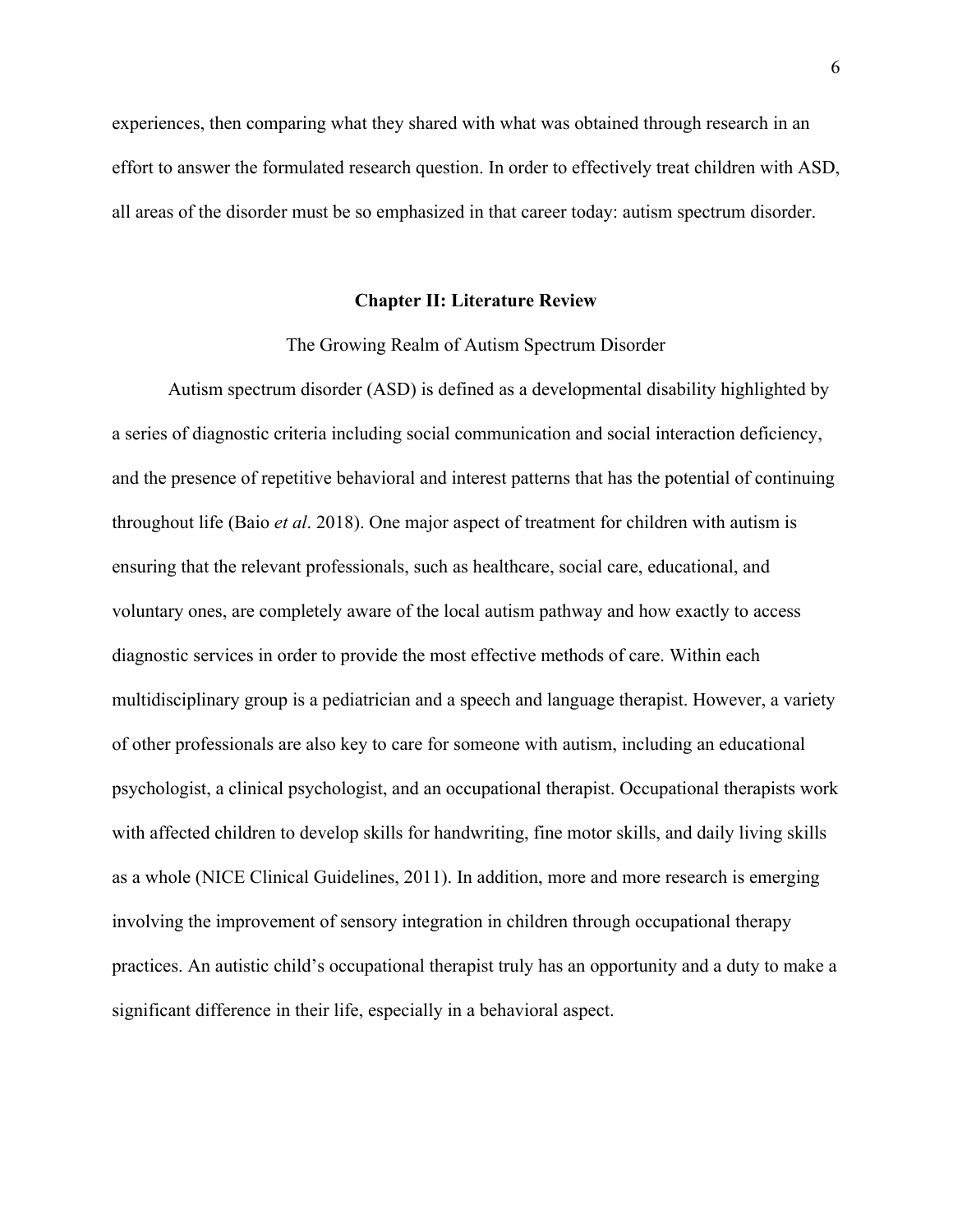According to the Autism Society (2015), there is no known single cause for autism spectrum disorder, but generally, it has to do with abnormalities in brain structure and function. Brain scans have shown that there are differences in the shape and structure of the brain in children with autism compared to in neurotypical children. In terms of genetics and heredity, in many families, there appears to be a pattern of autism/related disabilities, which further supports that the disorder has a genetic basis. There is no one gene that has been identified as causing autism necessarily, but researchers are currently in search of irregular segments of genetic code that children with autism may have inherited. In addition, autism seems to happen more frequently in individuals suffering from specific medical conditions such as fragile X syndrome, tuberous sclerosis, congenital rubella syndrome, and untreated phenylketonuria (PKU). Certain harmful substances ingested during pregnancy may also play a role in an increased risk of autism.

A 2018 study done by Baio *et al*. found that since it was first tracked in 2000, the prevalence of autism in the United States has been rising steadily, and this is largely due to the growing awareness of the disorder and its ever changing diagnostic criteria. The Autism and Developmental Disabilities Monitoring (ADDM) Network is an active surveillance system that estimates the prevalence of autism spectrum disorder among 8-year-old children whose parents or guardians live within eleven different sites in the United States in 2014. These ADDM sites were located among all corners of the country, including Arizona, Arkansas, Colorado, Georgia, Maryland, Minnesota, Missouri, New Jersey, North Carolina, Tennessee, and Wisconsin. The ADDM's study involves two phases. The first phase consists of reviewing evaluations completed by professional service providers in the child's community, in a variety of data sources such as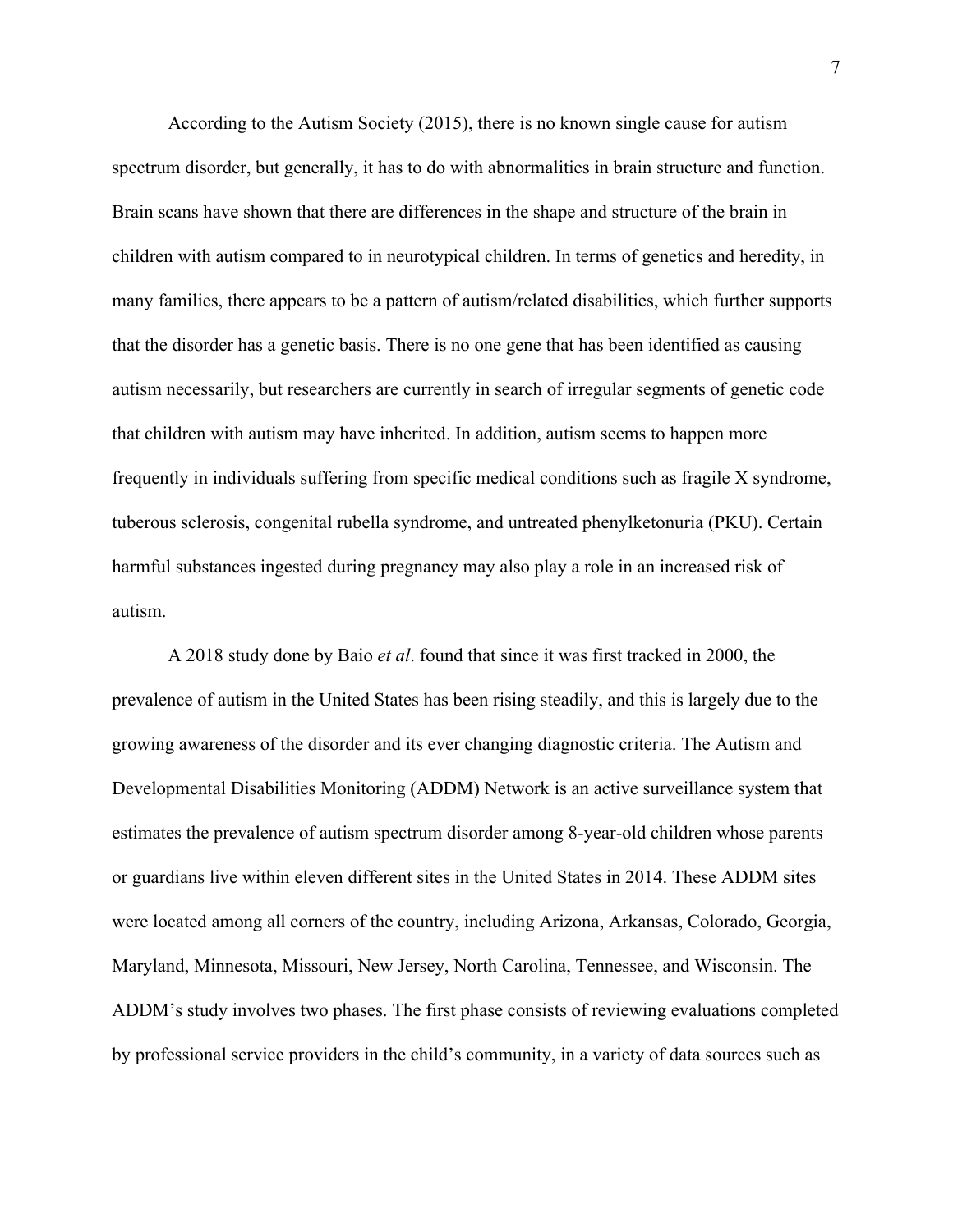general pediatric health clinics and even specialized programs for children with developmental disabilities. The second phase consists of the abstracted information from the evaluations being systematically reviewed by qualified clinicians. From there, they are able to determine ASD case status. A child is considered to meet the surveillance case definition for ASD if they exhibit behaviors described on one or more comprehensive evaluations done by community-based professional providers, remaining consistent with the *Diagnostic and Statistical Manual of Mental Disorders, Fourth Edition, Text Revision* (DSM-IV-TR) diagnostic criteria for autistic disorder, pervasive developmental disorder, or Asperger disorder. It is important to note that in 2013, the American Psychiatric Association published the Diagnostic and Statistical Manual of Mental Disorders, Fifth Edition (DSM-5), which includes significant changes to the diagnostic criteria for autism spectrum disorder. However, regarding the targeted comparison of DSM-IV-TR and DSM-5 results, the number & characteristics of children that meet the newly operationalized DSM-5 case definition for ASD were quite similar to those meeting the DSM-IV-TR case definition. There was an approximate 86% overlap between the two case definitions. The study involved a total population of 325,483 children aged 8 years, representing 8% of the total United States population for this particular demographic. For 2014, the overall prevalence of ASD among the 11 noted ADDM sites was 16.8 per 1,000 8-year-old children, which equates out to around one in 59 kids. Diving deeper into this study, in terms of the nine sites with sufficient data on intellectual ability, 31% of children with ASD were classified in the range of intellectual disability, meaning their intelligence quotient was less than 70, 25% of children with ASD were in the borderline range, meaning their intelligence quotient was between 71 and 85, and 44% were in the average to above average IQ range, scoring above an 85. For this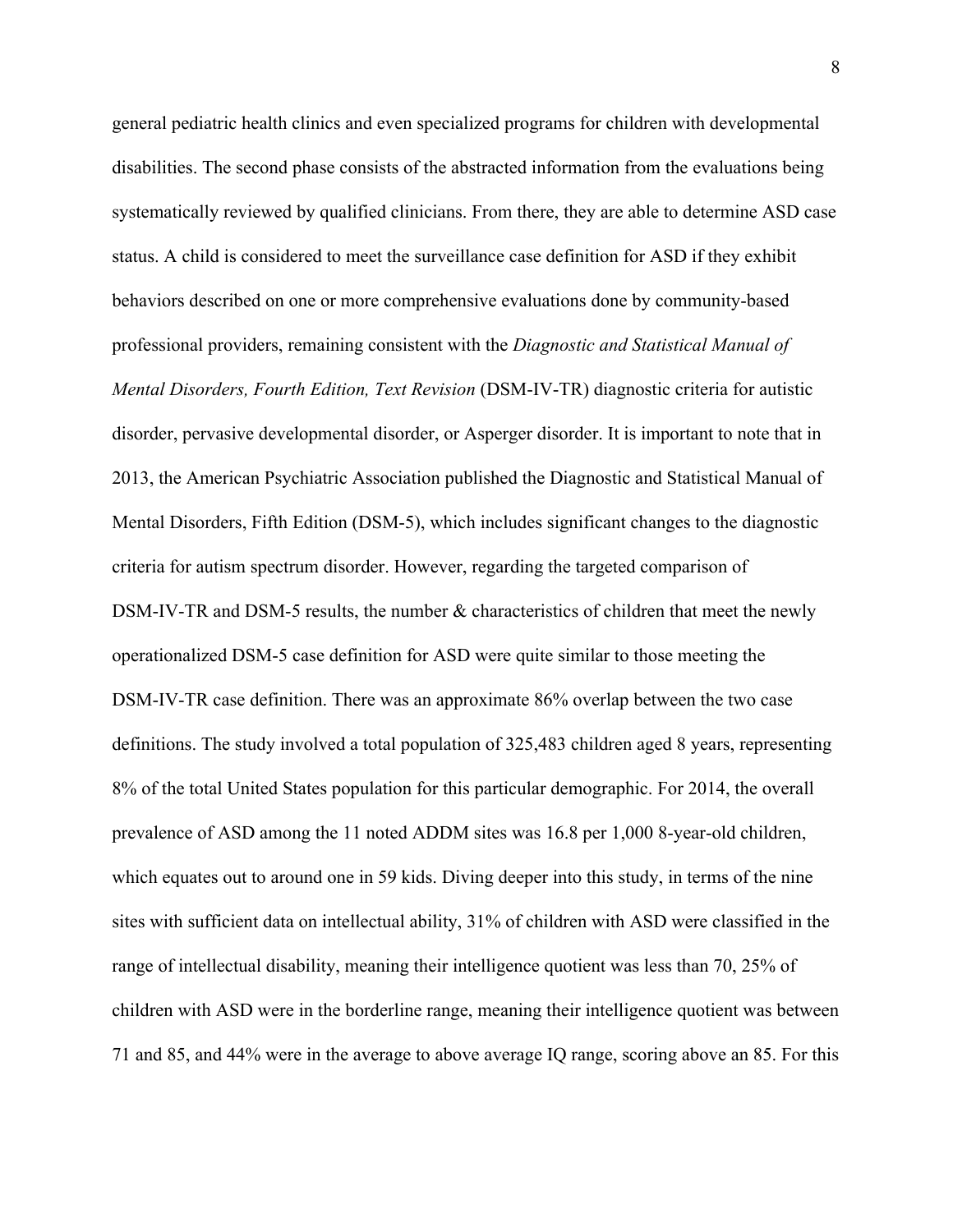large group of children studied, the median age of earliest known ASD diagnosis was 52 months. Some factors that were heavily considered in the ADDM's 2014 study were gender and race.

In recent years, a wide range of studies have been conducted in regard to autism spectrum disorder in children, in the categories of gender differences, racial and ethnic differences, brain sizes, and much more. Looking at the latter, a study was conducted by a series of autism spectrum disorder specialists in partnership with the American Academy of Neurology in 2002. Sparks *et al*. found that brain morphometric features in a large sample of 3- to 4-year-old children carefully diagnosed with autism spectrum disorder (ASD) in comparison with age-matched control groups of typically developing (TD) children as well as developmentally delayed (DD) children were examined in order to examine the specific gross neuroanatomical substrates of the brain. The specific brain morphometric features studied were the cerebrum, cerebellum, amygdala, and hippocampus via three-dimensional coronal MR images collected from 45 children with autism spectrum disorder, 26 typically developing children, and 14 developmentally delayed children. All volumes analyzed took age, sex, volume of the cerebrum, and clinical status into consideration. The autism spectrum disorder specialists discovered that children with ASD have significantly larger cerebral volumes in comparison to the TD and DD children. In addition, measurements of the amygdalae and hippocampi in the group of children with ASD showed bilateral enlargement contributing to overall increases in total cerebral volume, and this was the case with both girls and boys. All in all, one major conclusion can be drawn: in the clinical course of autism, abnormal brain developmental processes are present early. From a racial/ethnic standpoint, a group of medical professionals for the American Public Health Association sought to determine racial and ethnic disparities in the recognition of autism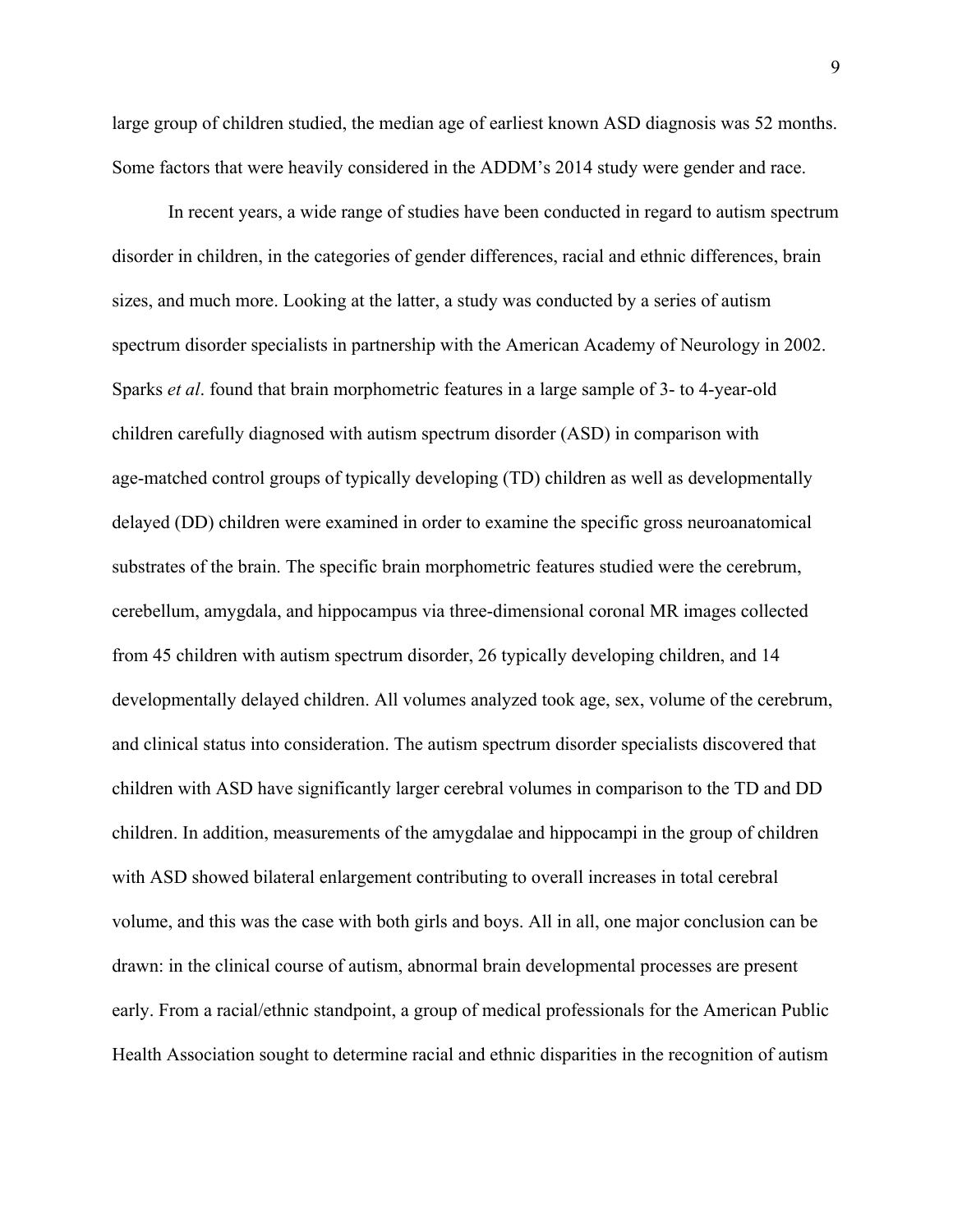spectrum disorders. Mandell *et al*. (2011), a group of medical doctors and psychiatrists, created a multisite network including 2568 8-year-old children. Abstracting of evaluation records from multiple sources allowed them to determine whether or not these children met the surveillance criteria for autism spectrum disorder. By looking closely at the estimates of ethnic and racial differences in identifying ASD, professionals are made more aware of the development of interventions to improve them. That is, if professionals continuously misread the diagnosis of ASD in particular groups, programs can be developed to allow more advanced access to screening, referral, and education regarding developmental milestones.

### The History of Treatment of Autism Spectrum Disorder

By researching the history of beliefs and practices in the health professions, a basis for understanding can be accomplished. Looking from an occupational therapy perspective, a need for deeper critical understanding of the profession has been identified, and historical research is quite beneficial in facilitating this process. By exploring the history of occupational therapy, new insight may be provided on how to face new clinical challenges and even reshape the profession (Dunne et al. 2015). The 100th anniversary of the profession recently passed, so looking at the trends of the last few decades is extremely beneficial in order to determine how the profession has evolved over time. In the 1980s, the term "autism" first appeared in the titles of two occupational therapy publications within the DSM-III. Both of the studies referenced placed an emphasis on sensory integration as well as highlighted the variability of responses to intervention in children with autism. Smaller studies at the time focused on behavior and vocalizations. It was in this time period that the content of these publications looked at occupational therapy's emerging role in evaluation and later intervention with children with autism spectrum disorder.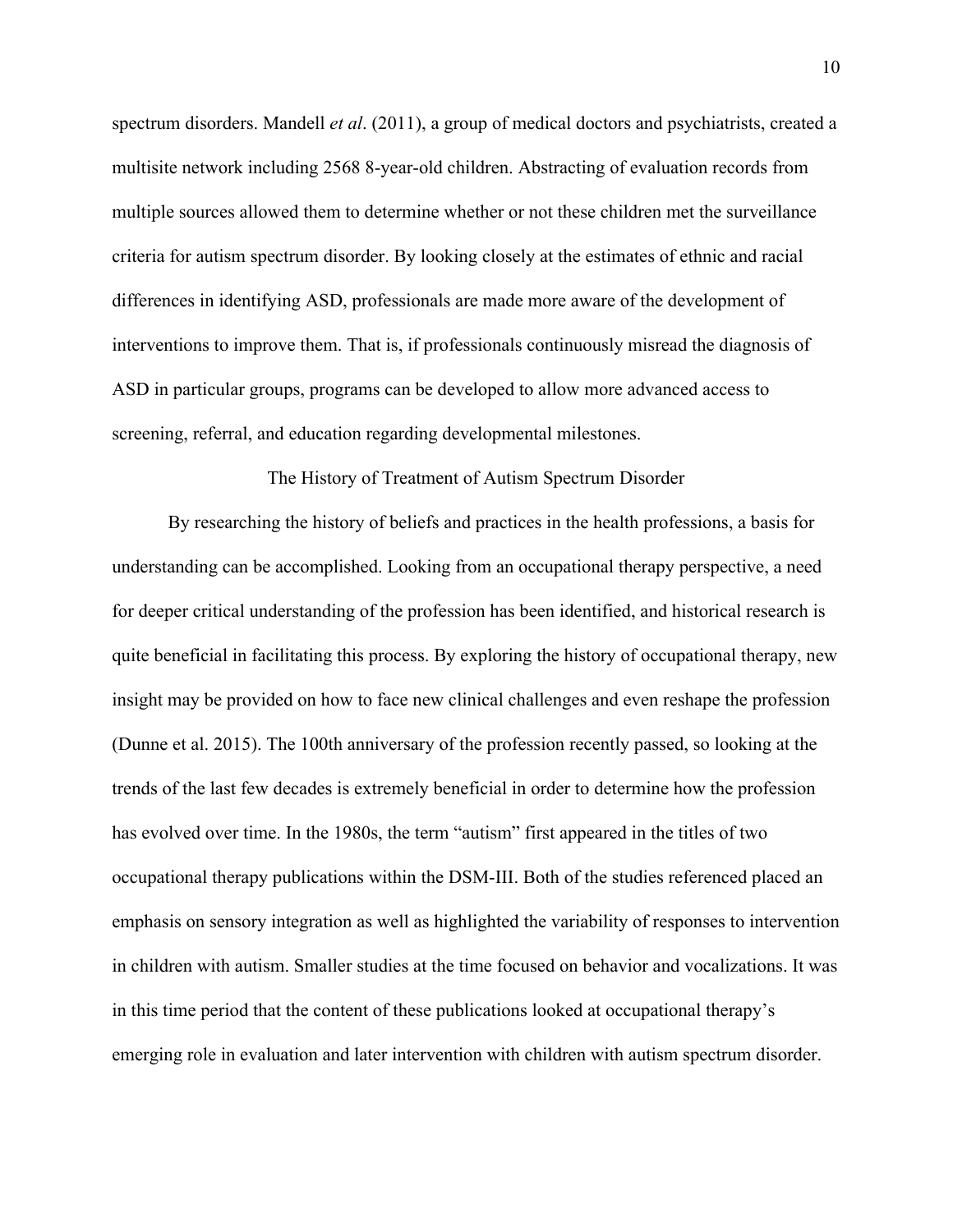There was still a lack of clarity at this point, and also an absence of a solid theoretical basis for occupational therapy intervention. There was even a question as to whether occupational therapists should be generalists or specialists (Paterson, 2008).

In the 1990s, intervention was focused on sensory strategies in order to reduce autism symptoms, for studies confirmed that sensory processing patterns in children with ASD were significantly different than typically developing children. Bagatell and Mason (2015) discovered that at this point, attention, arousal, social skills, and play skills were focused on and examined along with aberrant behavioral outcomes. By the 2000s, they found that there was a large increase in the number of publications devoted to autism. Studies began exploring the experiences of the families as well as individuals with ASD. Rather than single-subject designs that had been previously used for decades, new study methods emerged, including the first randomized-controlled study with children with ASD. Even alternative interventions were brought to light, one of them being animals in intervention. That is, including animals such as dogs in therapeutic activities; this became known as animal-assisted intervention, or AAI. A similar intervention to AAI is hippotherapy, in which a child with autism interacts with and rides horses. They benefit from equine therapy due to the motor, emotional, and sensory sensations that come with riding a horse. In the year 2005, the American Occupational Therapy Association (AOTA) published *The Scope of Occupational Therapy Services for Individuals With Autism Spectrum Disorders Across the Life Span*, which depicted the evaluation and intervention process for individuals with ASD. This document focused on needs in self-care, education, leisure and play, social participation, and work. The document also included the first evidence-based review of ASD interventions, in which the authors came to the conclusion that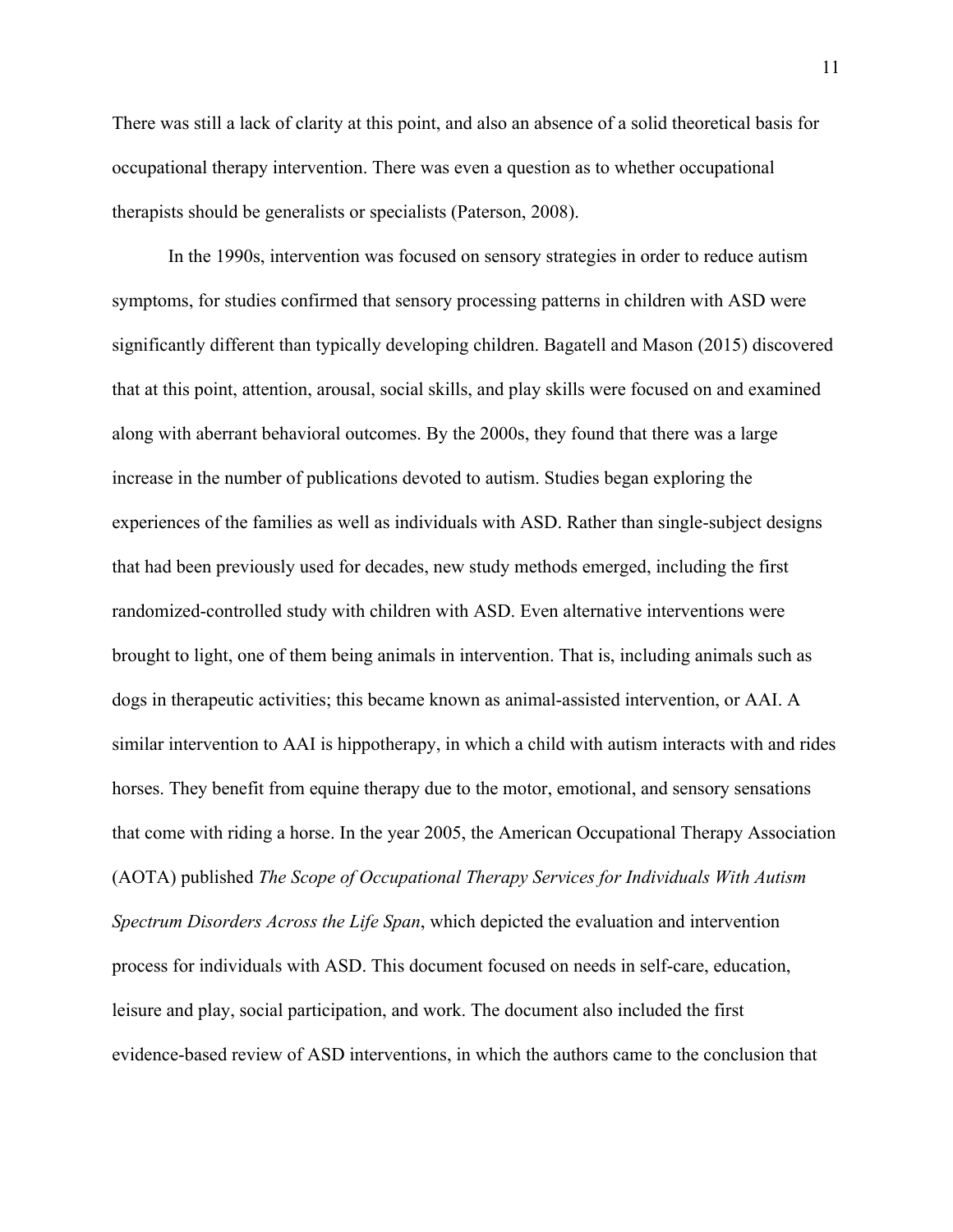there was strong evidence for environmental modifications, and sensory integration and social participation results.

Moving into the most recent decade, Bagatell and Mason (2015) established that the 2010s brought a proliferation of articles published. Rather than focusing on behavior/symptom reduction, there was a much clearer commitment to client-centered and occupation-focused outcomes. The studies of this time looked at using sensory strategies and environmental modification in order to enhance classroom performance. The utilization of yoga and motor-based role-play was also a factor in the occupational therapy treatment of autism spectrum disorder. It was in this decade that publications first acknowledged ASD as a life-long developmental disability. Research began in the area of ASD in infants, and interventions for "at risk" infants. As a whole, this past decade has allowed occupational therapists to move many steps forward to address a wider range of occupational needs, or the activities of daily life for individuals with ASD in terms of their entire life span.

Thinking forward and based on the results obtained over the past few decades, Bagatell and Mason (2015) identified three major areas that must be considered: evidence-based practice, occupation-based practice, and the occupational needs of children with autism spectrum disorder in order to prepare them for the rest of their lives. Autism spectrum disorder can be described as heterogeneous, due to the vast diversity in those diagnosed with it. However, not all interventions are appropriate for all individuals with ASD. When it comes to evidence-based interventions, careful consideration of for whom interventions are effective are an important next step in the future of occupational therapy intervention in autism spectrum disorder. Through recent studies, it is clear that for individuals with autism spectrum disorder and their families,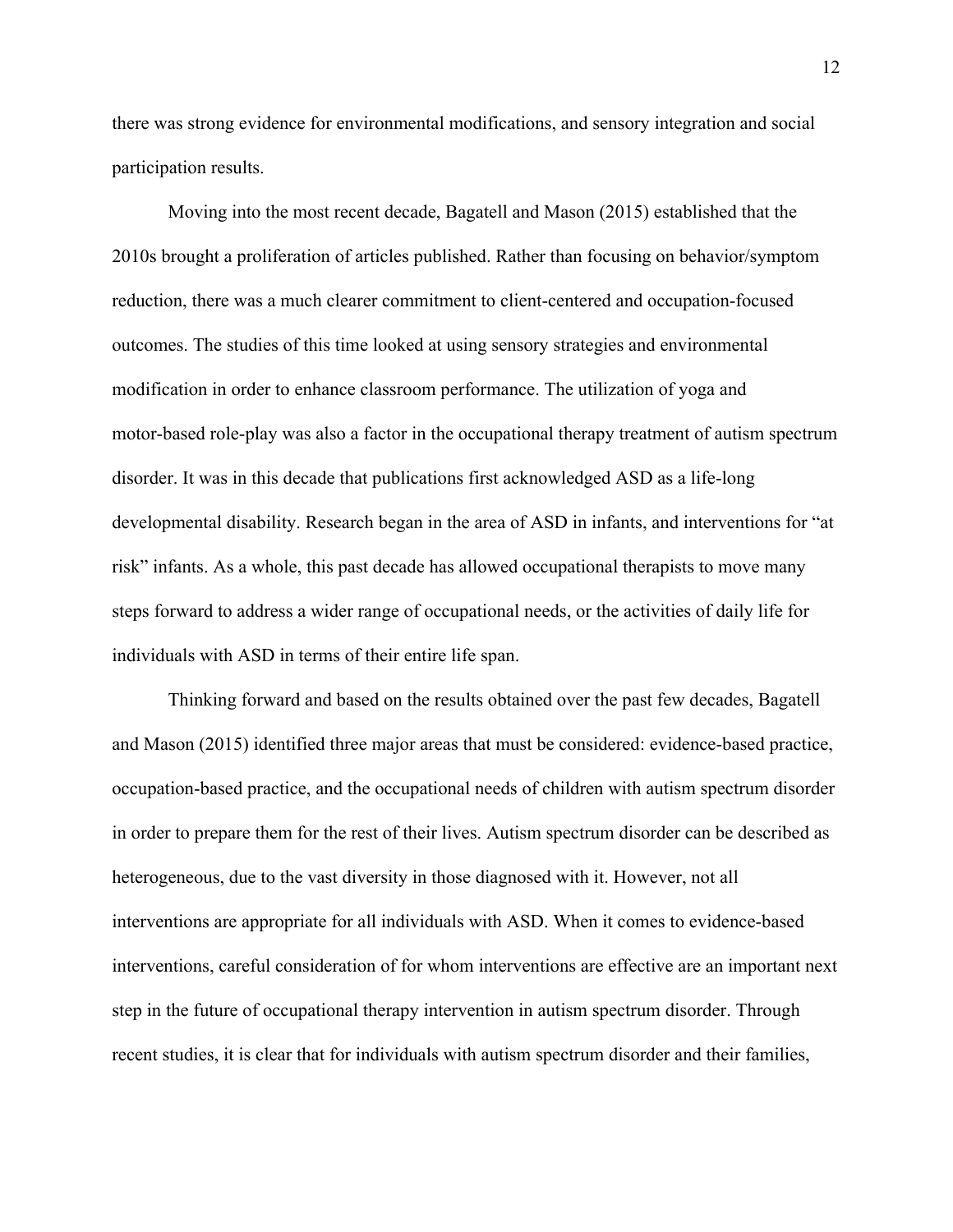activities of daily living (ADLs), instrumental activities of daily living (IADLs), and everything in between such as sleep, leisure, and work, are difficult. In order to make intervention for these families occupation-based, it is crucial to have outcome measures that coincide with the values and practice of occupational therapy as a whole. ASD is obviously a lifelong condition that will continue to impact the lives of those effective throughout the entire lifespan. For occupational therapy moving forward, this means that it is important to develop appropriate assessments and interventions for those with autism spectrum disorder and their families across the life span, not just in their elementary school years.

### Autism in the Childhood Years

Occupational therapy practitioners are just one of the professionals who provide services to those with autism spectrum disorder. Children with autism spectrum disorder tend to live with a range of occupational and performance problems that interfere with their participation in school, home, and other activities in their lives. The most common characteristics of a child with autism include but are not restricted to limited social interaction, delayed language, behavioral problems, and difficulties with sensory-processing. Autism can be detected in children as early as 18 to 24 months of age (Case-Smith and Arbesman, 2008).

According to the Autism Society (2015), the first few years of life are absolutely crucial to a child's development. In recent years, the American Academy of Pediatrics has begun to recommend that a developmental screening for autism spectrum disorders are conducted at the 18- and 24-month well check-ups for all children. Early identification of ASD is essential, for early intervention services beginning at a young age can have a huge impact on a child's behavior, functioning, and overall future well-being. At this time, the average age of diagnosis in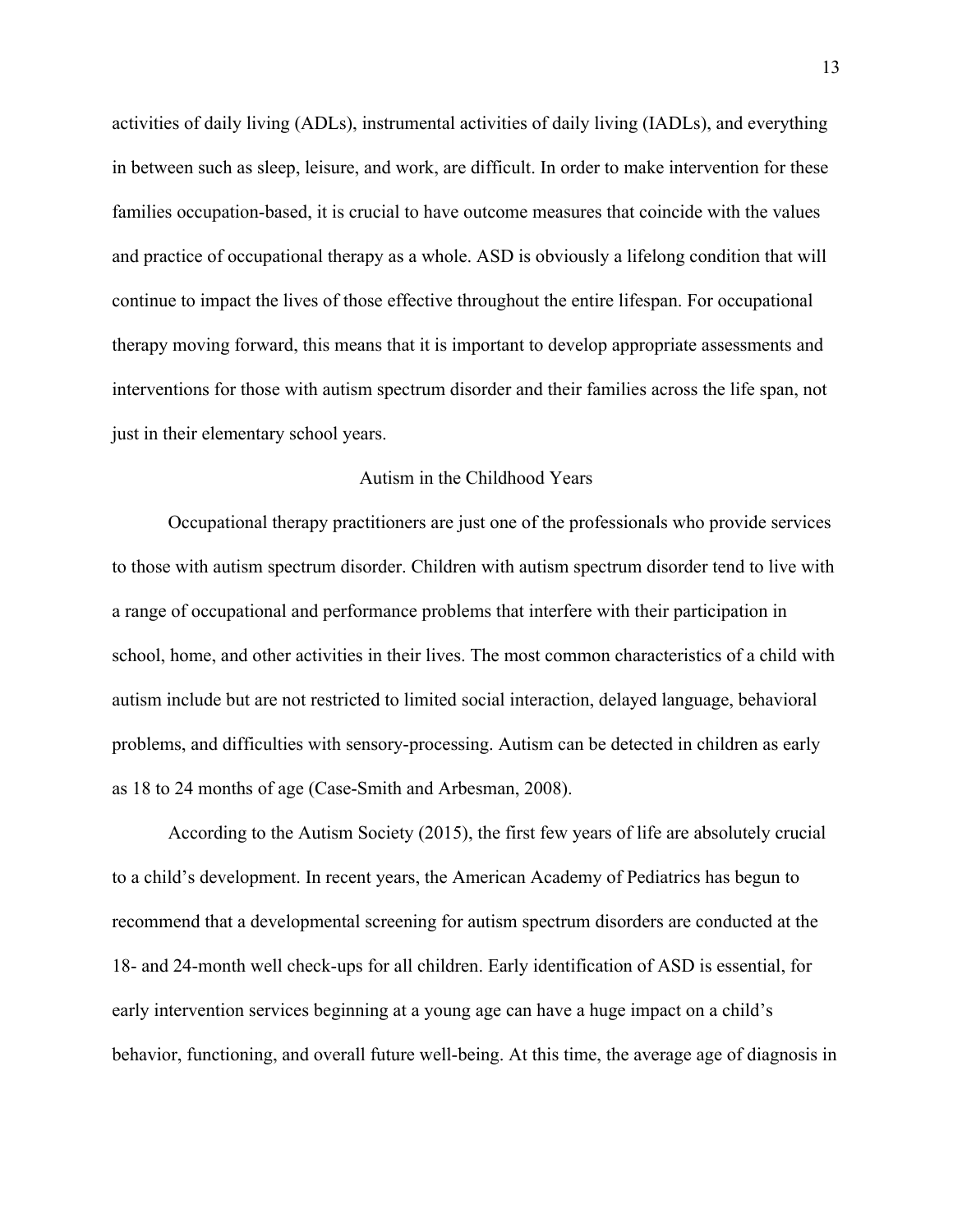the United States is around 3 and 6 years of age, with some children being diagnosed as young as 1 and a half.

Laurie (2018) established that challenges for children with autism spectrum disorder truly begin in the school years. These years are certainly challenging, but also a massive opportunity for growth. The success of school-aged children with autism aligns with the support of parents as well as having a team of professionals. This reduces stress on the family while simultaneously improving outcomes for the child affected by autism. In the case of autism, occupational therapists work to develop skills for handwriting, fine motor skills, and daily living skills. Overall, however, the more essential role an occupational therapist plays is assessing and targeting the specific child's sensory processing disorders. By doing this, barriers to learning are broken down, and students become calmer and more focused. Sensory integration therapy relies on the assumption that the autistic child is either "over-stimulated" or "under-stimulated" by his/her environment. Therefore, the aim of sensory integration therapy is to overall improve the ability of the brain so that it can more effectively process sensory information. Through this, the child will function better in his/her daily activities.

A group of medical professionals from the University of Washington, Seattle, conducted a study in late 1999, towards the beginning of the century. Watling *et al*. titled their study "Current Practice of Occupational Therapy for Children With Autism", and their objective was to examine the current practice patterns of occupational therapists experienced in working with children with autism spectrum disorder" **(**Watling et al. 1999). A mail questionnaire describing practice patterns, theoretical approaches, intervention techniques, and preferred methods of preparation for work with children with autism was sent out to occupational therapists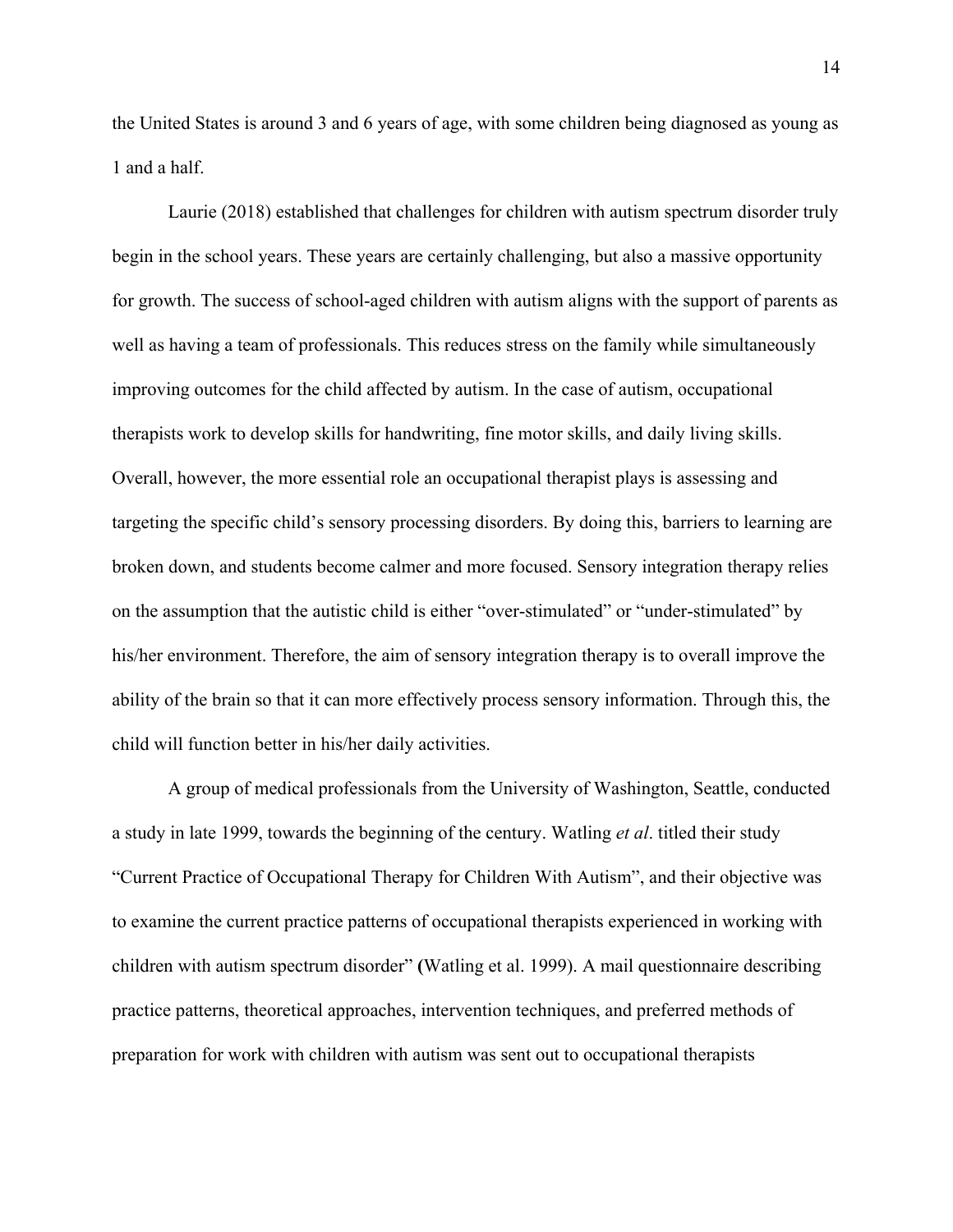experienced in providing services to children aged 2-12 years of age. In order to be considered experienced, the therapist has to have worked at least 10 hours per week in a program providing services to 2-12 year old children with autism, they had to have been working as an occupational therapist at the time of the survey, and the therapist has to have considered him or herself to be competent in providing services to children with autism. The survey questionnaire was sent to 158 programs identified by the Autism Research Institute within the United States. Of the individual occupational therapists contacted, 72 of them met the study criteria and returned completed questionnaires. This study provided clarification regarding the nature of current practice patterns for providing occupational therapy services to 2-12-year-old children with autism.

In terms of current practice patterns, the discovery that a direct 1:1 format of intervention was the most obvious and present service model for practicing occupational therapy services, particularly in the early stages of intervention, and also when working on attention skills, toy play, and imitation. In addition, through the 1999 study by Watling *et al*., a high level of collaboration between occupational therapists and other professionals was found. When serving children with autism, it is imperative to have a team of therapeutic professionals involved. Looking at assessment and intervention techniques, a fairly consistent pattern of measuring fine motor skills, coordination, attention, behavior, and sensory processing was found. This particular finding is consistent with the occupational therapy notion that occupational therapists evaluate sensory, motor, perceptual, cognitive, emotional, social, and behavioral performance in their autistic clients. This scope of skill areas addressed during the intervention phase suggests that occupational therapists provide comprehensive services that target many of the areas commonly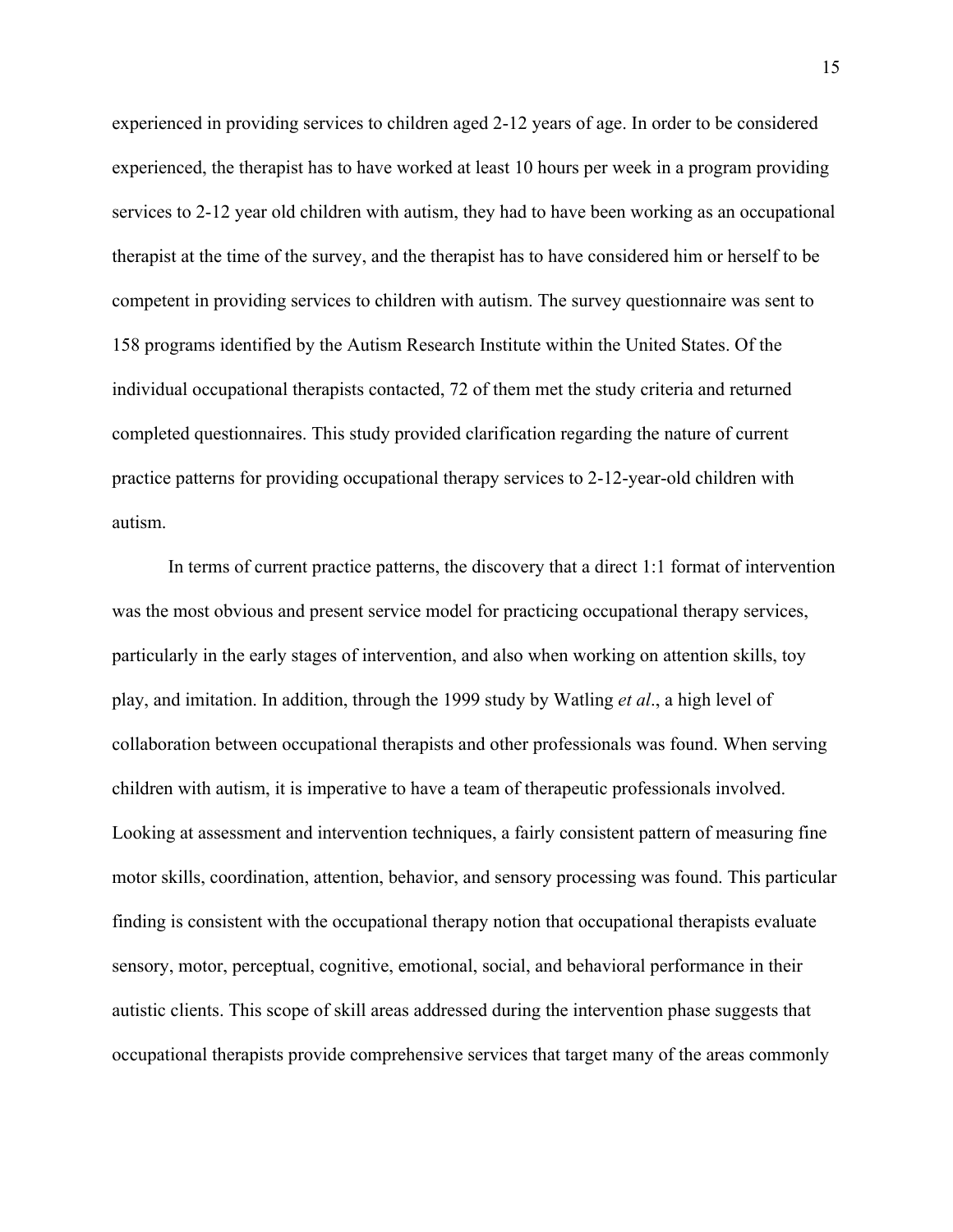identified as deficits for children with autism. As a whole, responses depicted a strong emphasis on sensory processing issues.

#### Modernized Occupational Therapy Techniques for ASD

The view of electronic assistive technology was examined in a 2008 study performed by a group of Irish occupational therapists. Verdonck and Ryan described electronic assistive technology (EAT) as computers, environmental control systems, and information technology systems widely considered to be an essential part of present-day life. Within this study, fifty-six Irish community occupational therapists completed a questionnaire regarding EAT, and all were vastly able to explain the benefits of EAT. In conclusion, based on the results of the questionnaire, it is vital for occupational therapists to have up-to-date knowledge as well as training regarding assistive and computer technologies, so that they are able to respond to the varying occupational needs of their clients. Living in a world of technological advancements, occupational therapy is no different. Occupational therapists are being encouraged to embrace the use of mainstream technology and all of the benefits it holds, for it contributes highly to the quest of ensuring that therapy remains current and meaningful to their clients. Technology can be used in a multitude of ways, including improving both functional independence and occupational performance.

An article released by the Department of Veterans Affairs, specifically by Dijkers *et al*. in 1991 discussed the views of patients and staff on robotic technology in occupational therapy. Electronic assistive technology, including the use of robotic technology, is a fresh and exciting advancement that has been gaining notice in the realm of occupational therapy in the past couple of decades. This pilot study looks at the potential for the robot as a therapy "aide". Prior to this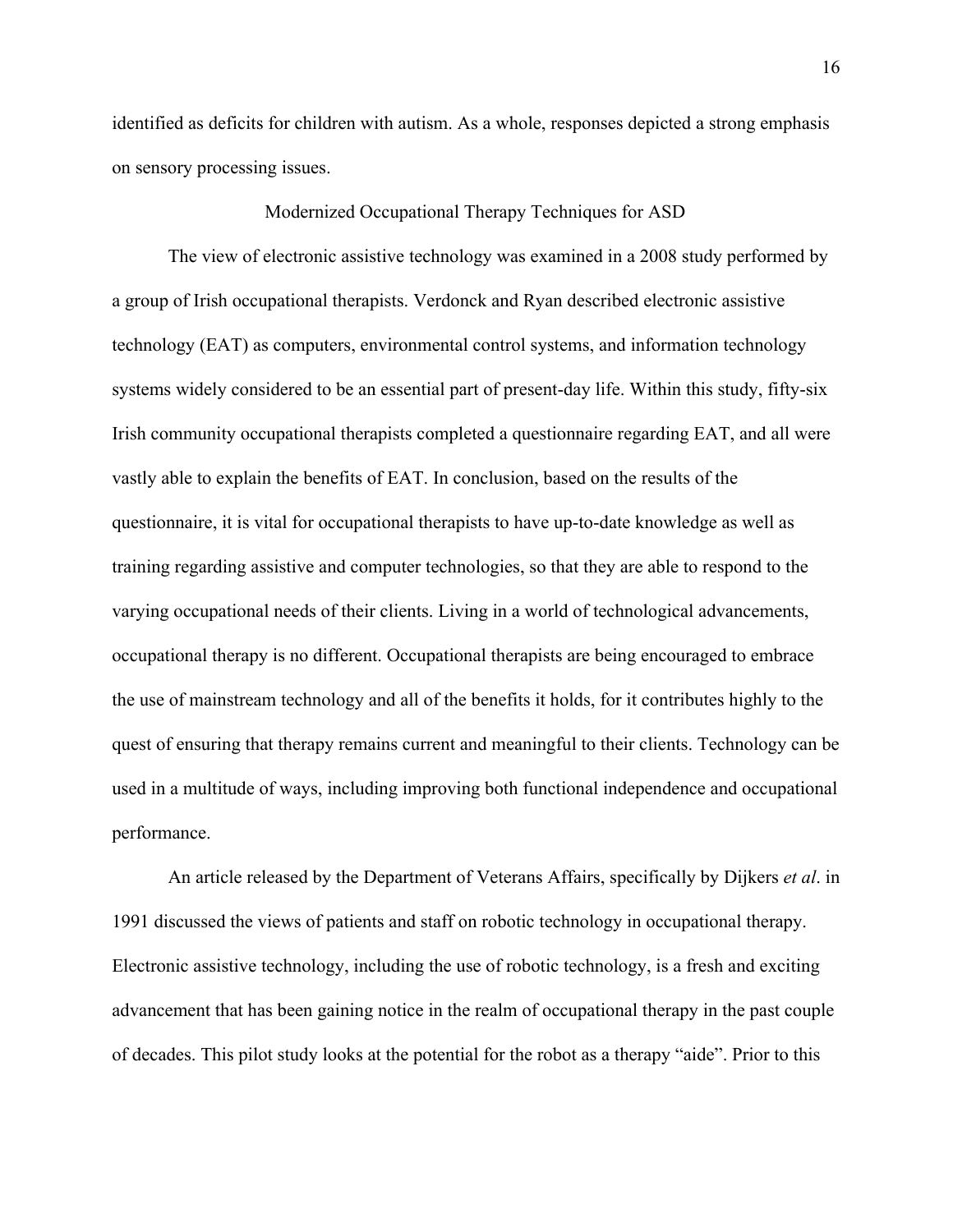study, robots had always been utilized as personal care attendants, or PCAs, but in this study, the robot was looked at as an occupational therapy aide. Pilot-tested hardware and software that utilized a robot to provide muscle reeducation movement patterns following a stroke was used on a field trial. Within this field trial, 11 occupational therapists tested out the system with 22 patients, each patient averaging 2.2 sessions. Information was collected through a system database, patient interviews, and therapist questionnaires. Overall, the purpose of the study was to discover whether or not this robot system was safe for both patient and therapist use, and also deemed acceptable to the both of them. Not one safety incident was experienced. The patients, though elderly, did not express fear of accidents either, but instead expressed intrigue by the system. While the occupational therapists indicated interest regarding this innovative addition to potential future practices in therapy, they largely maintained a critical stance on the topic. The therapists' reservations largely stood in two sets of factors: equipment issues and the shortcomings of the system as a therapy aide. While the system tested in this study was quite basic, the Department of Veterans Affairs is working on new versions that will provide more choices for the occupational therapist. All in all, at this time, there is no evidence that supports jumping headfirst into therapeutic robotics for a number of reasons. For one, it is not yet known whether or not a robot can deliver therapy semi-independently, which would free the therapist to work in other areas. In addition, there is not yet information available regarding the outcomes of robot-assisted therapy. That is, it is not proven whether or not it is necessarily more effective in comparison to traditional methods of occupational therapy. To add another survey to this study, one surveying 51 hospital-based occupational therapists lacking hands-on robotics experience uncovered that they considered robots to be valuable, obedient, fun, and intelligent, but remained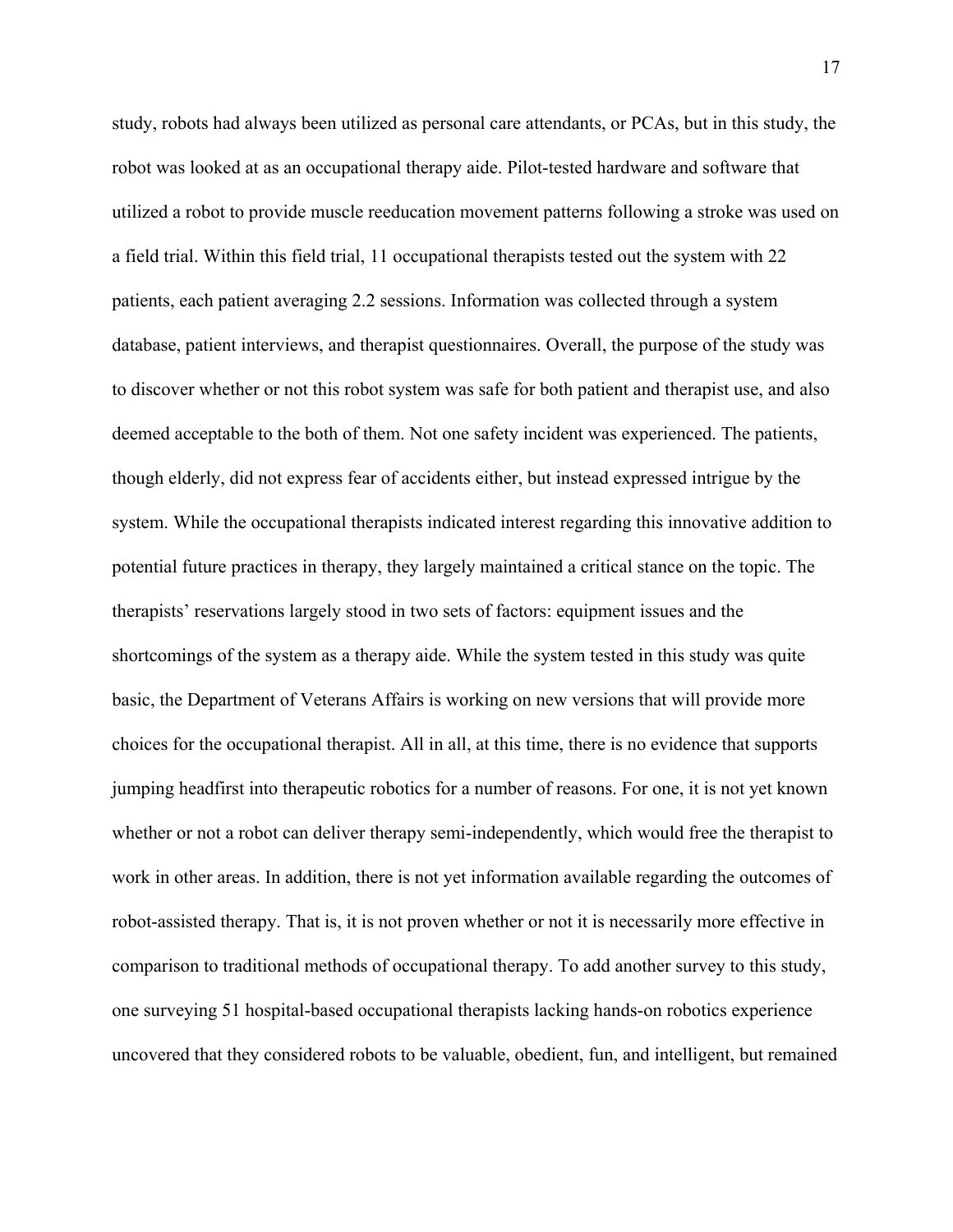leery of them as a whole due to the mysterious, difficult, and unfriendly nature of robots. However, data suggests that occupational therapists can in fact adjust rapidly to working efficiently with the type of sophisticated equipment that robotic engineering entails.

In discussion of technological occupational therapy techniques for autism spectrum disorder specifically, Western Michigan University, two occupational therapists, Tina R. Goldsmith and Linda A. LeBlanc (2004), published a literature review regarding the use of technology in interventions for children with autism. This review looked at five examples of technology in particular: tactile and auditory prompting devices, video-based instruction and feedback, computer-aided instruction, virtual reality, and finally, robotics. Each of these five subheadings were introduced as a temporary instructional aid, and was removed once the goal (behavior change) had been met. Those with autism frequently require external stimulus prompts to "initiate, maintain, or terminate a behavior", and the two most commonly used mechanical prompts are auditory and tactile prompts.

Goldsmith and LeBlanc (2004) review the literature to study how auditory prompts are used to cue in-class self-monitoring for children with autism in order to decrease off-task behavior in a classroom setting. For three children with autism, aged 9-11, an auditory timer was implemented every 30 s of a 5 min work interval. Interval time increased to 1 min for 1 of the participants. Through this study, researchers were able to prove that off-task behavior dropped significantly using this intervention during classroom work time. A major benefit of auditory prompting devices is that they often require significantly less manpower to end in a positive change, a large benefit regarding the increasing number of children with autism assisted in local school settings, especially when teacher resources may be scarce. In terms of tactile stimulation,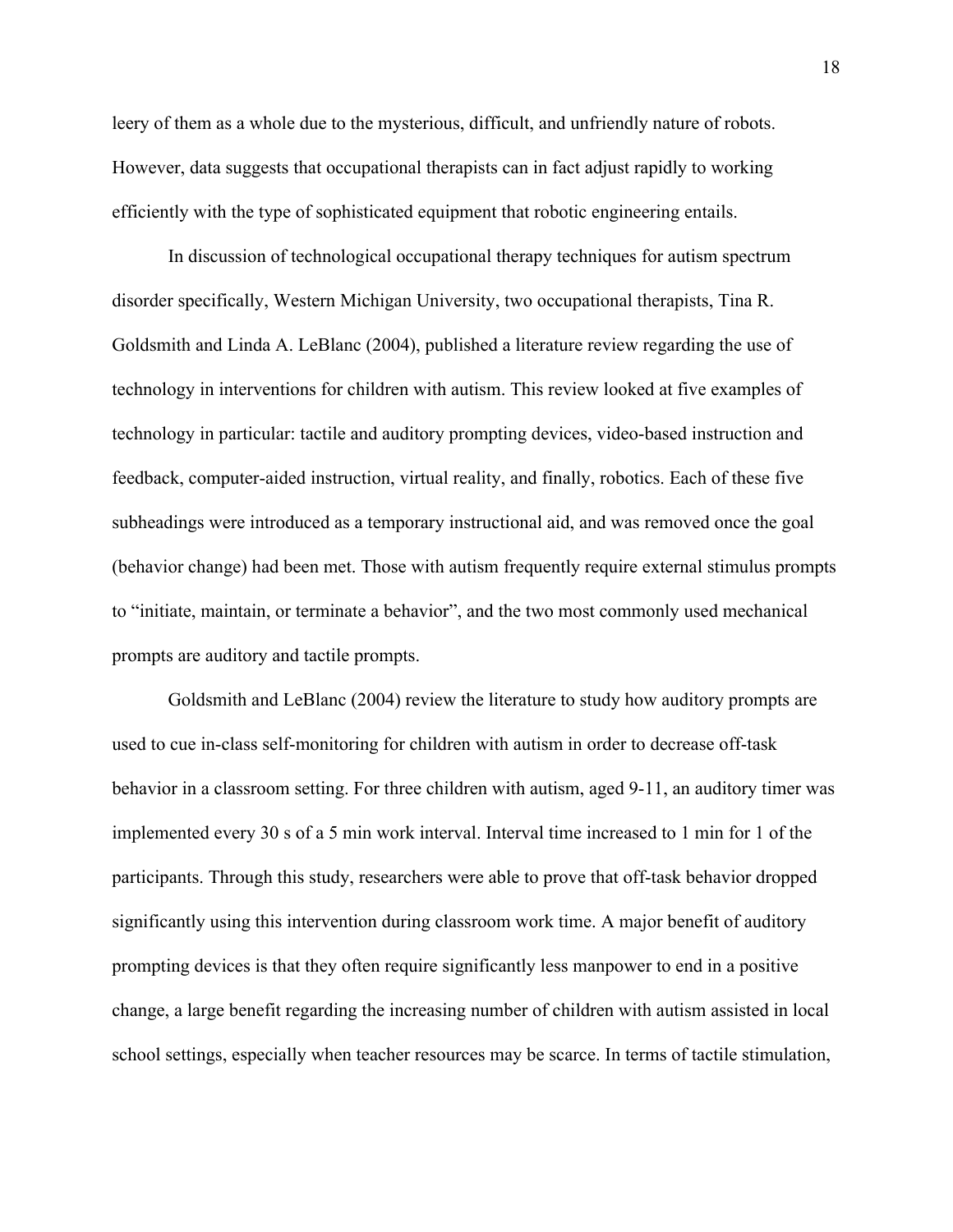manual gestural and physical prompts have often been used successfully for children with autism. An incredibly interesting study aimed to promote an increase in social initiation in children with autism introduces the "Gentle Reminder" device. The vibrating function of this device was used to prompt children to initiate during play sessions; that is, the device was set to vibrate after a preset elapsed interval for several seconds. In comparing this intervention to two other conditions, no prompt, or a verbal prompt, tactile prompting resulted in great increases in verbal initiations. Goldsmith and LeBlanc (2004) concluded that video technology is an important tool in many areas of occupational therapy intervention for children with autism.

Video technology is considered to be widely-used technology by occupational therapists, simply because it is most readily available. An advantage of it is that many children are able to operate video equipment even lacking instruction. It has been found that video technology is highly useful as a tool for modeling appropriate behavior, providing feeback, and creating discrimination opportunities for the child's own behavior. One particular study that Goldsmith and LeBlanc (2004) reference in their literature review directly compares the use of video modeling to live modeling, specifically discussing the effectiveness of these differing tools for teaching developmental skills to children with autism. It was found that video modeling generally led to faster play acquisition, language acquisition, and also self-help skills. This is likely because video modeling utilizes a relatively easy format to show concepts in a systematic way, and quite effectively keeps the child's attention. Video is a popular intervention technique, but so is computer-based intervention.

Computer-based intervention is certainly the most studied technology-based intervention when it comes to children with autism. It has been found that computer-based intervention leads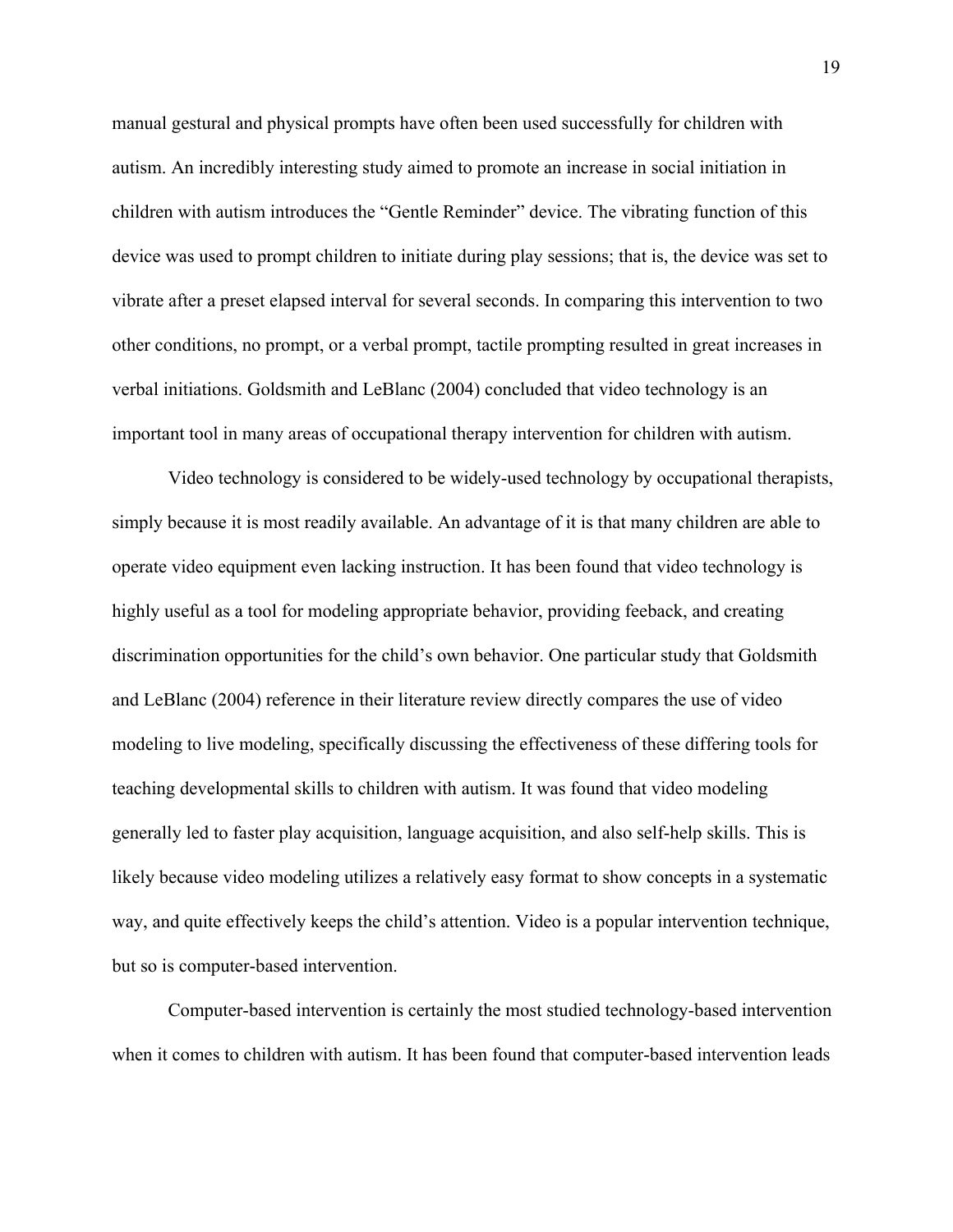to benefits like increased motivation, decreased inappropriate behavior, and increased attention/learning. This is due to the conditioned reinforcing nature of computers for many children with autism. Research-wise, this specific type of intervention is key, for computer programming allows limitless control of stimulus presentation, allowing researchers and clinicians to use repeated learning trials in identical or systematically different formats. A single computer can also benefit more than one student at a time, encouraging teamwork and cooperation in pairs or even triplets. Linked to computers, virtual reality is relatively similar to computer-based intervention for children with autism, but also quite new (Goldsmith and LeBlanc, 2004).

Virtual reality technology allows people to experience a three-dimensional, computer-generated world. This technology has already been highly researched among non-autistic populations, and its research among autistic populations has only just begun. For a while, it was questioned whether or not children with autism are even able to tolerate reality environments, and this literature review from Western Michigan University cites a few studies proving they can. In one study referenced by Goldsmith and LeBlanc (2004), two participants, a 7-year-old female and a 9-year-old male, were asked to venture within the virtual environment. They were then prompted to identify cars and the color of the cars appearing in various street scenes, and then to locate and move towards the specific object. Both of the children were successful with the task, showing that these children with autism were willing and able to interact within and venture into virtually created worlds in a positive, beneficial manner. Although this study and a number of other studies prove the effectiveness of virtual reality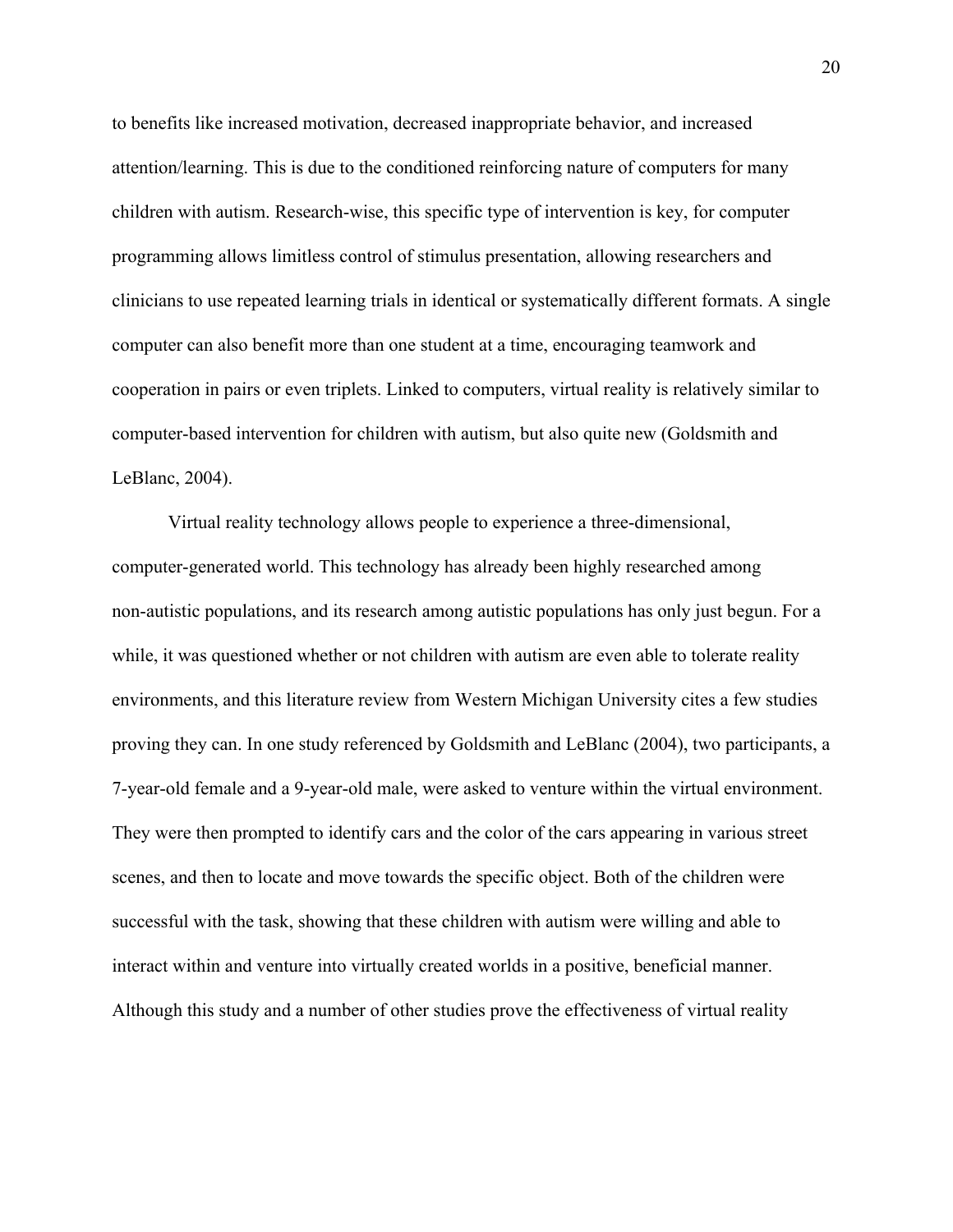technology in treatment for children with autism, there is still substantial room for further studies. The world of robotics goes hand-in-hand with virtual reality technology.

The field of robotics is considered to be a relatively new approach in terms of using it as a therapy intervention. However, Goldsmith and LeBlanc (2004) found that robotics has much potential in benefiting children with autism. For example, robotics can enable presentation of a simplified social environment as well as gradual increase in the complexity of social interactions. That is, robots can be utilized to teach basic social interaction skills involving turn-taking and imitation games. Interaction with peers and adults for children with autism can also be encouraged using robotics. Although there is not much literature available quite yet on the subject, robotics has a promising future in the world of occupational therapy, having the potential to benefit many.

With technology being implemented into more and more areas of our world, using technological interventions for children with autism is looking more and more promising. This will allow a child with autism to blend into our more technologically advanced society quite easily. Monetarily, some technologies are reasonably priced, but the more cutting-edge technologies, such as virtual reality and robotics, remain unobtainable for many. In conclusion, it was found that technology based interventions can be quite useful for and appealing to children with autism spectrum disorder. The growing groups of literature surrounding this topic increases the general effectiveness of the tools, but additional comparative research is essential (Goldsmith and LeBlanc, 2004).

## Brain Balance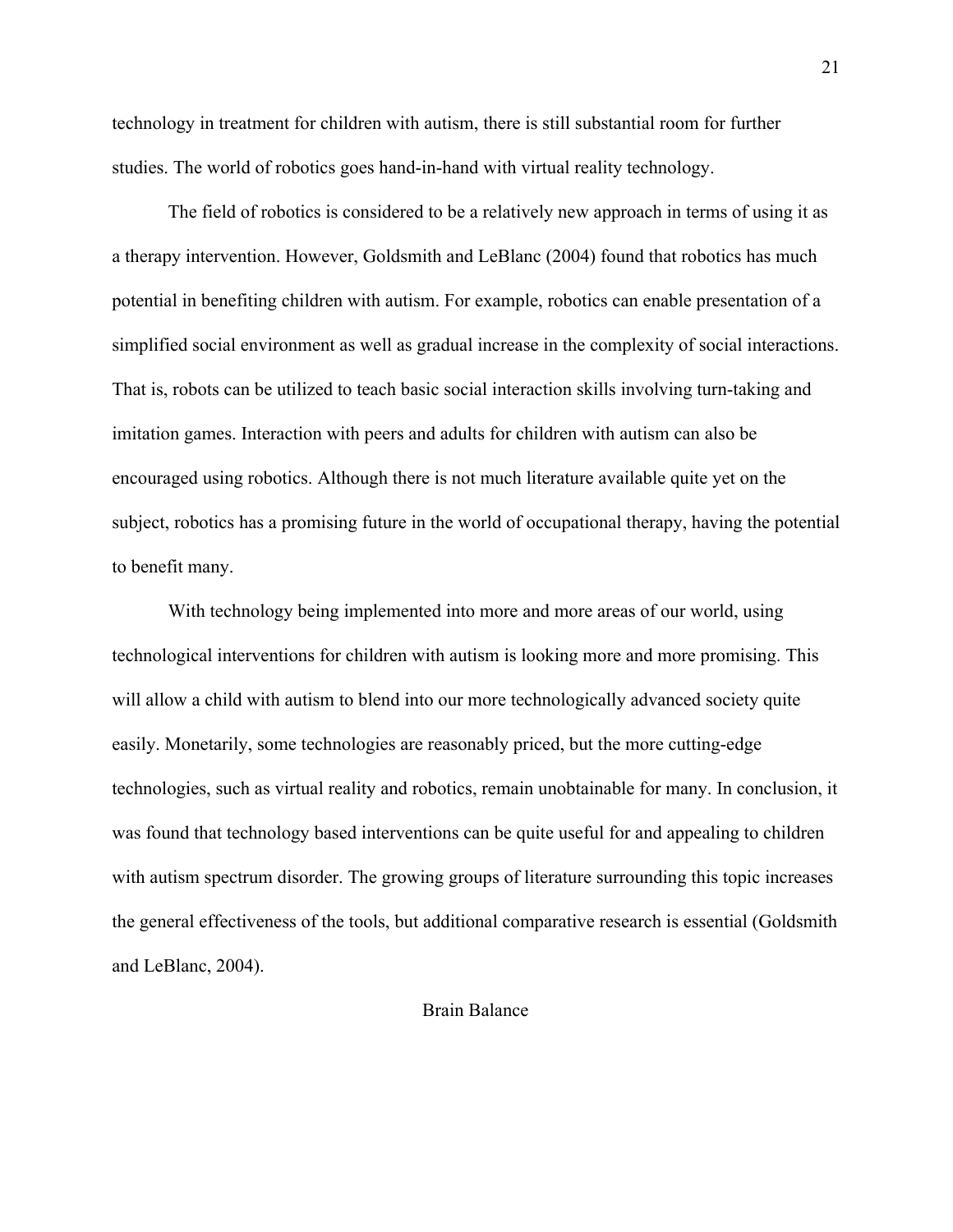"The Brain Balance Program is a non-medical and drug-free approach to overcoming the challenges of ADHD, learning disabilities, processing disorders, Asperger Syndrome (now considered a part of ASD), and a host of other related childhood learning and developmental issues" (*Brain Balance Centers,* 2020). Taken directly from Brain Balance's website, this statement provides a brief overview of what exactly Brain Balance is. The program uses an integrated approach that focuses on the whole child, combining physical and sensory-motor exercises along with academic skill training, healthy nutrition, and confidence building, all of which are essential to the success and progress of a child with autism spectrum disorder and the like. The program was created and co-founded by Dr. Robert Melillo, an internationally recognized chiropractic neurologist, professor, researcher, and expert in childhood neurological disorders. He is also the author of a series of books related to his expertise, *Disconnected Kids*, *Reconnected Kids*, and *Autism*, to name a few.

*Disconnected Kids* by Dr. Robert Melillo is specifically about the Brain Balance program, and is actually fully titled *Disconnected Kids: The Groundbreaking Brain Balance Program for Children with Autism, ADHD, Dyslexia, and Other Neurological Disorders*. In this book, Dr. Melillo references autism spectrum disorder as "worst childhood epidemic of our time", and "an unprecedented phenomenon and the most important health issue of our time" (Melillo, 2015). Not long ago, autism was considered to be a rare disorder only diagnosed in around 1 in every 10,000 children born in the United States, but today, an autism spectrum disorder diagnosis is found in 1 in 68 children. He goes on to explain that many of these childhood neurological disorders, such as ADHD and autism spectrum disorder, although manifest with different symptoms, they are really one and the same problem, and that is an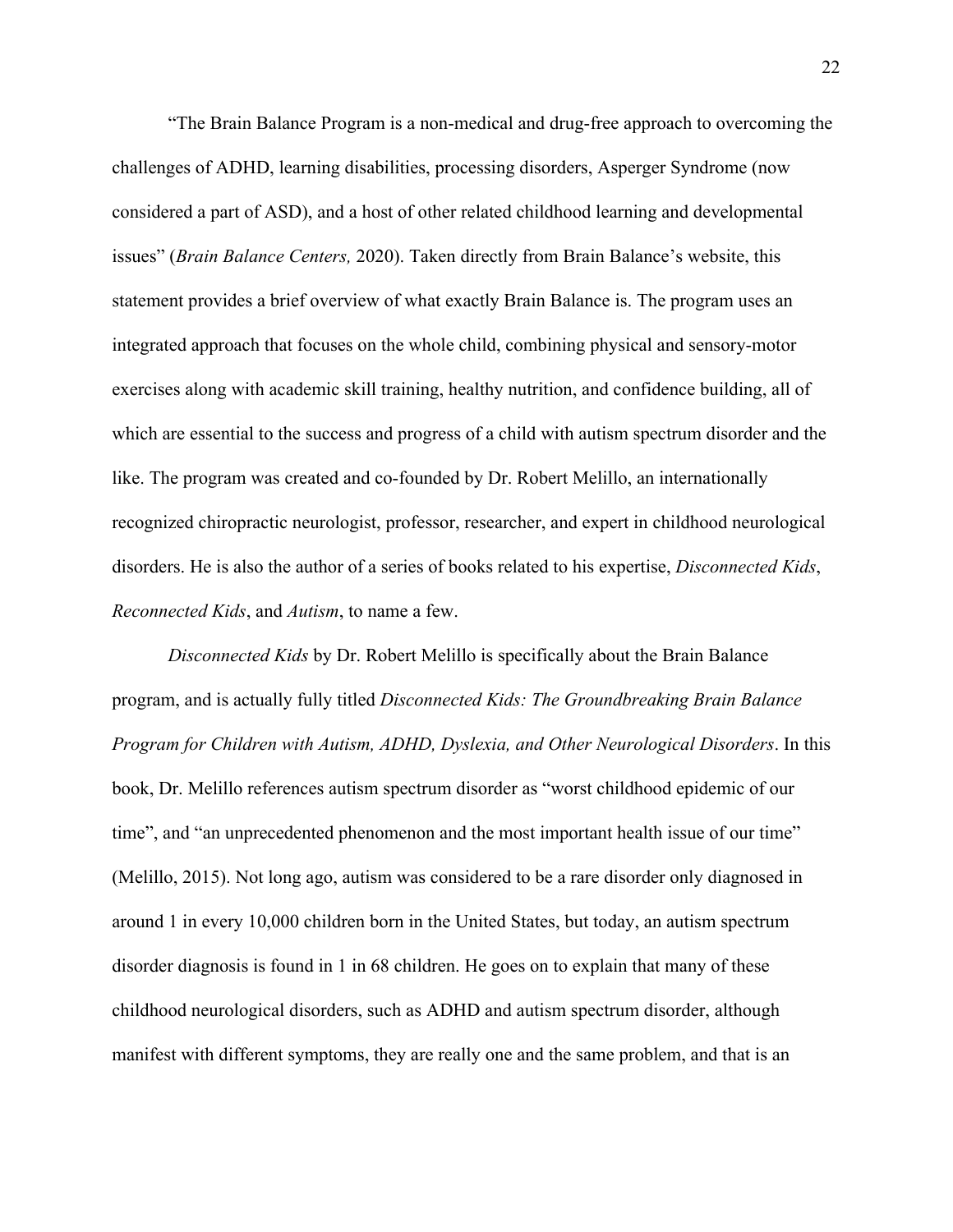imbalance within the brain. There is actually a name for this phenomenon: Functional Disconnection Syndrome, which means that the two hemispheres of the brain cannot function as a whole, for they are not synchronized. In an imbalanced child, they may have normal or even unusually strong skills programmed with the higher-functioning side of the brain, and unusually weak skills programmed with the lower-functioning side of the brain. Typically, this is due to one side of the brain maturing more quickly than the other. Dr. Melillo believes that by fixing the dysfunction of the weaker side of the brain, the symptoms, and eventually the disorder, can go away. He believes that his Brain Balance program is revolutionary in helping "disconnected kids" lead a normal and high-functioning lifestyle.

The *Brain Balance Centers* website (2020) discusses the program overall, Brain Balance placing an emphasis on sensory-motor skills, for the foundation of growth, development, and learning in a child begins with sensory and motor interaction with the world. Sensory-motor activities are at the core of everything the Brain Balance Achievement Centers do. Children who struggle with learning/behavioral issues typically are the ones with inadequately developed sensory and motor systems, resulting in their uncoordinated, clumsy, and awkward gait. Therefore, at Brain Balance, the following motor skills are addressed: muscle tone, strength, bilateral coordination, primitive and postural reflexes, eye-muscle balance and coordination, and vestibular balance and posture, to name a handful. When it comes to underdeveloped sensory skills, no sensory function works in isolation. This means that each sensory function relies on other sensory functions. Brain Balance sensory activities assess each sense: hearing, vision, smell, taste, touch, vestibular, proprioception, and balance/spatial perception. Each of the skills listed above are assessed with standardized testing, and the child is then sorted by grade, age, or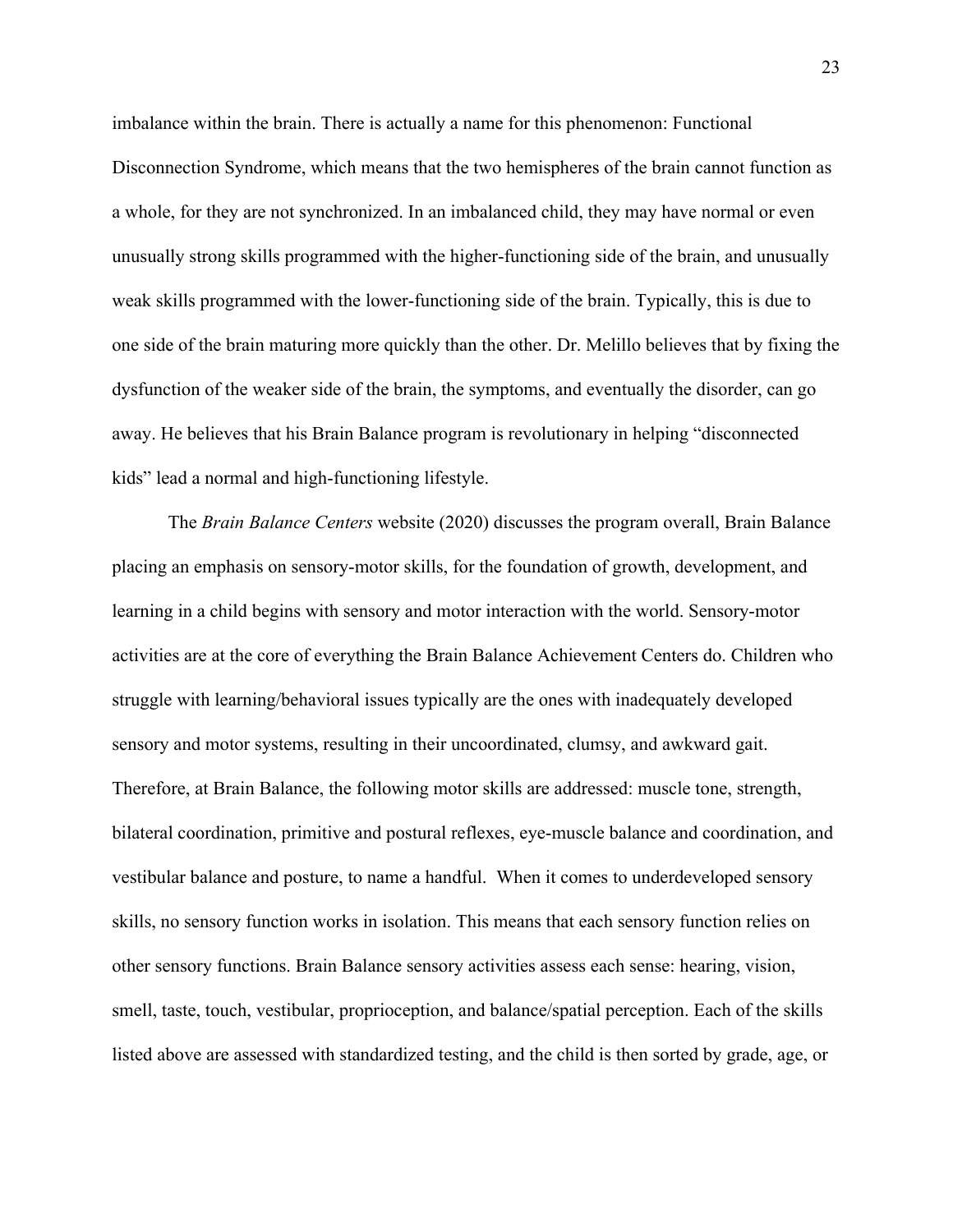functional level. The program then works to integrate sensory input and therefore strengthen motor skills through frequent activities designed to improve balance and stability while also enhancing muscle tone. This allows the child to react quicker in all facets of life. Some of the sensory-motor exercises implemented include vision exercises, vestibular activities, balance exercises, gait training, and primitive reflex training.

There is also an academic component of the Brain Balance program, so students with disabilities are not only receiving educational input at school, but also briefly at the achievement centers. The *Brain Balance Centers* website (2020) establishes that the Brain Balance program takes on a differentiated and supplemental approach to teaching. By changing how the brain takes in and integrates information, therefore targeting specific areas of the brain, the groundwork is laid to help students maximize their academic success. The highest standard of academic subject material is used. Academic achievement in literacy curriculum includes foundational reading components, looking at details and sequencing, recognizing the main idea and inferencing, and identifying socially- and emotionally-themed curriculum.

The Brain Balance program also implements an at-home component with at-home exercises, which are essentially the foundation that is built upon during sessions at the Center. There are three types: primitive (infant) reflex exercises, core exercises, and eye exercises. The at-home exercises complement the work done in the Center, making the program as productive as possible. These specific exercises are required to be done daily (*Brain Balance Centers,* 2020).

The *Brain Balance Centers* website (2020) also describes the *Balance 360 Nutrition System.* This nutritional program was created by Brain Balance to improve brain and body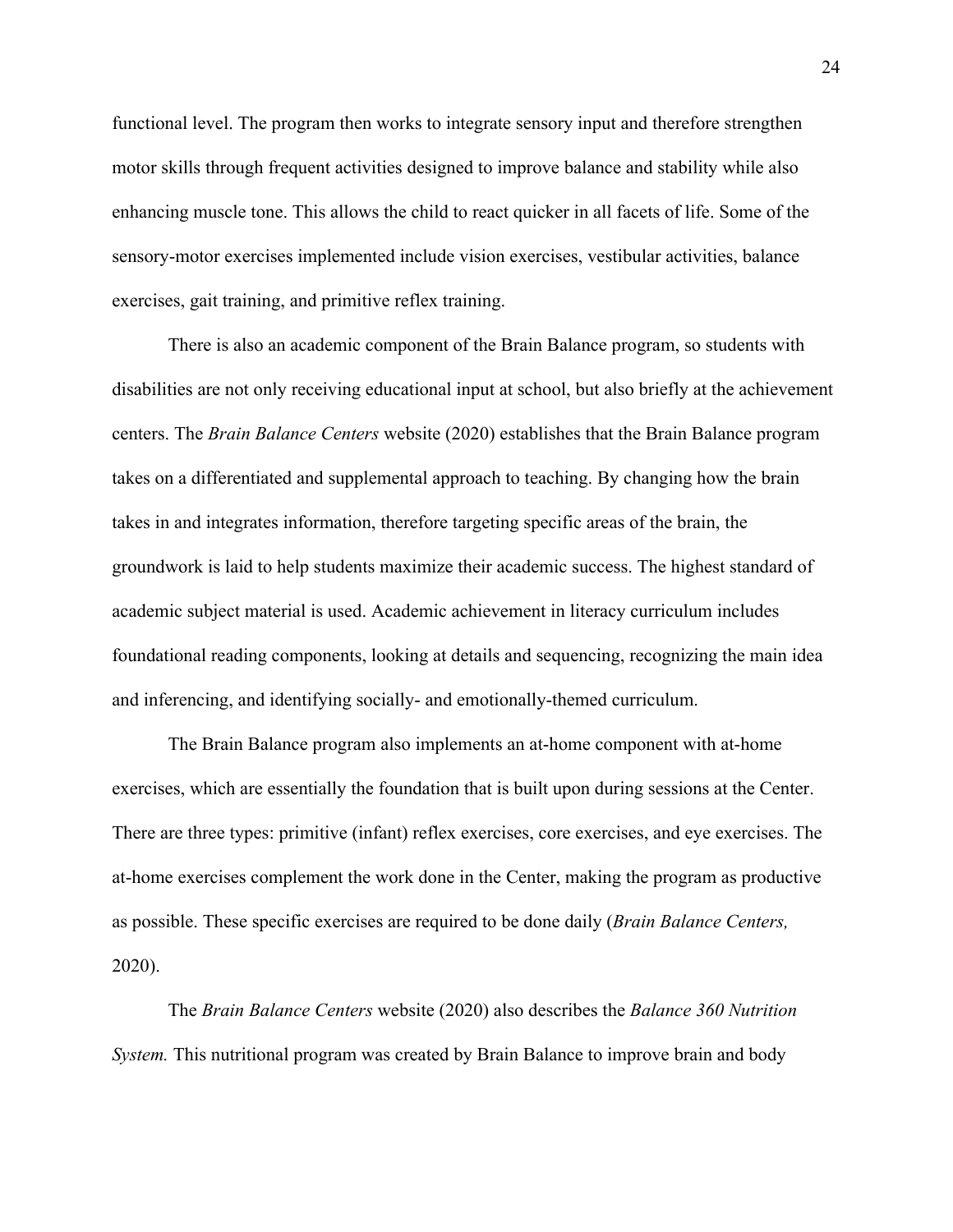development through addressing a child's physical, academic, and nutritional needs. The nutritional program is designed to assist parents in customizing a nutrition plan that fits a child's lifestyle and needs. Included with Balance 360 are tips for new ways of food-shopping, cooking techniques, along with hundreds of tasty nutritious recipes that children actually eat. It is not considered to be a weight loss program, but instead a logical and structured system putting nutrition on the right track at five distinct levels.

One aspect of the Brain Balance program, as established on the *Brain Balance Centers* website (2020), that proves to be extremely unique is the immense amount of support extended to families by the staff. Each staff member has immense experience working with a variety of challenges and behaviors, free of judgment, and are always willing to help. There are two distinct parts to the Brain Balance program: scheduled activities at the Center, where children typically attend for one hour a day three times a week, and at-home activities that are considered equally important to Center time. The Brain Balance team provides the child and their family with everything they need to succeed in the program, including hands-on tools to effectively administer the program, including an online Program Guide, access to the Balance 360 Clean Eating Nutrition System, exercise videos, the exercise companion, and musical compositions specially composed for Brain Balance.

Although the Brain Balance program is for children with a variety of issues, including academic issues, social issues, behavioral issues, trouble making friends, and even problems with family/social relationships, autism is a diagnosis that Brain Balance sees often, and can truly make a difference in a child's/family's life. To be clear, Brain Balance does not diagnose children, but instead provides assistance to them to increase life functioning. Because of the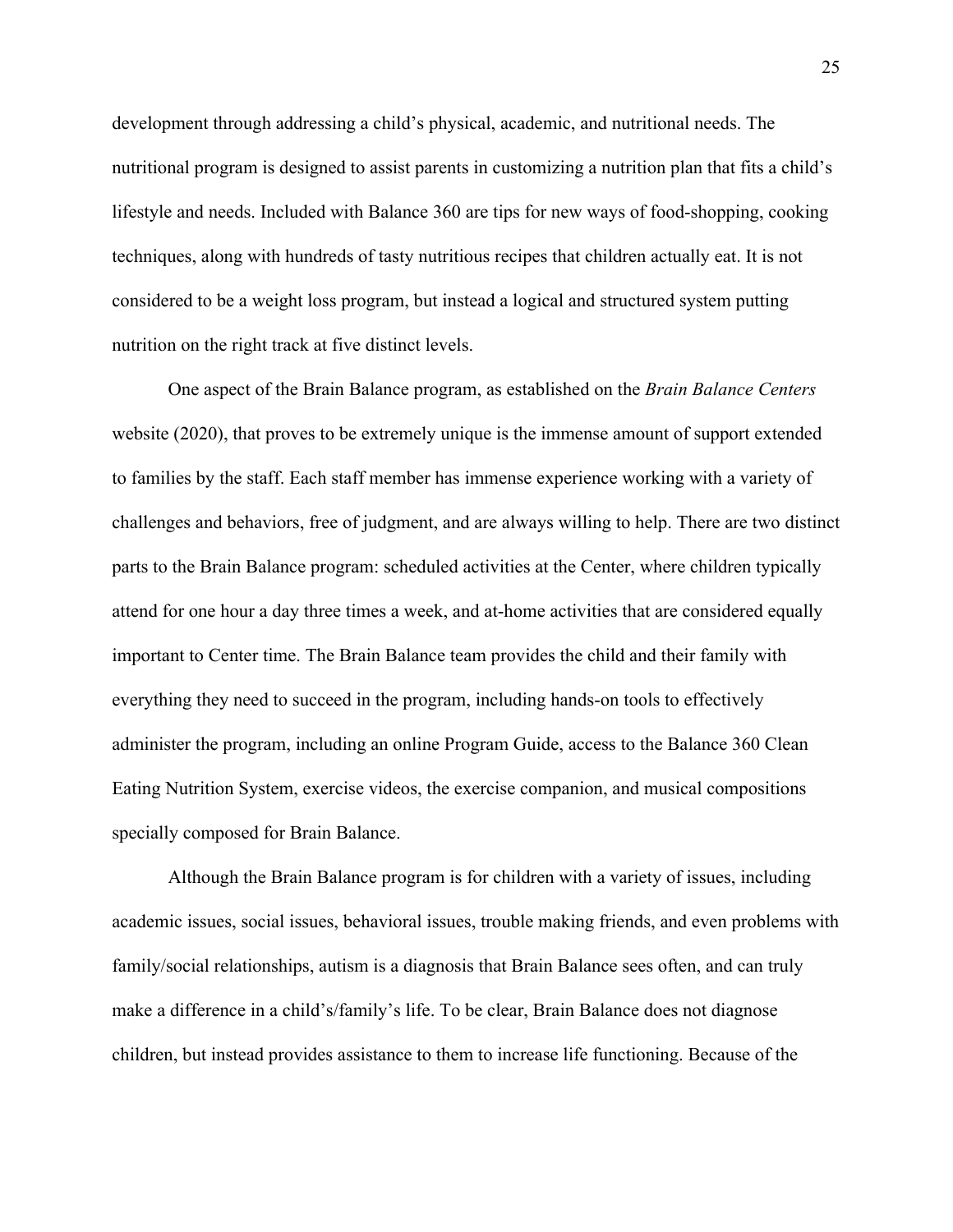nature of the program, Brain Balance is most helpful to children with Asperger Syndrome, which is considered to be a mild form of autism spectrum disorder (*Brain Balance Centers,* 2020).

The *Brain Balance Centers* website (2020) describes Asperger syndrome as a pervasive developmental disorder on the autism spectrum that is often described as the mildest form of autism. It is largely characterized by social impairments, communication difficulties, motor coordination issues, and restrictive, repetitive, and stereotyped patterns of behavior. Children with Asperger syndrome may have trouble understanding other people's feelings or talking about their own feelings, they may have a hard time understanding body language, they may avoid eye contact, they may want to be alone much of the time, they may have narrow and sometimes obsessive interests, they may only choose to talk about themselves and their interests, they may seem nervous in large social groups, and may speak in unusual ways, or with an odd tone of voice. Because the right hemisphere of the brain regulates creativity, non-verbal learning, attention, and socially appropriate behavior, a child with low right brain activity (such as a child with Asperger's syndrome), may have difficulty reading body language, maintaining eye contact, attention, and mood, as well as regulating repetitive behaviors. Through combining individually customized sensory motor and academic activities that directly address right brain connectivity and associated behavioral issues, the Brain Balance program can make a significant difference in the lives of children with autism spectrum disorder.

The Future of Occupational Therapy Interventions in Autism Spectrum Disorder

Over the years of its recognition and existence, occupational science has achieved noteworthy success. It is crucial, however, that this particular discipline remains responsive and innovative in the ever-changing society and world we live in. Looking forward to the future of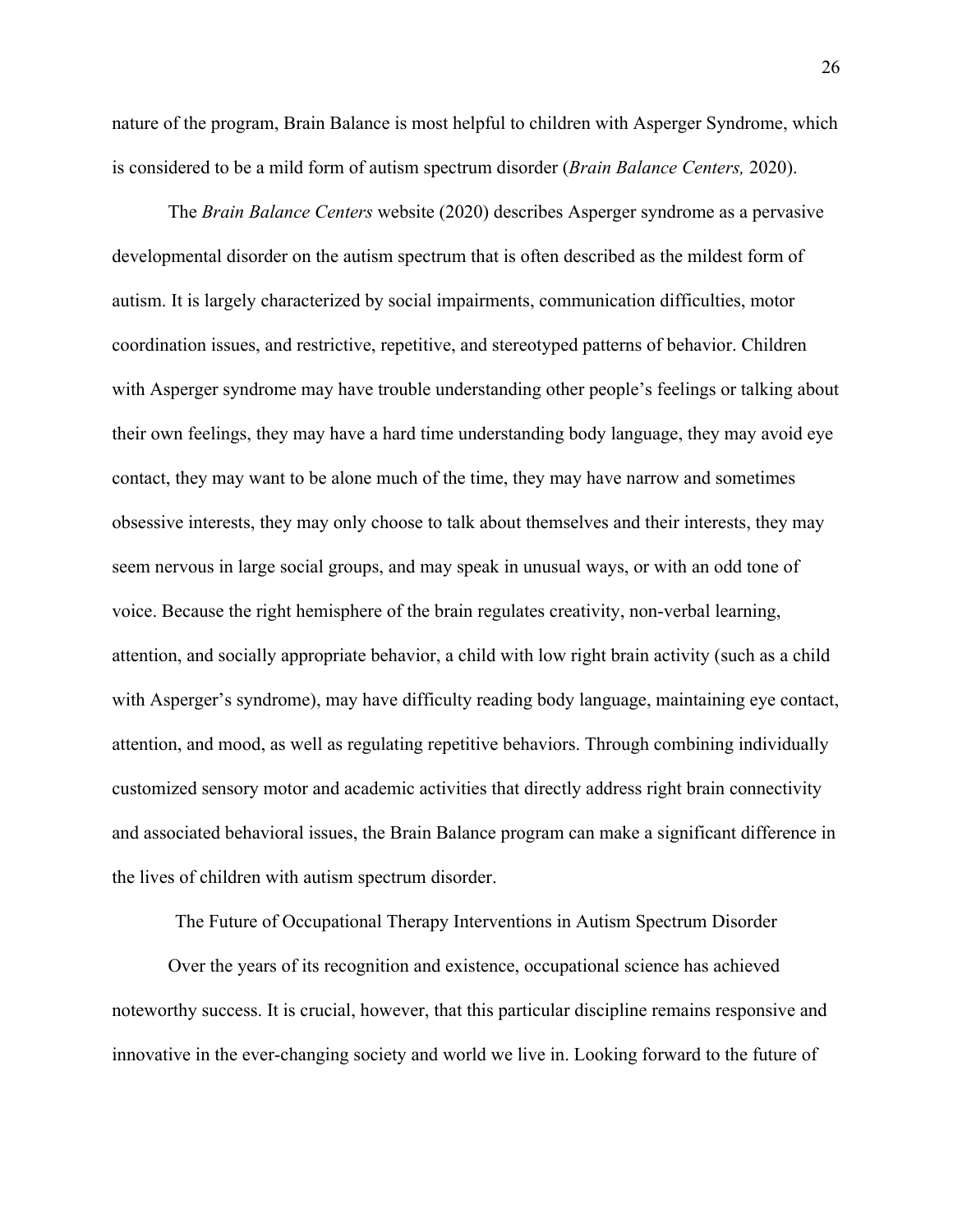the profession, there is much to be optimistic about, from the future of autism treatment, to the future of occupational science in general.

A study conducted by Laura Schreibman and Aimee Anderson (2001) of the University of California-San Diego examines the future of the behavioral treatment of autism. They believe that integration at a global level and also at local levels is the key to the progressive treatment of autism's future. That is, cooperating with researchers and professionals in other disciplines, such as developmental psychology and neuroscience, allows occupational therapists to examine unique perspectives, prevent excessive research replication, and develops a beneficial level of competition. Another trend that has tremendous potential in the world of occupational therapy behavioral treatment of autism is individualization. Because autism hinges on such a wide spectrum, treatment outcomes vary wildly, and this is why it is crucial to individualize treatment approaches. No child is the same as another. Encompassing integration and individualization, particularly at the levels of treatment type and skill domain, will assist providers in effectively choosing comprehensive treatment packages that are based largely on each individual child's characteristics and therapeutic needs. At this point in time, the world of occupational therapy has over 50 years of behavioral research, which has significantly opened the door to successful autism treatment.

To further discuss the future of occupational therapy as a whole, Ellen S. Cohn, an occupational therapist from Boston University, shares her excitement regarding the years to come for the profession. She is the winner of the 2019 Eleanor Clarke Slagle Lectureship Award, the American Occupational Therapy Association's highest honor. Although she began her career working in clinical practice at Franciscan Children's hospital working to help children with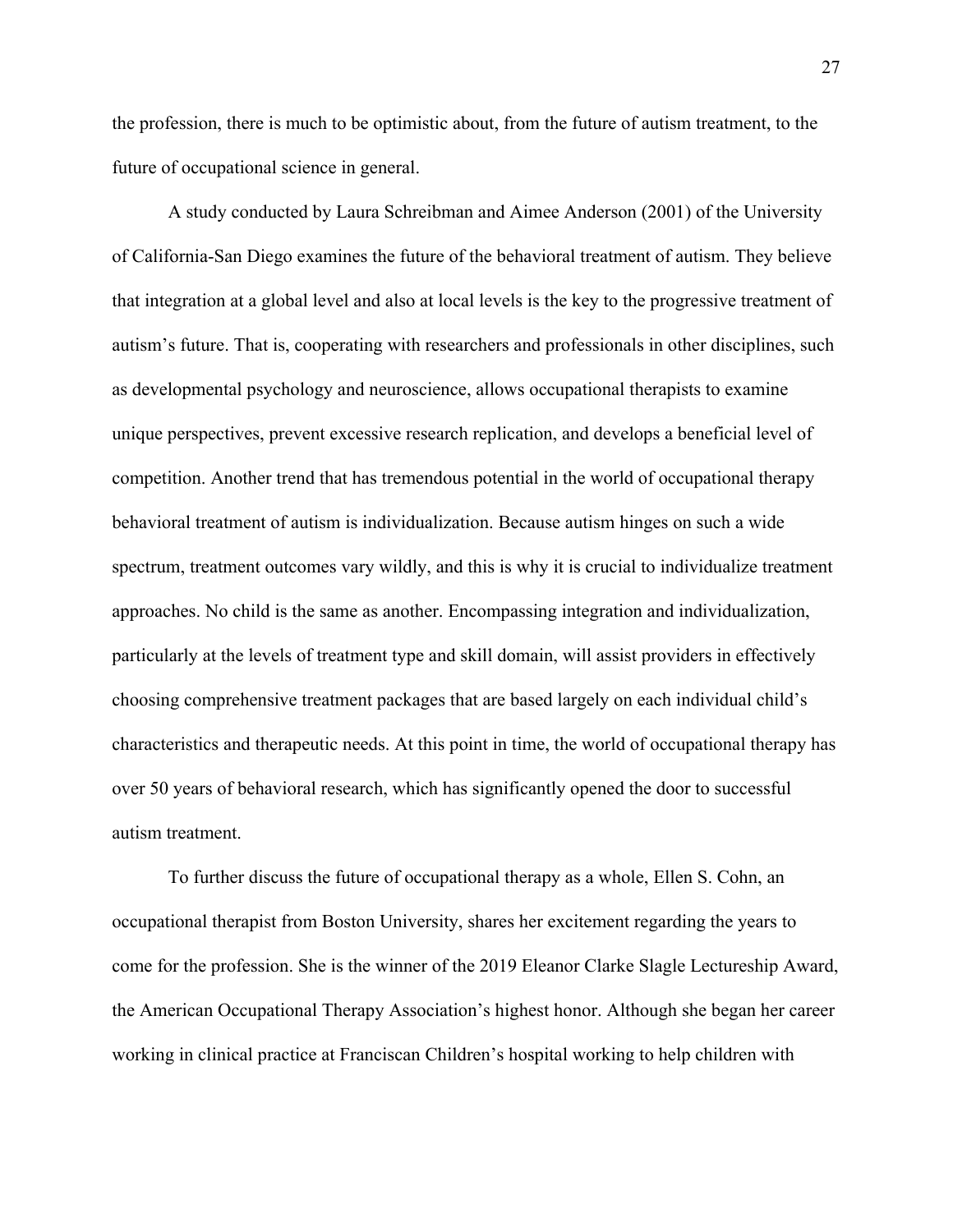developmental disabilities, Cohn now focuses on qualitative research. She is currently working on developing a new intervention tool in order to facilitate friendship in adolescents with autism spectrum disorder. Regarding the future of occupational therapy, Cohn gives three insights. The first is quality over quantity. Rather than increasing the number of hours, minutes, or days clients receive intervention, "...what matters to patients is now valued and viewed as both an outcome and an important means to improve health" (Freeman, 2019). The practice must shift to value-based care and quality care, rather than time-based care. Next, Cohn suggests research advancement. Cohn calls occupational therapy a "relatively young profession", but is excited about the "practitioners and researchers who are prepared to conduct sophisticated, scientifically rigorous research to communicate and document the distinct value of the profession". Finally, Cohn shares the exciting growth of the profession that is sure to come. At this point in time, the infrastructure and the capacity to demonstrate to all that the benefits of occupational therapy can be tremendous. Cohn states passionately, "...it's a great time to be an occupational therapist...the profession is just going to continue to flourish…".

In this day and age, technology governs much of our lives. The same is the case in the world of medicine and therapy as a whole. Research findings indicate that as the development of new technology progresses at an increasing rate each year, children's competency and awareness of such technology also inevitably increases. In the evaluation and treatment of individuals with ASD, OT professionals tend to address activities of daily living (ADLs), instrumental activities of daily living (IADLs), adaptive behavior, rest and sleep, employment/pre-employment, and social participation. Underlying these issues, therapists seek to improve performance with gross motor, fine motor, and visual-motor integration skills; visual perception; sensory processing; and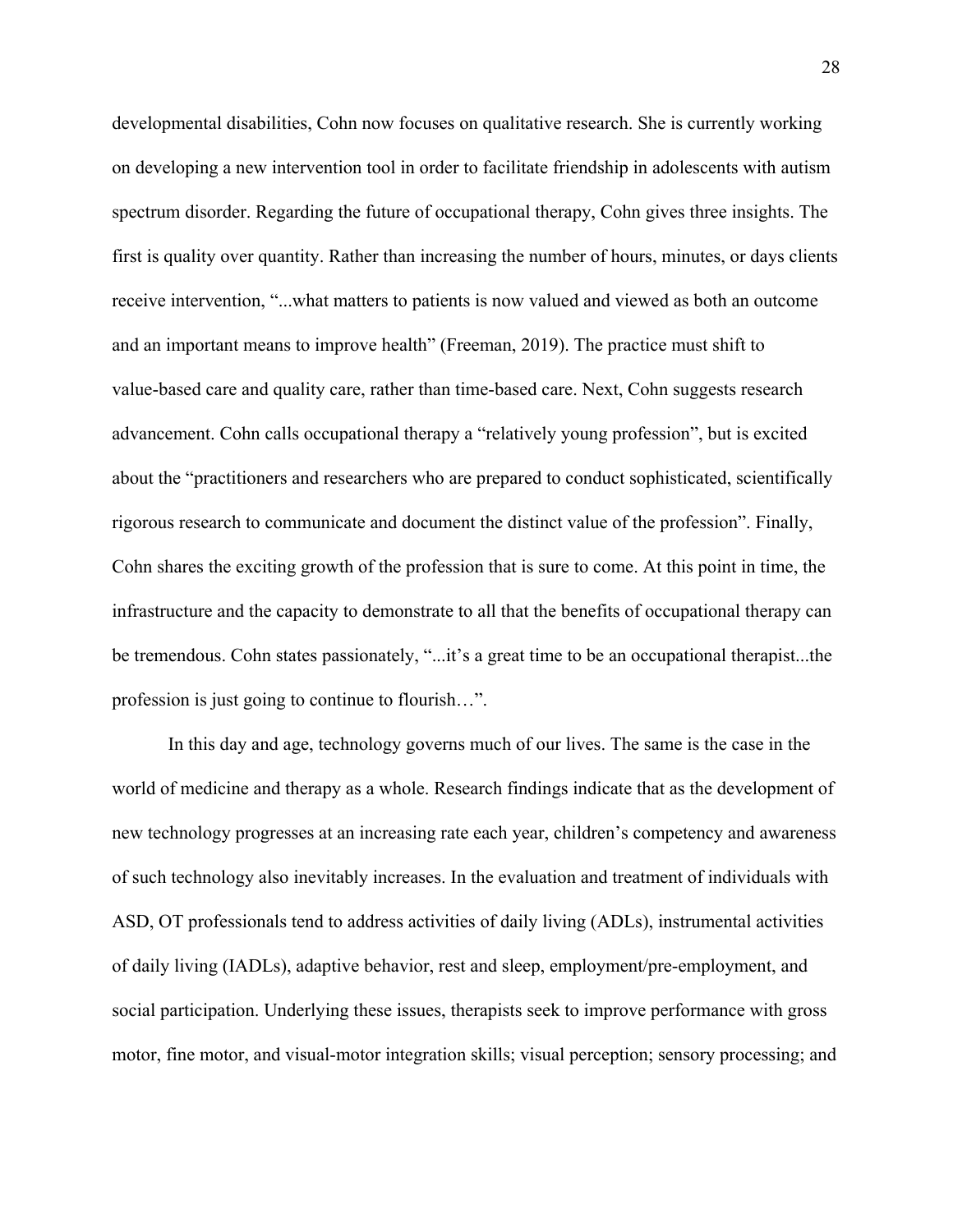behavior regulation (Gee, Nwora, & Peterson 2018). Occupational therapists, working with individuals with autism spectrum disorder throughout the lifespan, use (traditional and modern) technology, as a means to accomplish a wide variety of meaningful and functional activities. This includes the use of technology as a communication device, as an assistive device, as an adaptation and modification for motor skill difficulties, for academics and work skill acquisition, to teach and assist in organizational skills, and in pursuit of leisure activities. Therefore, if there is a better understanding of the various types of modern technological treatments in helping those with autism spectrum disorder, more children can be reached and given a better quality of life. But in order to give those with autism spectrum disorder a better quality of life, we first need to determine which types of treatments are the most effective. Therefore, the purpose of this research is to evaluate the different types of treatment approaches and the factors that make them effective or ineffective. The following main questions are addressed in this research: What types of treatments have been used in the past to treat autism spectrum disorder?; What types of treatments are currently being used to treat autism spectrum disorder?; What types of treatments work best/are most effective in treating and helping those with autism spectrum disorder?.

#### **Chapter III: Methods**

This study investigates the experiences of health professionals working one-on-one with children with autism spectrum disorder. Focusing on the therapists' personal perspectives, semi-structured interviews were conducted and the interview transcripts were studied to analyze their recollections. It was not assumed that the recollections reflected events exactly as they occured at the time. It was recognized that the recollections and understanding of each of the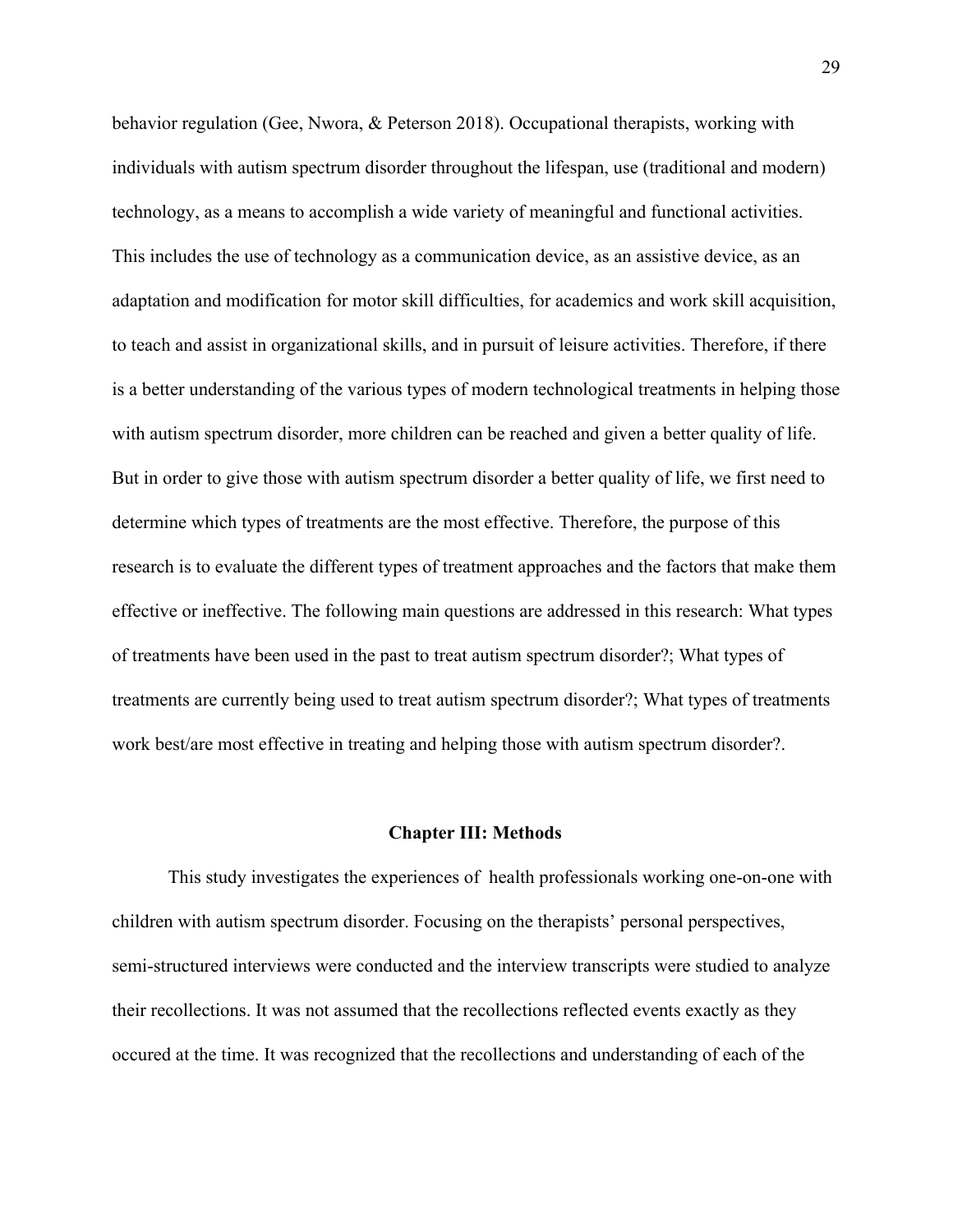participants were subjective due to their varied educational background and experience level. Permission for the study was granted by Saint Peter's University's Institutional Review Board (Appendix A). The CITI online certification was then completed, and a certificate was received once done (Appendix B). The Informed Consent letter (Appendix C) stated what exactly the project entails, the reason behind it, and the type of questions that each of the participants would be asked.

#### Recruitment

The participants were recruited for the study from the PI's choosing, based on experience level in the area relative to this study: experience with children with autism spectrum disorder. In order to obtain a better understanding of the occupational therapy profession as well as autism spectrum disorder, a qualitative research design pointed to interviewing two individuals who work one-on-one with children with autism spectrum disorder on a regular basis. To provide confidentiality, the participants are given pseudonyms in their responses. Participant 1 is referred to as Mr. Smith, and Participant 2 is referred to as Mrs. Mack. The PI contacted Mr. Smith, program director at a Brain Balance Center, and Mrs. Mack, lead occupational therapist in a school district to inquire as to whether or not they would be willing to participate in an interview conducted solely by the PI. The PI informed both potential participants about the nature and purpose of her research and the type of questions the interview will consist of. The PI requested that the interview be done in-person at the Brain Balance Center with Mr. Smith. The PI requested that the interview be done over the phone with Mrs. Mack. Upon agreement and signed consent, the PI scheduled a specific date and time for each of the interviews to be conducted. The PI notified the participants that they will each be known by a pseudonym. Once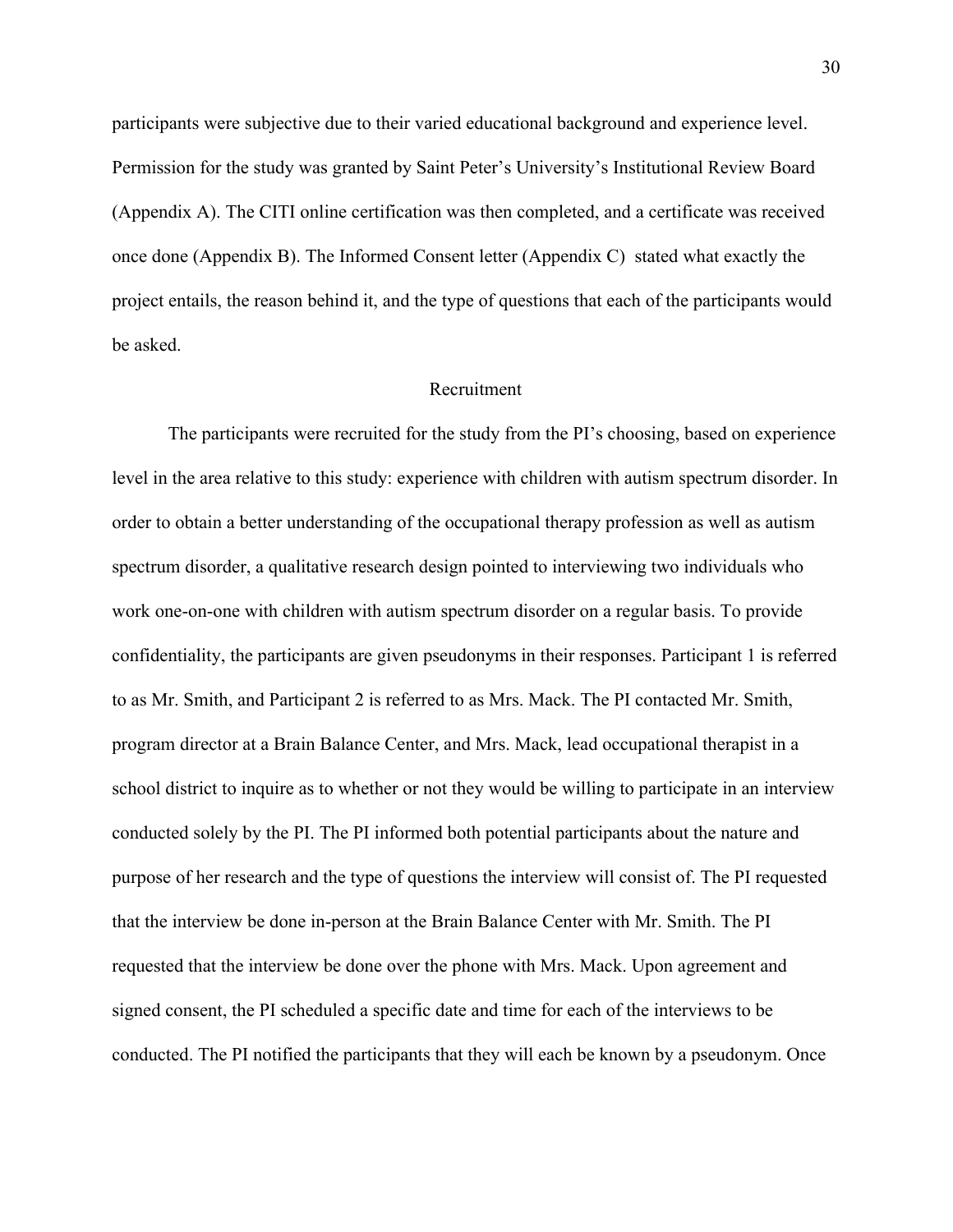at the location of the interview with Mr. Smith, the PI went over the nature of the questions, had him choose a pseudonym that he will be referred to, and assure the utmost of confidentiality in his responses. Once on the phone with Mrs. Mack, the PI went over the nature of the questions, had her choose a pseudonym that she will be referred to, and assure the utmost of confidentiality in her responses.

### Data Collection

The material reported here consists of two semi-structured interviews of around ten minutes each, conducted at Mr. Smith's Brain Balance Center, and held by telephone with Mrs. Mack. Mr. Smith's interview was conducted on an afternoon in February 2020; Mrs. Mack's interview was conducted on an evening in February 2020. The semi-structured interview guide invited the participants to speak openly about their experiences and probed for more detail and reflection on their time spent treating/helping children with autism spectrum disorder.

### Data Analysis

Due to both of the interviews being recorded, they each were transcribed verbatim, and after an initial readthrough, the material was thematically coded in-vivo. From the studying of the interview transcript, the PI was able to establish varying themes and ideas common between not only Mr. Smith and Mrs. Mack, but also connections between the literature reviewed and their personal experiences at work.

#### **Chapter IV: Results**

Part 1: Addressing the Participants' Expertise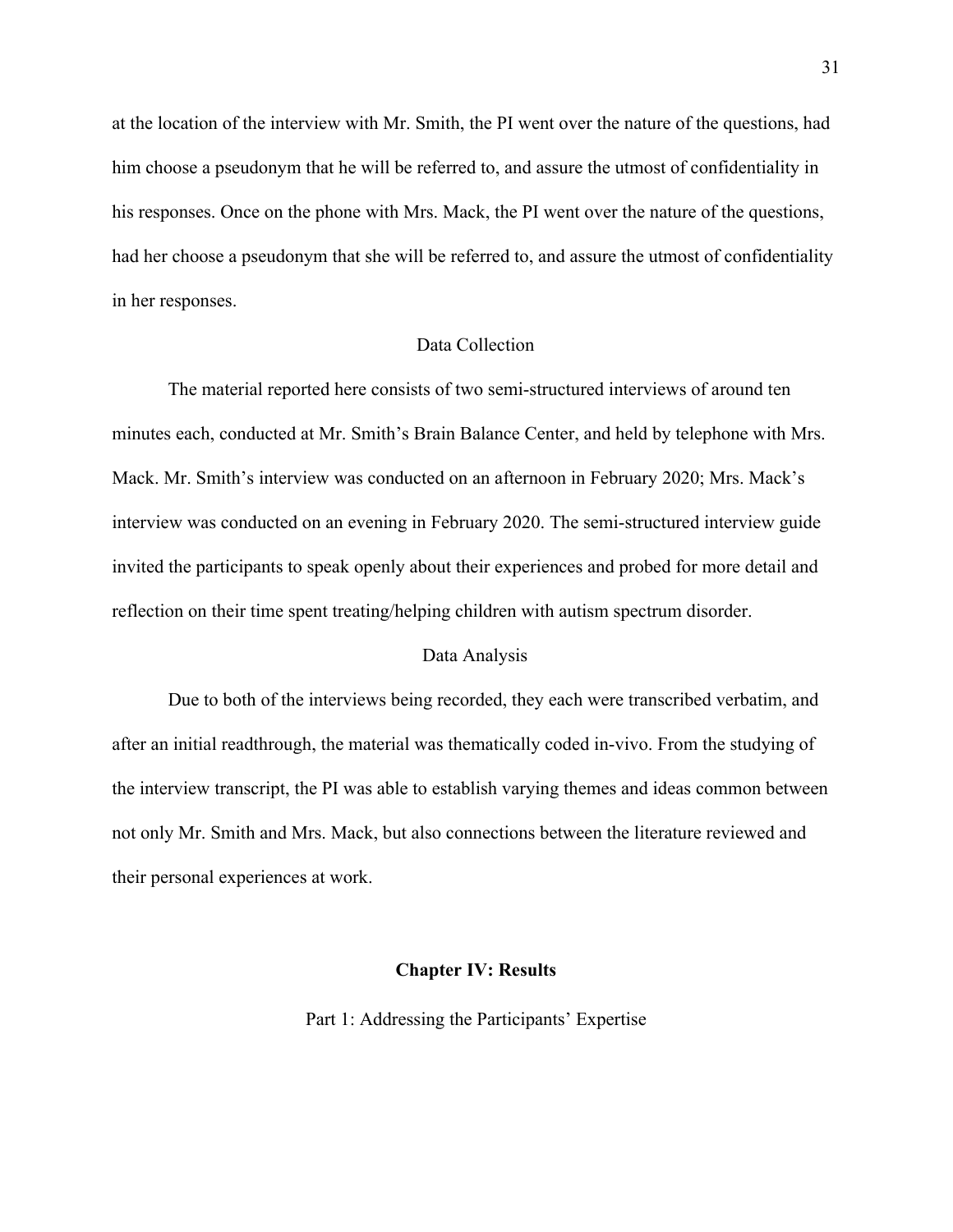Mr. Smith and Mrs. Mack both have substantial experience working with children with autism spectrum disorder. Mr. Smith has been working at a Brain Balance Center for the past ten years, starting as a sensory-motor coaching intern, and now holds the position of Program Director. Mrs. Mack holds the position of Lead Occupational Therapist within a school district, and has held this position for 23 years. Prior to that, she worked for a company specializing in home health care for those in need of occupational therapy, traveling to people's homes and working with them individually. The two both have experience working with children aged 3-21.

For some further background on the Brain Balance program, in his own words, Mr. Smith describes Brain Balance as "a developmental program that is designed to identify and address the differing causes of a child's challenges and struggles. By identifying the specific immature areas of the brain, we are able to target those areas. The kids engage in a range of sensory-motor and cognitive activities at the center, paired with home exercises for additional support, nutrition and lifestyle guidelines, all combined to kickstart those immature areas of the brain". He claims that a quarter of the children enrolled in Brain Balance lie somewhere on the autism spectrum, but the most common diagnosis seen at Brain Balance is ADHD. When it comes to autism, he believes that the program is most effective for children with higher-functioning autism, for they are able to engage more in the exercises, thereby receiving more of the aimed stimulation. With lower-functioning children with autism, the program is typically not as effective simply because it is more difficult for them to engage in the specific activities the Brain Balance program utilizes. As previously mentioned, there are various aspects to the program, and specifically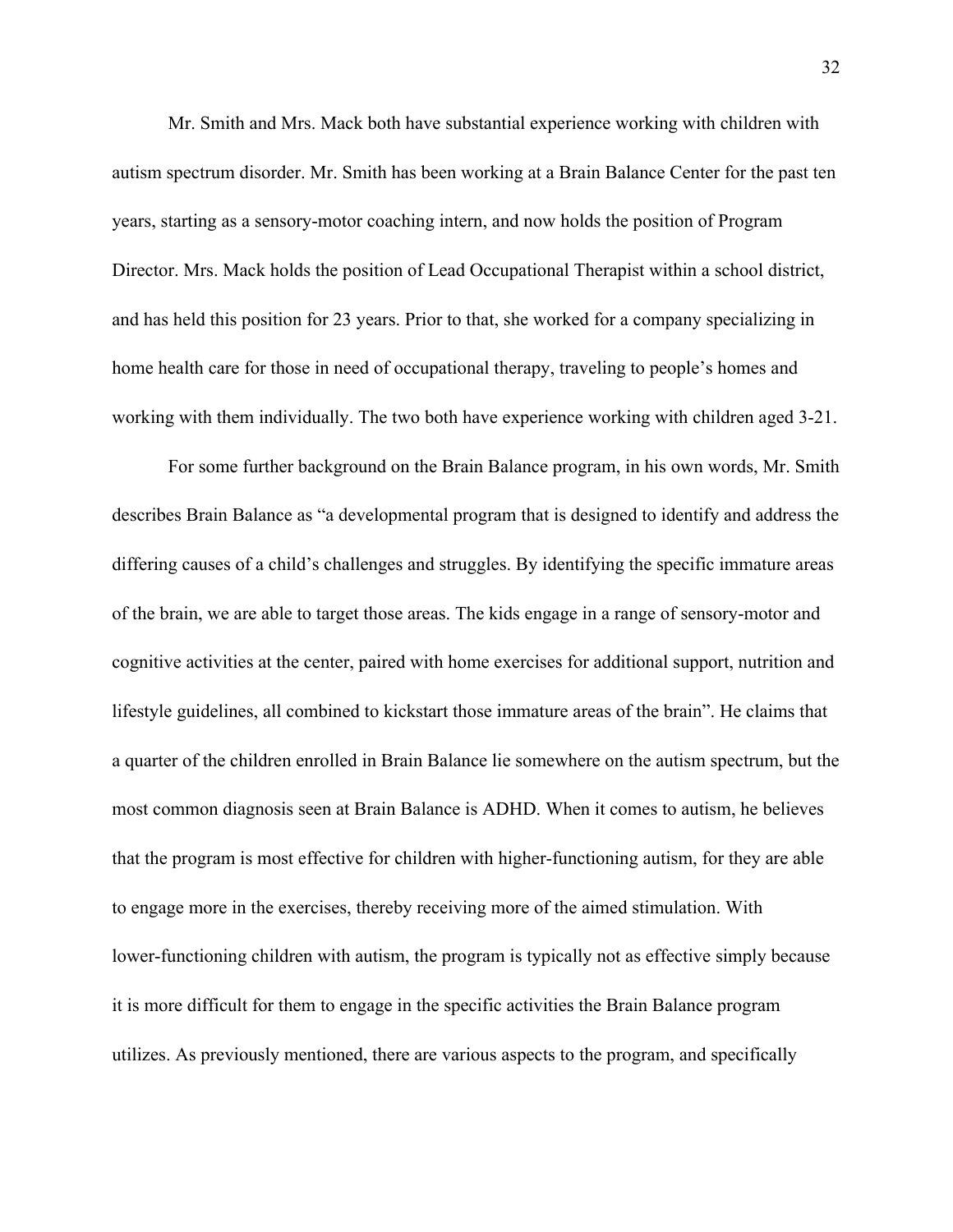different "stations" of sorts. Mr. Smith believes it is the combination of each of these stations that truly gets to the root of autism spectrum disorder treatment, for at Brain Balance, autism spectrum disorder is seen as a right-brain weakness 100% of the time. "By improving the right brain function, we have the ability to potentially improve the life of a child on the spectrum in all areas, socially, academically, and everything in between". He then goes on to address that because body awareness is at the root of our social skills, he believes that the different physical exercises conducted are something that significantly make a difference in the autistic child's life.

The two participants had different answers when asked what their greatest challenge is when it comes to working with children with autism spectrum disorder, but both of their answers revealed a common theme: the individual child's motivation and resulting behavior. Upon asking Mrs. Mack what her greatest challenge is when it comes to working with children with autism spectrum disorder, she answers that it is addressing behaviors, for much of the time, "It is hard to convey to them that their behavior is wrong, or to explain to them why". When it comes to intervention for children with autism spectrum disorder, Mrs. Mack says she has found that using "first, then" statements is quite effective. That is, telling the child that if they first complete a designated task, they then can receive the desired reward. Reflecting on all of his experience, Mr. Smith says that when it comes to working with a child with autism spectrum disorder, the greatest challenge is their lack of social motivation. That is, they are not socially motivated, so they do not always care to engage in these exercises, for they do not necessarily see the value or the benefit of doing so. They don't usually care about potential praise from the adults in their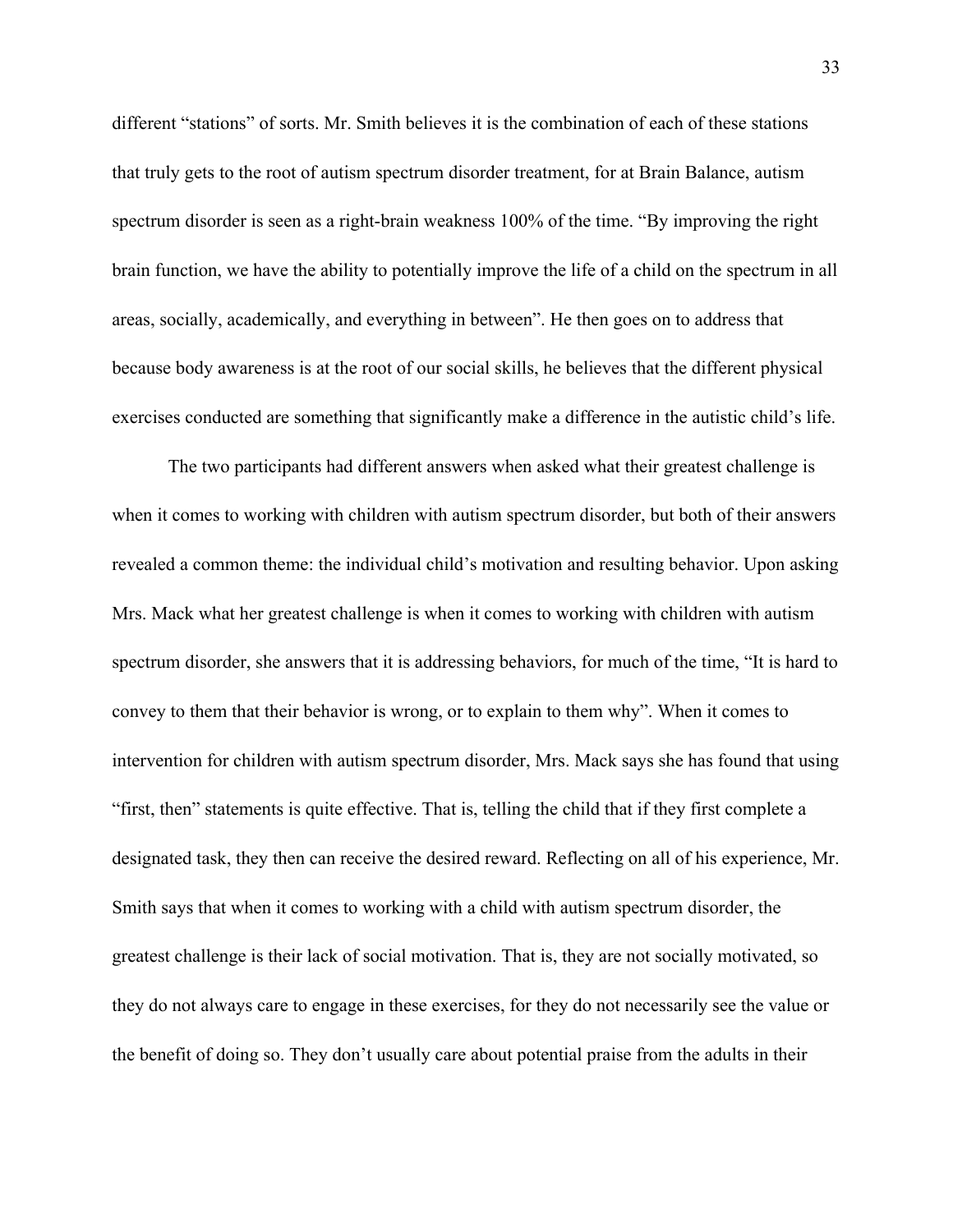life, or making friends on the playground, etc. This makes the goals for children on the spectrum a bit different than that of a child who does not have autism.

Part 2: Discussing the Future of Treatment for Autism Spectrum Disorder

Both Mr. Smith and Mrs. Mack believe that the treatment of autism spectrum disorder has a bright future. When I asked Mr. Smith about what he sees as the future of the Brain Balance program, he thinks that "It goes without saying that our protocols will only progress, and the program will only expand to working with larger populations of people, older and younger. It will likely become even more individualized, more specific to each child's and each family's case. We can take it even further to reach more and more people and change more and more lives". Looking toward the future of the occupational therapy treatment techniques, Mrs. Mack believes that there will be more advanced and more utilized sensory processing techniques implemented in the practice. Dr. Melillo, as mentioned previously, addresses autism spectrum disorder as a childhood epidemic, but Mrs. Mack believes this is largely due to overdiagnosis of the disorder. She feels that often times, psychologists, doctors, and school systems misdiagnose many children by providing the autism spectrum disorder diagnosis even though the child may not necessarily meet all the criteria based on the fifth edition of the Diagnostic Statistical Manual. Technologically-speaking, Mrs. Mack says the future of occupational therapy lies largely in technological intervention methods, and the school district she currently works in is no exception. iPads are used for intervention purposes such as typing, tracing, and communication applications, as well as for rewards such as games, music, or videos. However, Mrs. Mack says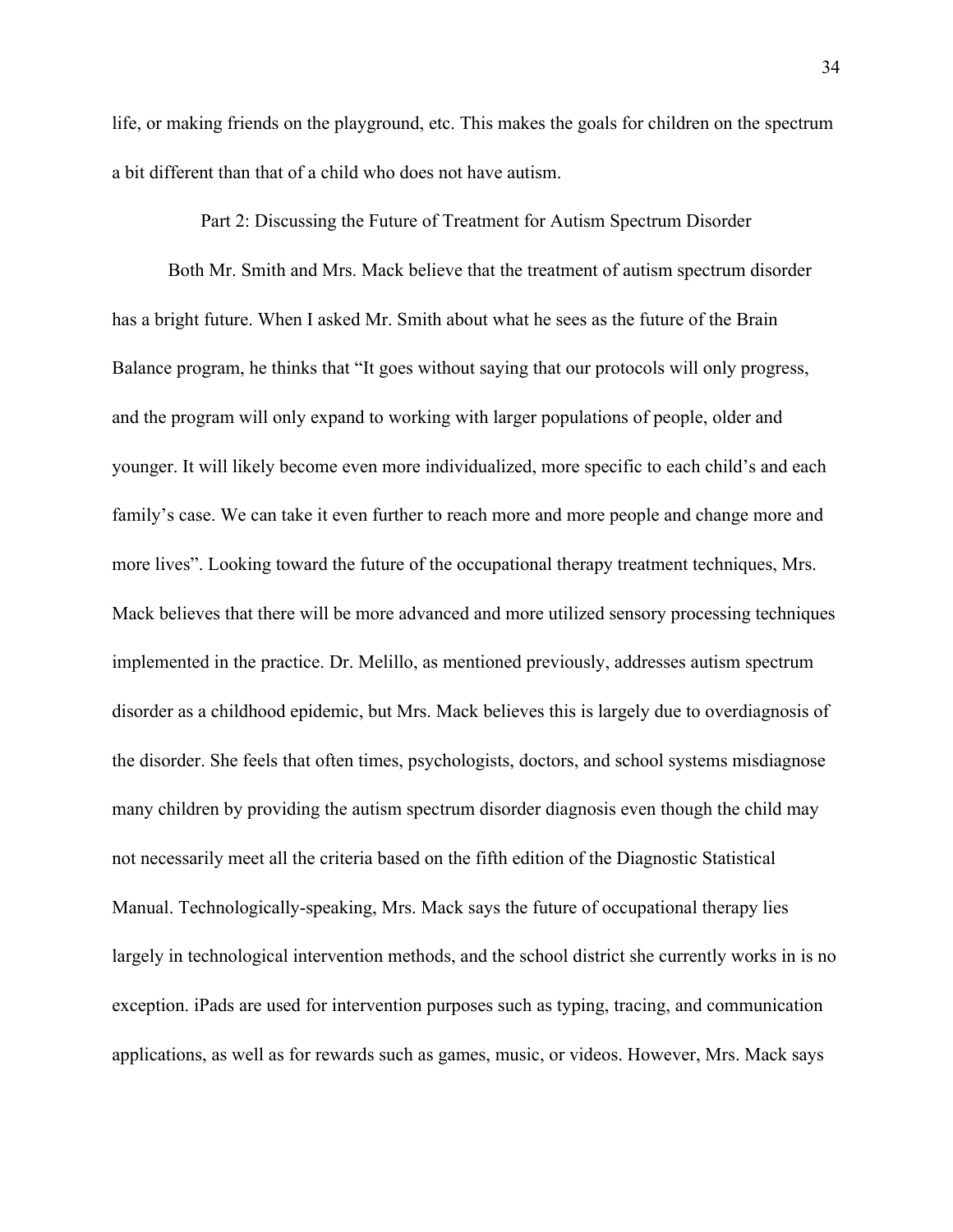she is sometimes skeptical about the frequent iPad/computer usage for these children, for "some students use technology for stimulation rather than for learning purposes".

#### **Chapter V: Discussion**

Through conducting extensive research as well as in-depth interviews, the PI was able to gather multiple different perspectives on the treatment of autism spectrum disorder. Many similarities were identified between the information within the literature studied and the interviews conducted, but the interviews also allowed the PI to consider things that the literature could not have provided her with: first-hand experience.

## The Prevalence of Autism Spectrum Disorder

The literature studied presented that autism spectrum disorder is rising in prevalence across the world, and has been for years. Many different reasons were presented as to why this is happening, such as a rise in autism spectrum disorder awareness. In his book *Disconnected Kids*, Dr. Melillo describes autism as the "worst childhood epidemic of our time" (Melillo 2015). However, Mrs. Mack indicated that she feels many children are simply being misdiagnosed. She went on to point out that if a child does not meet the majority of the standards listed in the DSM-V for autism spectrum disorder, then that child should not receive an ASD diagnosis. She believes that this is the reason for the rise in ASD. Melillo also presented that an autism spectrum disorder diagnosis is found in 1 in 68 children (Melillo 2015), but Mrs. Mack disputes this. She claims that 25% of the children she works with in her school district have ASD, which adds up to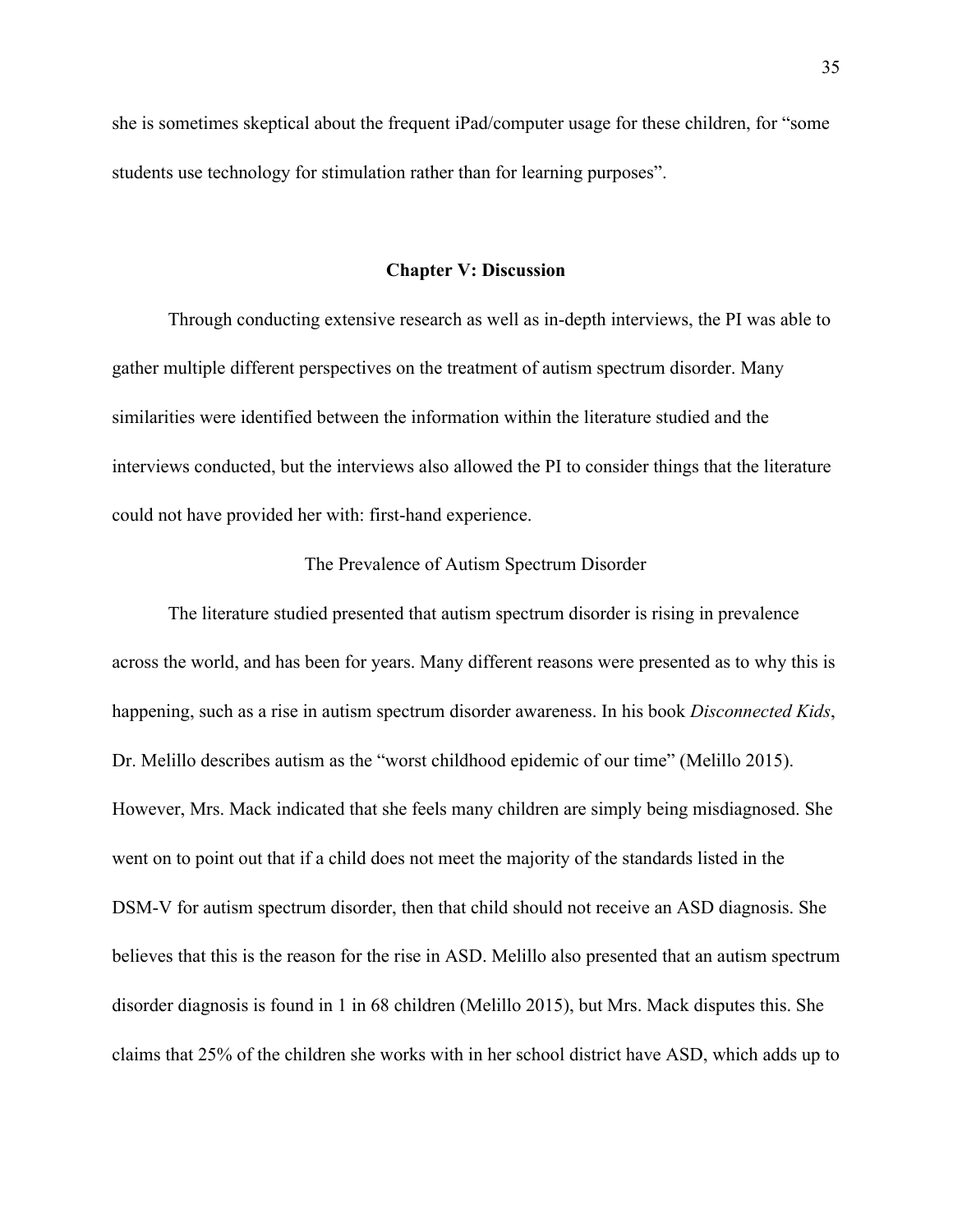about 15 children in the entire school district. Understanding those numbers, it is clear that they do not line up to Dr. Melillo's statistic. Mr. Smith believes that health professionals are in fact properly diagnosing autism spectrum disorder, but the disorder lies on a spectrum as its name indicates. There is low-functioning autism, and there is high-functioning autism. It is evident that there is some discrepancy when it comes to the diagnosis of ASD.

#### Treatment Techniques

Just as the literature established the varying differences in children with autism spectrum disorder throughout their childhood, Mrs. Mack also described that the treatment she chooses for the autistic children she works with has much to do with their age range and developmental level. In Watling's 1999 study, it was discovered that a direct one-on-one format of intervention was most effective in working with children with autism spectrum disorder, especially for the younger children. As children with autism spectrum disorder grow older, they are often placed in a group setting during times of intervention. Mrs. Mack's school district implements the same strategy; for children aged 5-10, the intervention is typically individualized, and for children above the age of 10, intervention is often completed in group settings, working on group activities.

Computer-based intervention is the most studied technology-based intervention when it comes to children with autism spectrum disorder, and Brain Balance implements the use of computers throughout a child's session. Mr. Smith references the conditioned reinforcing nature of computers - when a child is completing an activity on the computer, the child is rewarded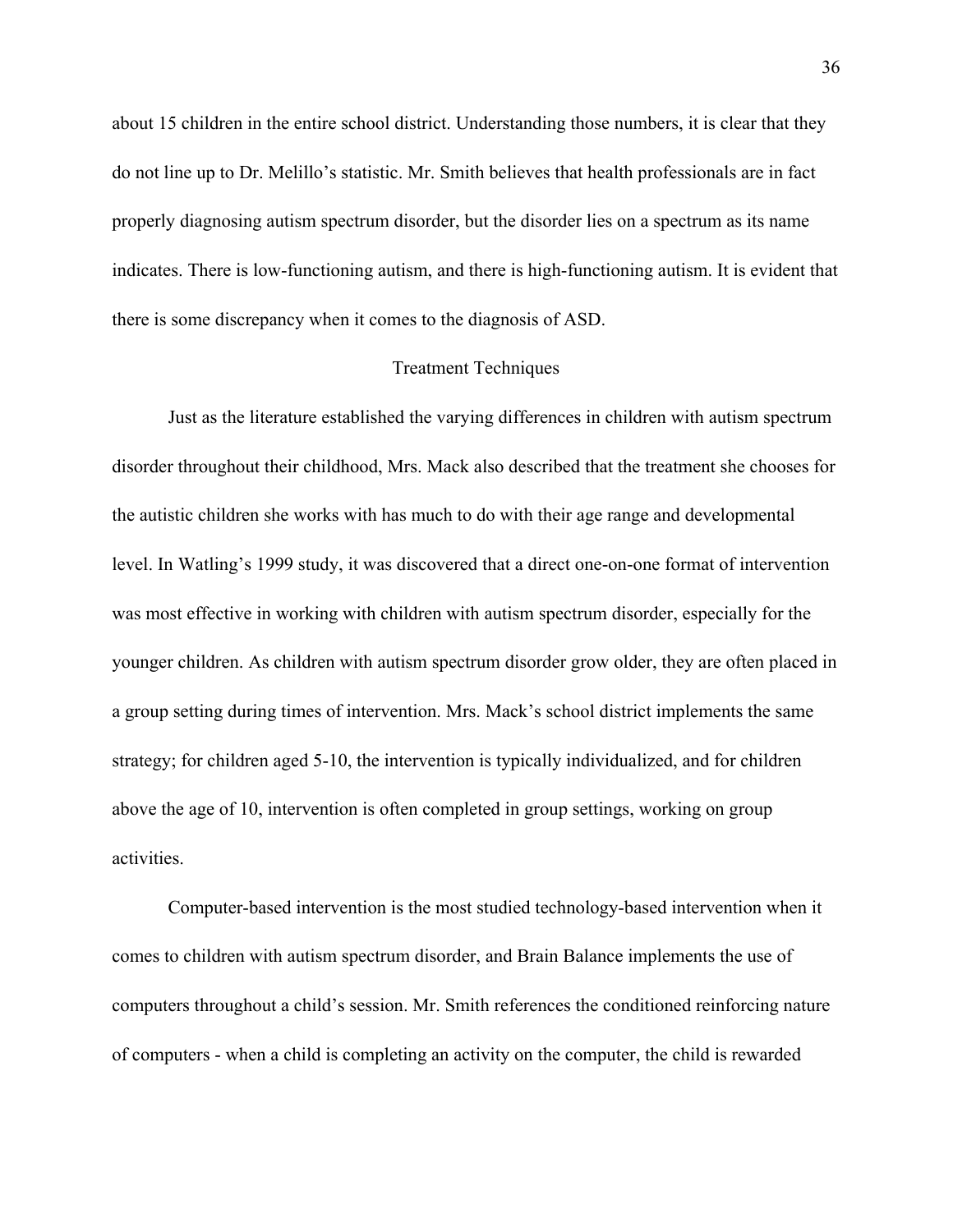when he/she completes a given task with a clapping noise, and when he/she fails to complete a given task, it is accompanied with no noise. The relevance of computers in ASD intervention was continuously presented by Goldsmith and LeBlanc in their literature review, which parallels Mr. Smith's findings through his experience. He also likes having access to computers in treatment because it allows him to work with more than one student at a time.

## The Future of ASD in Occupational Therapy

Brain Balance very much pushes technology in treatment techniques, and Mr. Smith believes the future of the program, as well as the future of helping children with autism spectrum disorder, lies in technology. He shared that Brain Balance may begin implementing virtual reality exercises during sessions, as well as more advanced computer-based intervention. Goldsmith and LeBlanc's 2004 literature review theorizes that by including more technological treatment interventions for children with ASD, the child will be able to better blend into our technologically advanced society. Mr. Smith feels that all children can benefit from the exposure to new technologies, for that is where the future lies. Mrs. Mack, on the other hand, believes that many traditional treatment techniques will be utilized by occupational therapists for years to come, for these are the techniques that have been proven successful in the past. Mrs. Mack describes a shoe-tying practice board that allows children to work on tying their shoes, and adds that this practice simply cannot be done through a computer screen. Although Mrs. Mack generally welcomes new technology, she is also wary about it, stating that many times it is difficult for children to focus and use the technology for what it is used for: a treatment aid. That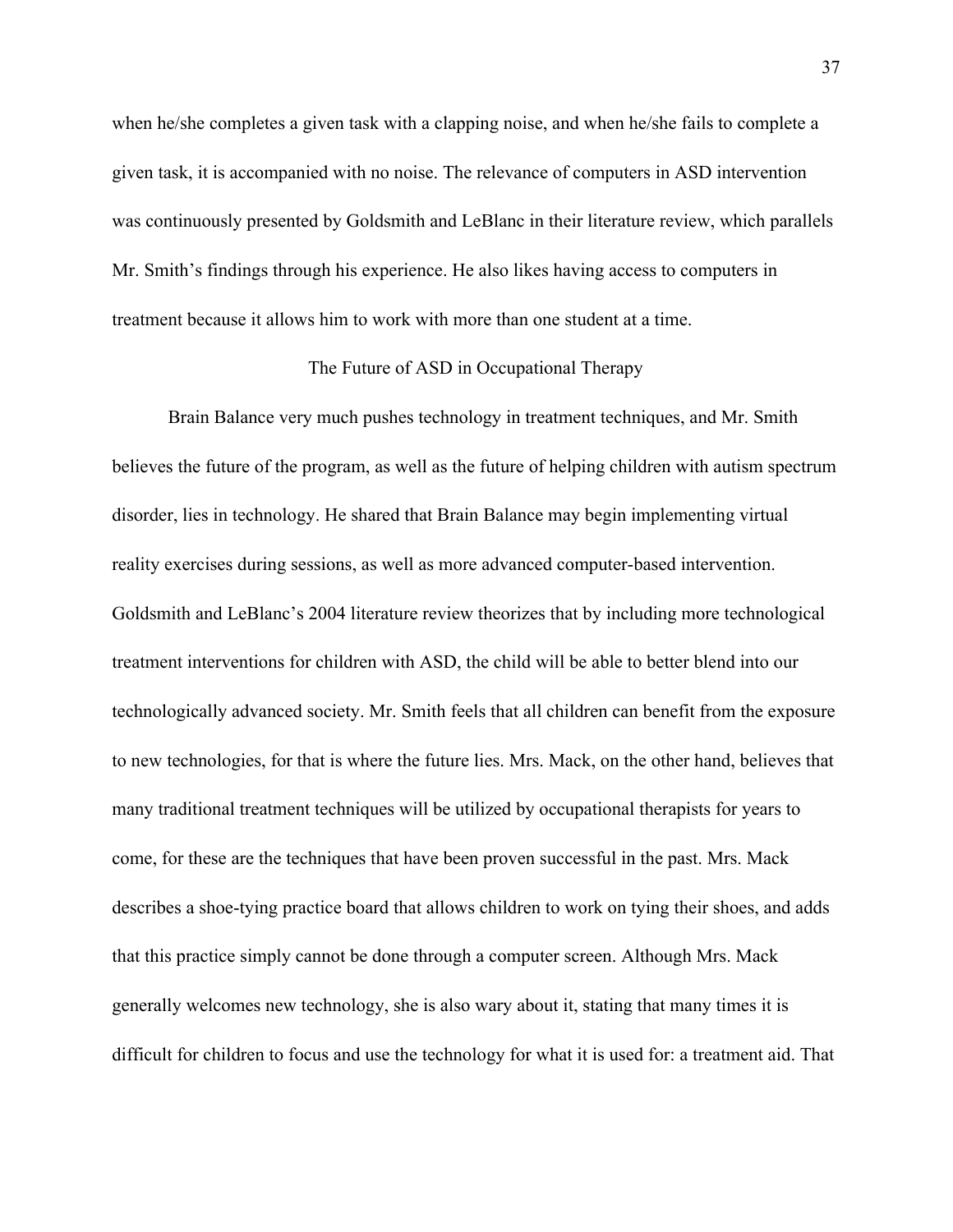being said, it will be essential to establish a method to utilize technology in treatment while ensuring said technology is being used for educational/productive purposes.

#### Limitations/Future Research

There were certainly a few limitations along the way, however, and when conducting future research, these primary limitations will be taken into consideration. If this research were to be conducted further, an interview with an occupational therapist that works with children with autism spectrum disorder in a clinical setting would be included, in hopes to garner more ideas. In addition, in the future, interviewing a parent of a child with autism spectrum disorder may also be included, and their views on which treatments work best would be considered as well. In addition, the process of how autism spectrum disorder is diagnosed would also be reevaluated and studied further.

## **Conclusions**

In conclusion, there is no one correct or best way to treat autism spectrum disorder. It all comes down to the child, and the child's motivation, and the child's desires. For some children, the more traditional treatment techniques, such as sensory integration tasks, are what work best. For other children, the more modern treatment techniques, such as virtual reality simulations, are what work best. For even others, it is a combination of a few different things. It is the job of not only the occupational therapist, but of the team of professionals working with the child to determine the plan of treatment, and thus the pathway of success for the child.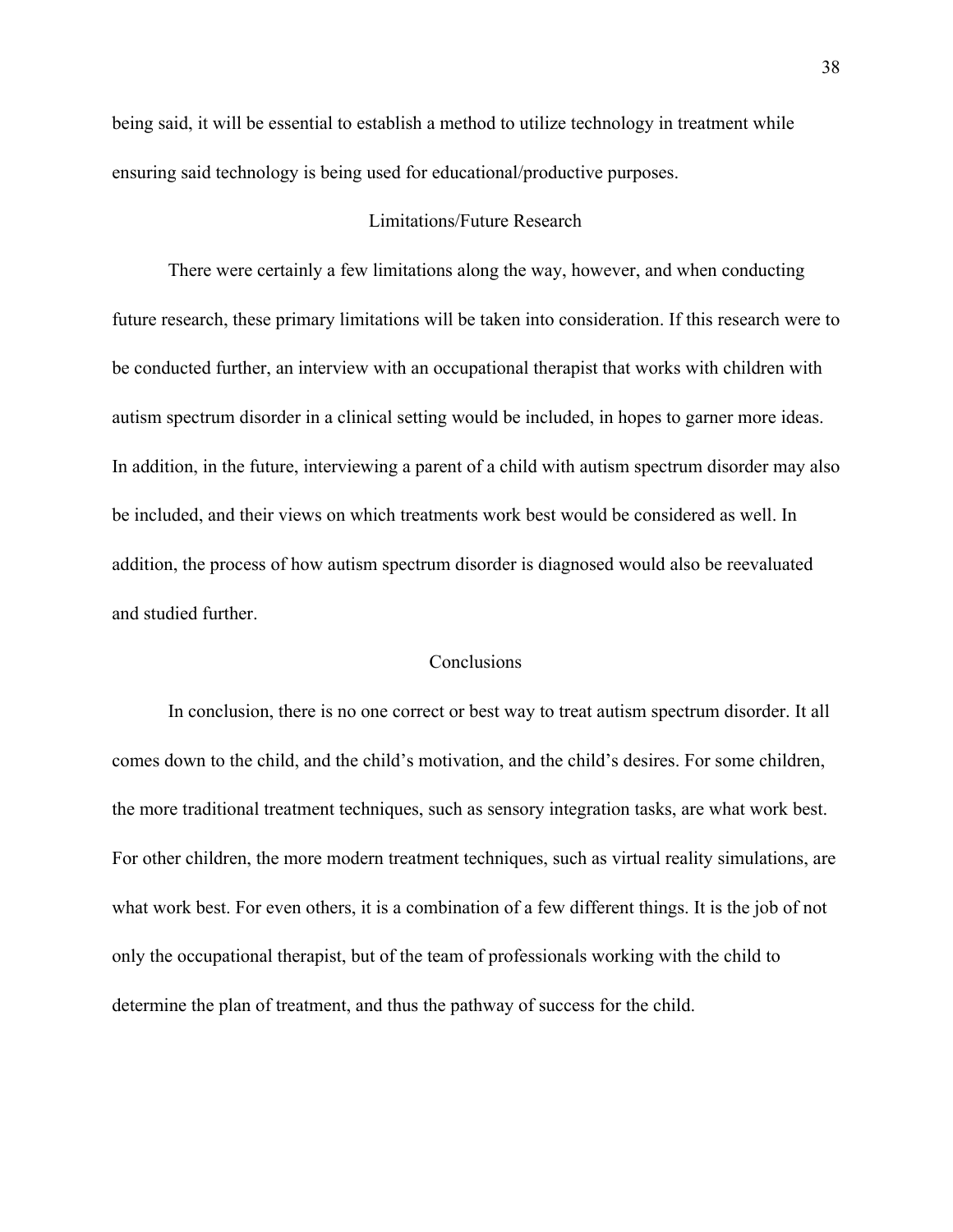#### **References**

Autism Society. (2015). Autism through the Lifespan. Retrieved from

[https://www.autism-society.org/living-with-autism/autism-through-the-lifespan/.](https://www.autism-society.org/living-with-autism/autism-through-the-lifespan/)

- Bagatell, N. PhD, OTR/L., Mason, A.E., MS, OTR/L. (2015). Looking Backward, Thinking Forward: Occupational Therapy and Autism Spectrum Disorders. *OTJR: Occupation, Participation and Health.* Feb. 5, 2015.
- Baio, J. EdS, Wiggins, L. PhD, Christensen, D. L. PhD et al. (2018). Prevalence of Autism Spectrum Disorder Among Children Aged 8 Years - Autism and Developmental Disabilities Monitoring Network, 11 Sites, United States, 2014. *Morbidity and Mortality Weekly Report - Surveillance Summaries.* vol. 67. no. 6. Apr. 27, 2018. pgs 1-23.
- Brain Balance Centers. (2020). Our Program: A Non-Medical, Drug-Free, Whole Child Approach To Get Your Child on Track. Retrieved from <https://www.brainbalancecenters.com/our-program/>.
- Case-Smith, J., Arbesman, M. (2008). Evidence-Based Review of Interventions for Autism Used in or of Relevance to Occupational Therapy. *American Journal of Occupational Therapy.* vol. 62. Jul. 2008. pgs. 416-429.
- Dijkers, M.P., PhD., deBear, P.C., OTR., Erlandson, R.F., PhD., Kristy, K., Geer, G.M., OTR., Nichols, A. (1991). Patient and staff acceptance of robotic technology in occupational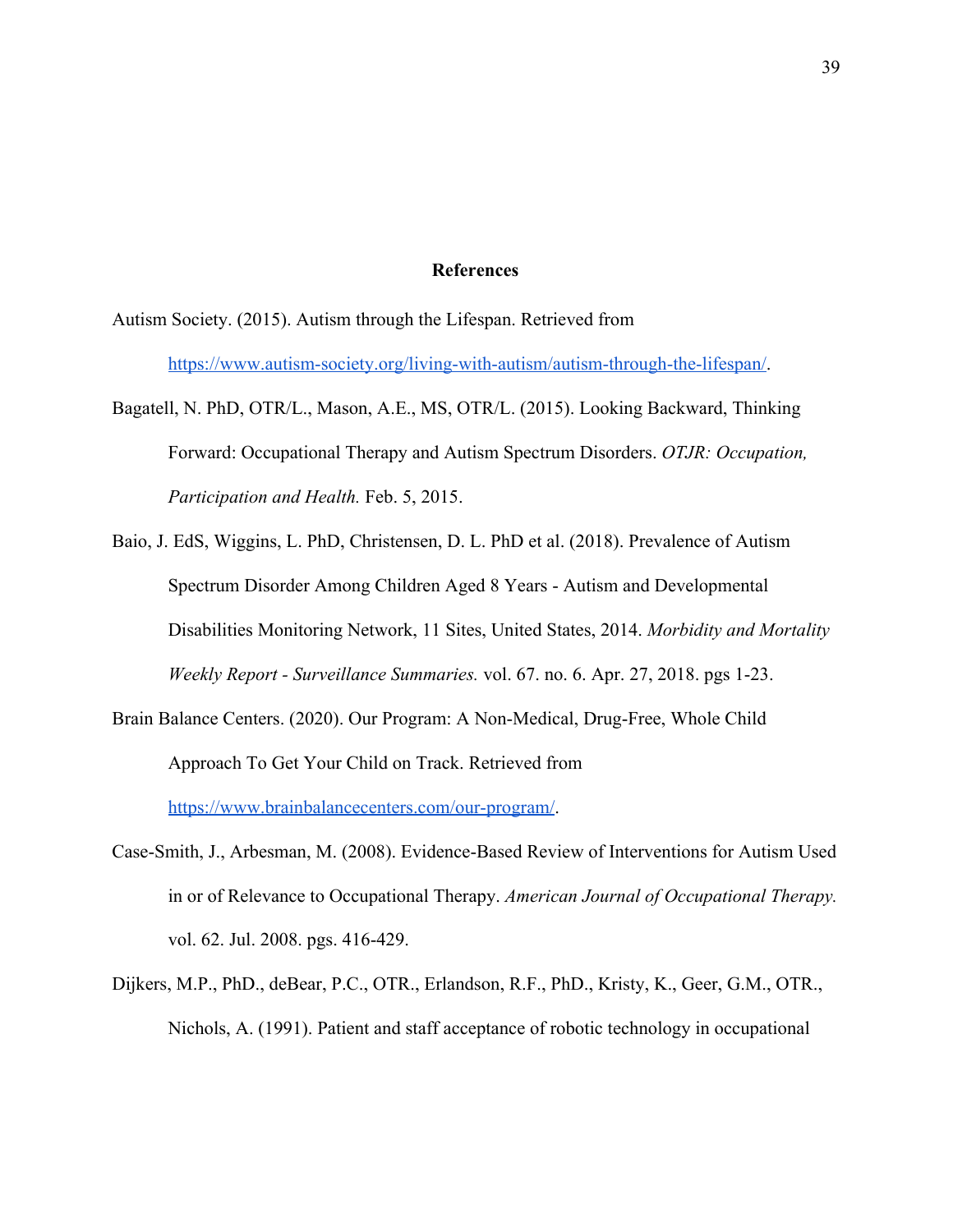therapy: A pilot study. *Journal of Rehabilitation Research and Development.* vol. 28. no. 2. 1991. pgs. 33-44.

Dunne, B., Pettigrew, J., Robinson, K. (2015). Using historical documentary methods to explore the history of occupational therapy. *British Journal of Occupational Therapy.* Nov. 5, 2015.

- Freeman, A. (2019). 3 Insights: The Future of Occupational Therapy. *Inside Sargent 2019-2020.* Retrieved from [https://www.bu.edu/sargent/about-us/our-publications/inside-sargent/inside-sargent-2019/](https://www.bu.edu/sargent/about-us/our-publications/inside-sargent/inside-sargent-2019/3-insights-the-future-of-occupational-therapy/) [3-insights-the-future-of-occupational-therapy/](https://www.bu.edu/sargent/about-us/our-publications/inside-sargent/inside-sargent-2019/3-insights-the-future-of-occupational-therapy/).
- Gee, B.M., Nwora, A., Peterson, T.W. (2018). Occupational Therapy's Role in the Treatment of Children with Autism Spectrum Disorders. *Occupational Therapy in Various Populations.*
- Goldsmith, T.R., LeBlanc, L.A. (2004). Use of Technology in Interventions for Children with Autism. *Journal of Early and Intensive Behavior Intervention.* vol. 1. no. 2. 2004. pgs. 166-177.
- Laurie, Corinna. (2018). Why is occupational therapy important for autistic children? *National Autistic Society.* Retrieved from [https://network.autism.org.uk/good-practice/case-studies/why-occupational-therapy-impo](https://network.autism.org.uk/good-practice/case-studies/why-occupational-therapy-important-children-autism) [rtant-children-autism](https://network.autism.org.uk/good-practice/case-studies/why-occupational-therapy-important-children-autism).
- Mandell, D.S. ScD, Wiggins, L.D. MS, Carpenter, L.A. PhD, BCBA, et al. (2011). Racial/Ethnic Disparities in the Identification of Children with Autism Spectrum Disorders. *American Public Health Association.* Oct. 03, 2011.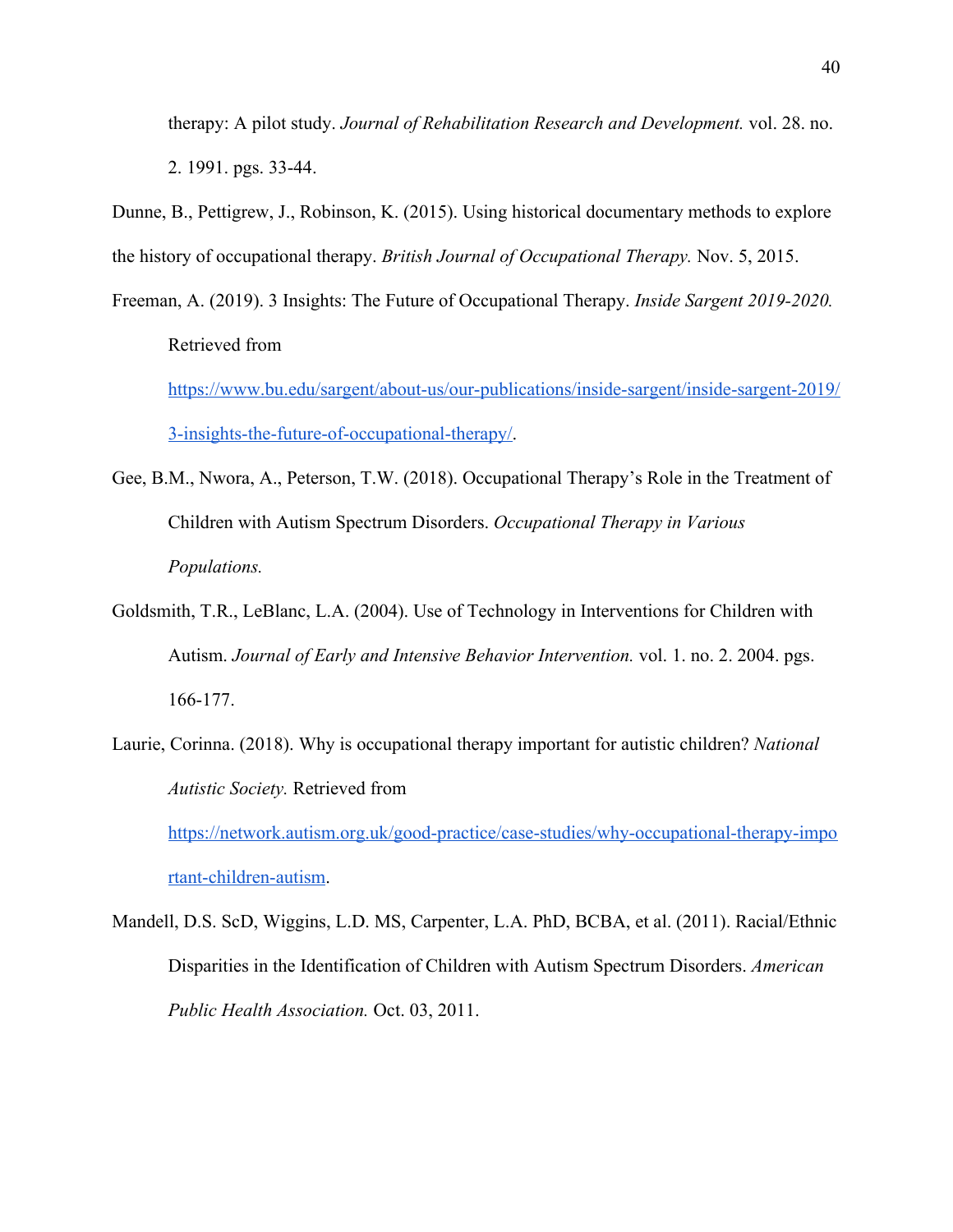Melillo, Robert, PhD. (2015). Disconnected Kids: The Groundbreaking Brain Balance Program for Children with Autism, ADHD, Dyslexia, and Other Neurological Disorders. New York, NY: Penguin Group. 2015.

NICE Clinical Guidelines. (2011). Autism spectrum disorder in under 19s: recognition, referral and diagnosis. *National Institute for Health and Care Excellence (UK)*. no. 128. Sep. 28, 2011.

- Paterson, C.F. A short history of occupational therapy in psychiatry. *Occupational Therapy and Mental Health. Fourth Edition.* Philadelphia, PA: Elsevier Limited. 2008.
- Schreibman, L., Anderson, A. (2001). Focus on Integration: The Future of the Behavioral Treatment of Autism. *Behavior Therapy.* vol. 32. 2001. pgs. 619-632.
- Sparks, B.F., Friedman, S.D., Shaw, D.W., et al. (2002). Brain structure abnormalities in young children with autism spectrum disorder. *Neurology.* vol. 59. no. 2. Jul. 23, 2002.
- Verdonck, M.C., Ryan, S. (2008). Mainstream Technology as an Occupational Therapy Tool: Technophobe or Technogeek? *British Journal of Occupational Therapy.* Jun. 1, 2008.
- Watling, R., Deitz, J., Kanny, E.M., McLaughlin, J.F. (1999). Current Practice of Occupational Therapy for Children With Autism. *American Journal of Occupational Therapy.* vol. 53. pgs. 498-505.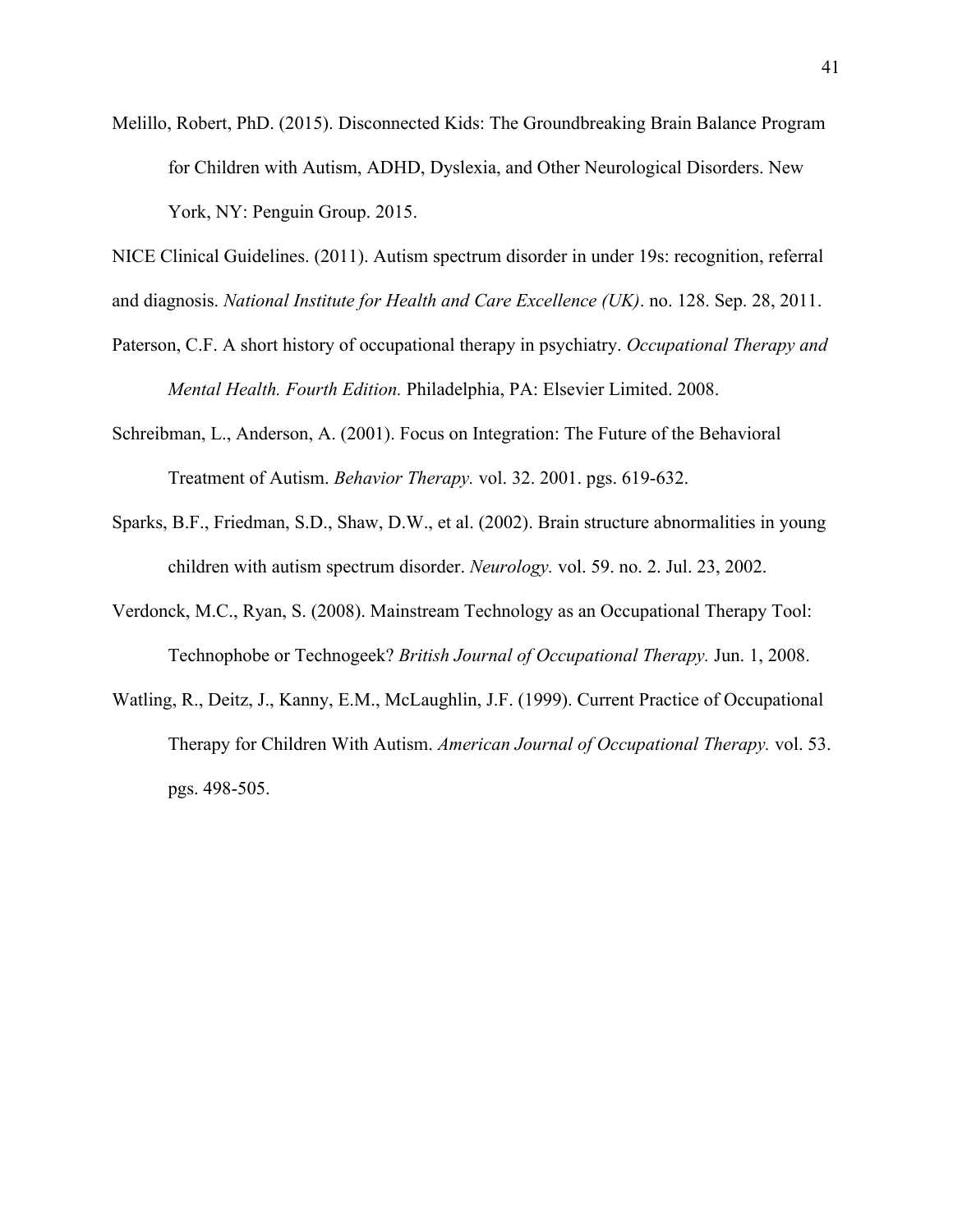## **Appendices**

### Appendix A: Interview Questions

### **Questions for Mrs. Mack:**

- 1. How long have you been working in the occupational therapy profession?
- 2. What age range of children do you have experience working with?
- 3. What is your greatest challenge when it comes to working with children with autism spectrum disorder?
- 4. What have you found to be the greatest/most effective treatment technique for those with autism spectrum disorder?
- 5. How do you feel about the current treatments you have to work with at your job?
- 6. Have you ever felt that the resources you have to help your students are limited?
- 7. Would you be interested in more technologically-focused treatment techniques?
- 8. Do you think more technologically-focused treatment techniques would better engage your students?
- 9. What are some potential downfalls/problems you see in terms of newly developed occupational therapy treatment techniques?
- 10. What do you see when you think of the future of occupational therapy treatment techniques?

## **Questions for Mr. Smith:**

- 1. How long have you been working for Brain Balance?
- 2. In your own words, please explain what the Brain Balance program consists of.
- 3. What age range of children do you have experience working with?
- 4. How often are children with autism spectrum disorder enrolled in the program?
- 5. Do you believe that the Brain Balance program is effective for children with autism spectrum disorder?
- 6. Have you ever felt that the resources you have to help your students are limited?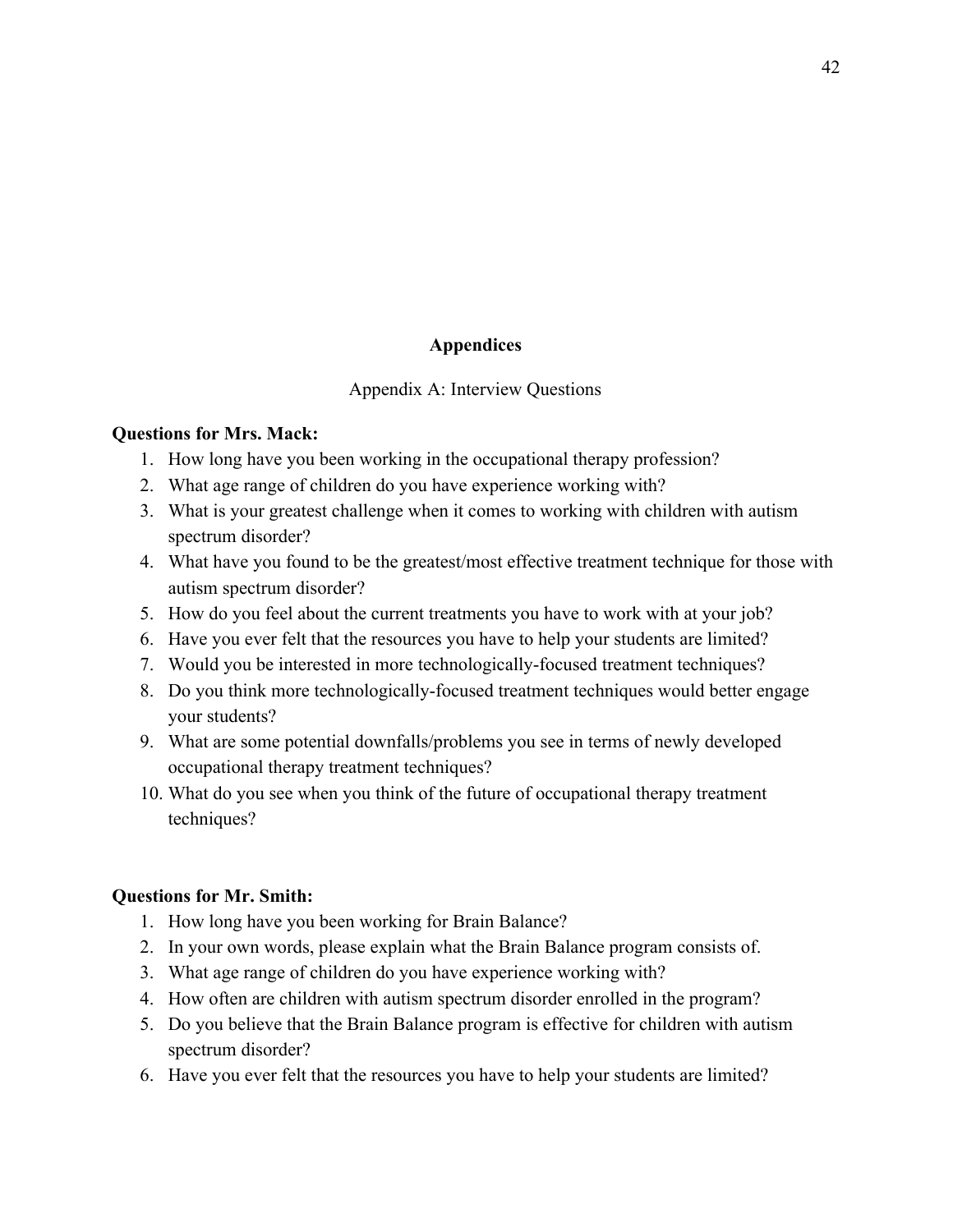- 7. What have you found to be the greatest/most effective aspect of the Brain Balance program specifically for those with autism spectrum disorder?
- 8. What is your greatest challenge when it comes to working with children with autism spectrum disorder?
- 9. What do you see when you think of the future of the Brain Balance program? Do you see it altering at all?
- 10. What draws you to the Brain Balance program?



## Appendix B: CITI Program Completion Certificate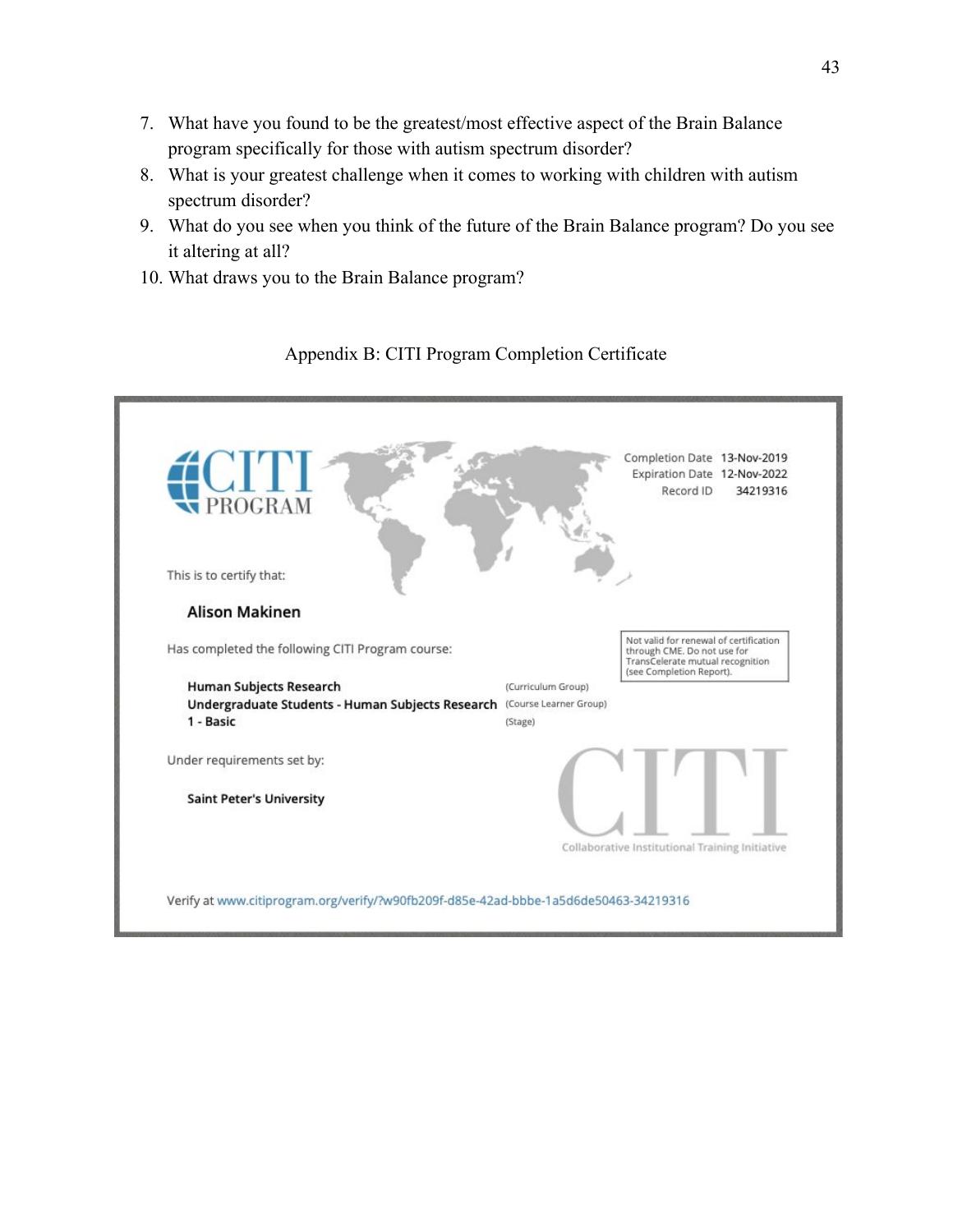Appendix C: Informed Consent Form



**Department of Biology**

# **INFORMED CONSENT FORM FOR PARTICIPATION IN A RESEARCH PROJECT**

**PROJECT TITLE:** Investigating the Occupational Therapy Treatment of Autism Spectrum Disorder in Children

**PRINCIPAL INVESTIGATOR:** Alison Makinen

**MENTOR:** Dr. Christina Mortellaro

## **INTRODUCTION**

You are invited to consider participating in this research project. Please take as much time as you need to make your decision. Feel free to discuss your decision with whomever you wish, but remember that the decision to participate, or not to participate, is yours. If you decide to participate, please sign and date where indicated at the end of this form.

## **PURPOSE**

The purpose of this research is to explore the utilization of modern-day occupational therapy technology in the treatment of those with autism spectrum disorder .

## **PROJECT PLAN**

You are being asked to take part in this research because you are a professional in the field of occupational therapy who routinely works with and assists/treats children with autism spectrum disorder. About 3 subjects will take part in this research.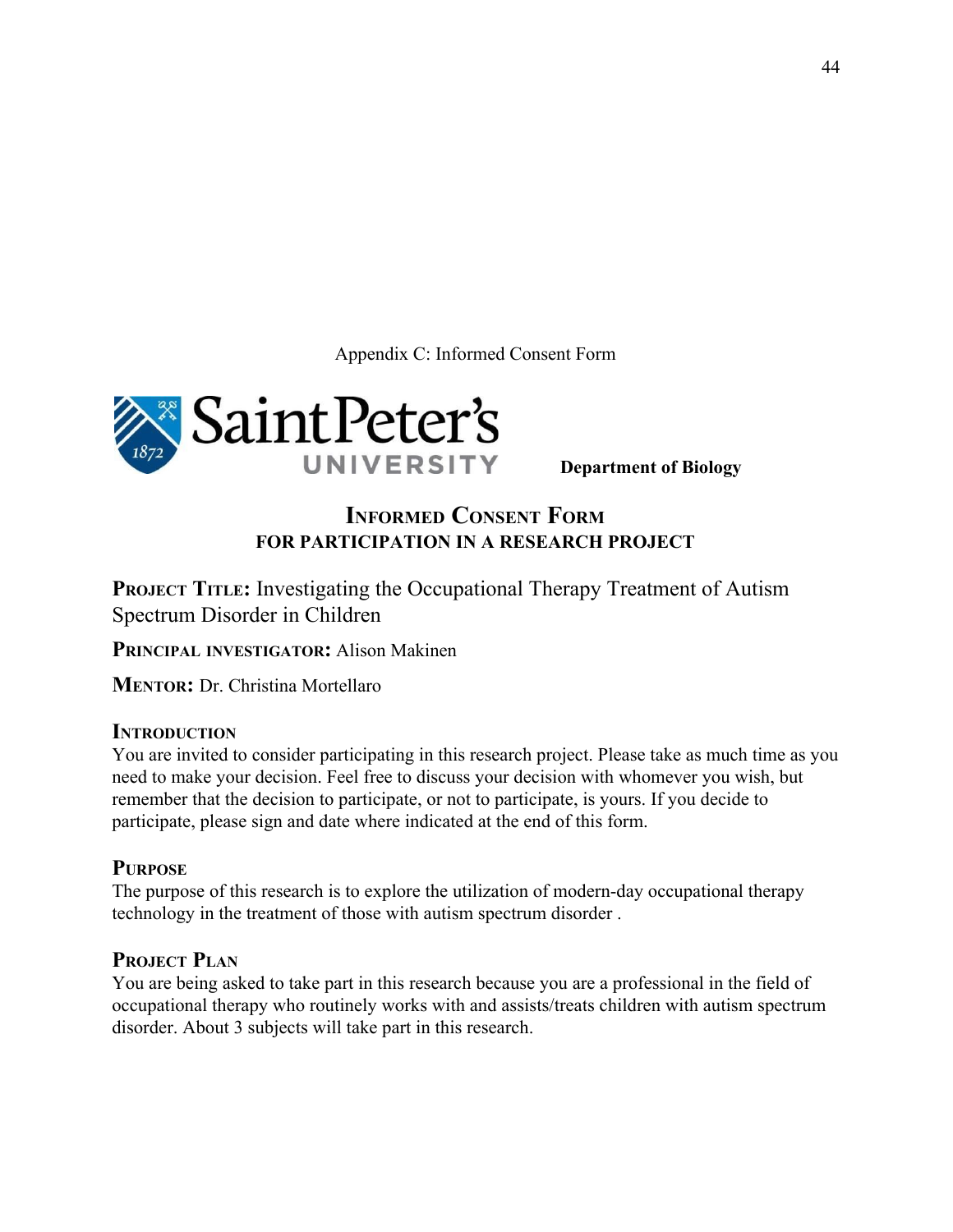If you decide to participate in this research, you will be interviewed by the principal investigator, Alison Makinen, asked a series of questions regarding your varied experiences with treating children with autism spectrum disorder.

The research will be looking at the various forms of technology used to help treat children with autism spectrum disorder. The questions will range from your personal observations of children with autism spectrum disorder and your experiences with their treatment and outcomes.

The interviews will take place through a phone call interview or in person in a private office at Brain Balance Center - Waldwick.

You will be in the project for about 15-20 minutes.

This research will involve audio recording.

## **RISKS**

There are no risks associated with participating in this research.

## **BENEFITS**

If you agree to take part in this research, there will be no direct benefit to you. However, information gathered in this research may provide insight into modern-day treatment of children with autism spectrum disorders and help therapists everywhere to understand the evolution of occupational therapy treatment in treating those with autism spectrum disorders.

## **CONFIDENTIALITY**

*Please revise this entire section to make it applicable to your project.* Every effort will be made to keep any information collected about you confidential. However, it is impossible to guarantee absolute confidentiality.

In order to keep information about you safe, data will be kept in a password-protected file on the researcher's personal computer which only the researcher can access. The questions for the interview along with the answers given in the interview will be hidden in this way. The audio recording of the interview will be kept locked in the researcher's personal cellular device. A pseudonym will be provided for participants and the location of their employment will not be disclosed. The names of those interviewed will be not be included in the research, and thus, in the actual thesis. The research will be shared with those who attend my thesis defense in the spring, as well as with the students and faculty of Saint Peter's University in general. Once the research has been completed and the thesis has been written, the data will be destroyed.

We would like to include a pseudonym in place of your name in the thesis and defense that result from this research project. We want to identify and describe you for attribution and explanatory purposes. Please note that, even if your name is not used in publication, the researcher will still be able to connect you to the information gathered about you in this research.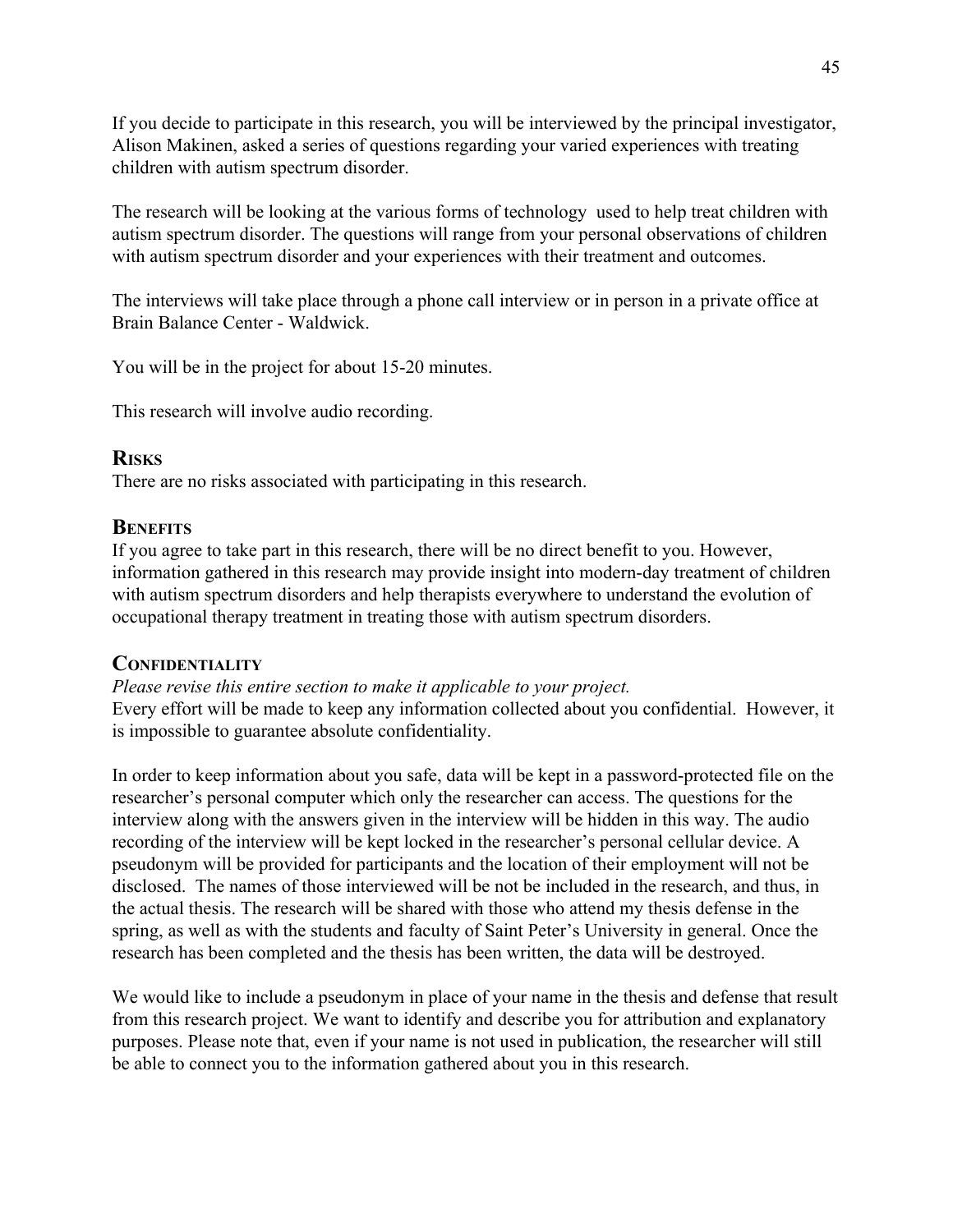# **YOUR RIGHTS A<sup>S</sup> A RESEARCH PARTICIPANT**

Participation in this research is entirely voluntary. You can choose not to participate at all, or to withdraw at any point. If you decide not to participate, or to withdraw, there will be no penalty or loss of benefits to which you are otherwise entitled, or any effect on your relationship with the researcher, or any other negative consequences. Your participation or refusal to participate will have no effect on the grade you receive in any course or your standing at Saint Peter's University.

If you decide that you no longer want to take part in this research, you are encouraged to inform the researcher of your decision. The information already obtained through your participation will be included in the data analysis and final report for this research.

## **QUESTIONS OR CONCERNS**

If you have questions about this research project, you may contact Alison Makinen at  $(414)430-5053$  or amakinen15@saintpeters.edu. You may also contact the researcher's faculty mentor, Dr. Christina Mortellaro at cpoli@saintpeters.edu. Please contact the Saint Peter's University IRB at 201 761-6137 or [pcvek@saintpeters.edu](mailto:pcvek@saintpeters.edu) if you have any questions about your rights as a research participant.

# **STATEMENT OF PERSON OBTAINING INFORMED CONSENT**

I have fully explained this research to the participant. I have discussed the purpose and procedures, the possible risks and benefits, and that participation in this research is completely voluntary. I have invited the participant to ask questions and I have given complete answers to all of the participant's questions.

\_\_\_\_\_\_\_\_\_\_\_\_\_\_\_\_\_\_\_\_\_\_\_\_\_\_\_\_\_\_\_\_\_\_\_\_\_\_\_\_\_\_\_\_\_\_ \_\_\_\_\_\_\_\_\_\_\_\_\_\_\_\_\_\_\_\_

\_\_\_\_\_\_\_\_\_\_\_\_\_\_\_\_\_\_\_\_\_\_\_\_\_\_\_\_\_\_\_\_\_\_\_\_\_\_\_\_\_ \_\_\_\_\_\_\_\_\_\_\_\_\_\_\_\_\_\_\_\_

Signature of Person Obtaining Informed Consent Date

\_\_\_\_\_\_\_\_\_\_\_\_\_\_\_\_\_\_\_\_\_\_\_\_\_\_\_\_\_\_\_\_\_\_\_\_\_\_\_\_\_\_

# **STATEMENT OF CONSENT**

I understand all of the information in this Consent Form. I have gotten complete answers for all of my questions. I freely and voluntarily agree to participate in this research project. I understand that I can withdraw at any time. My signature also indicates that I am 18 years of age or older and that I have received a copy of this consent form.

Participant Signature Date

Printed Name of Participant

**Once you sign this form, you will receive a copy of it to keep and the researcher will keep another copy.**